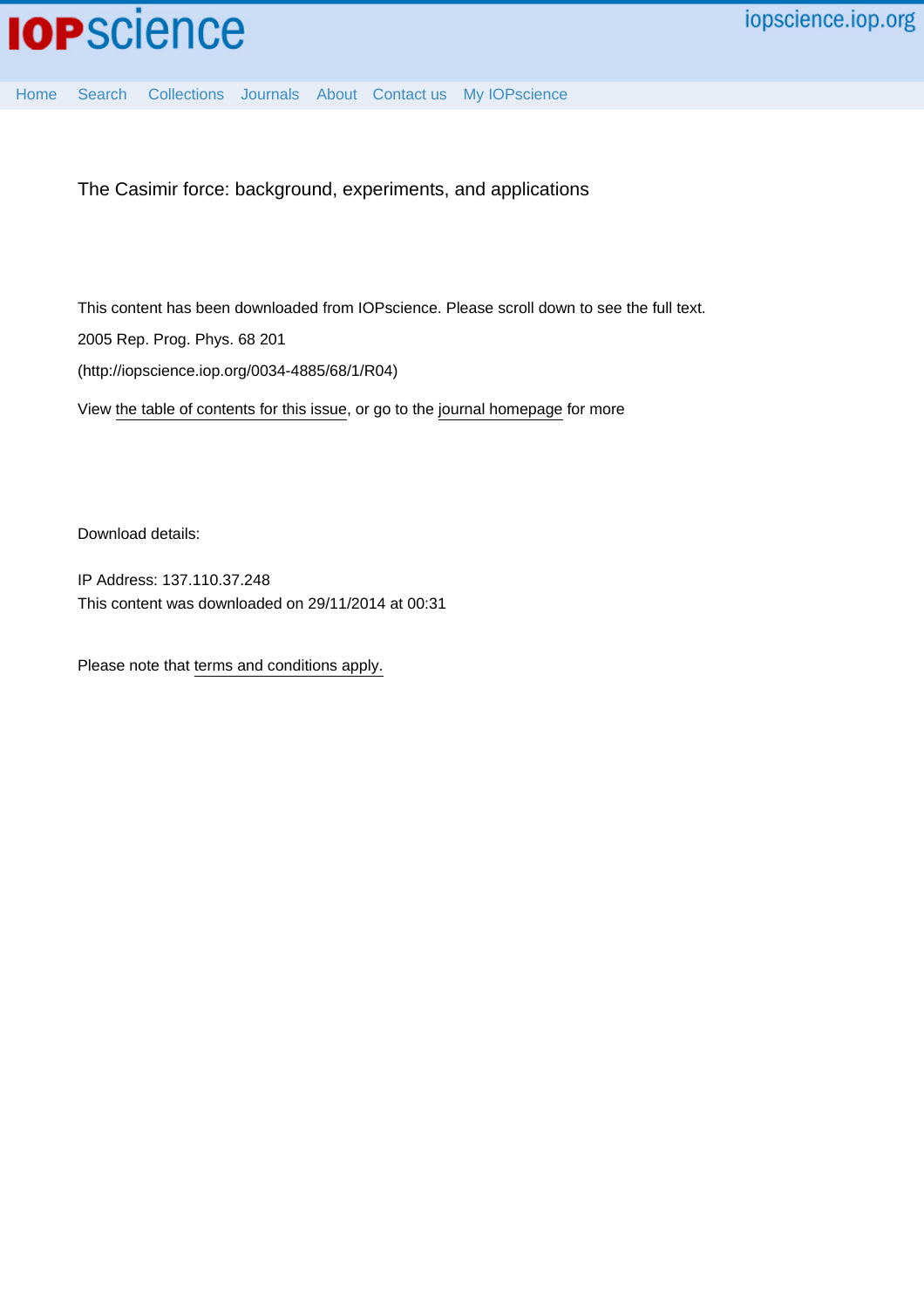Rep. Prog. Phys. **68** (2005) 201–236 [doi:10.1088/0034-4885/68/1/R04](http://dx.doi.org/10.1088/0034-4885/68/1/R04)

# **The Casimir force: background, experiments, and applications**

# **Steven K Lamoreaux**

Los Alamos National Laboratory, University of California, Physics Division P-23, M.S. H803, Los Alamos, NM 87545, USA

Received 22 June 2004, in final form 14 September 2004 Published 30 November 2004 Online at [stacks.iop.org/RoPP/68/201](http://stacks.iop.org/rp/68/201)

# **Abstract**

The Casimir force, which is the attraction of two uncharged material bodies due to modification of the zero-point energy associated with the electromagnetic modes in the space between them, has been measured with per cent-level accuracy in a number of recent experiments. A review of the theory of the Casimir force and its corrections for real materials and finite temperature are presented in this report. Applications of the theory to a number of practical problems are discussed.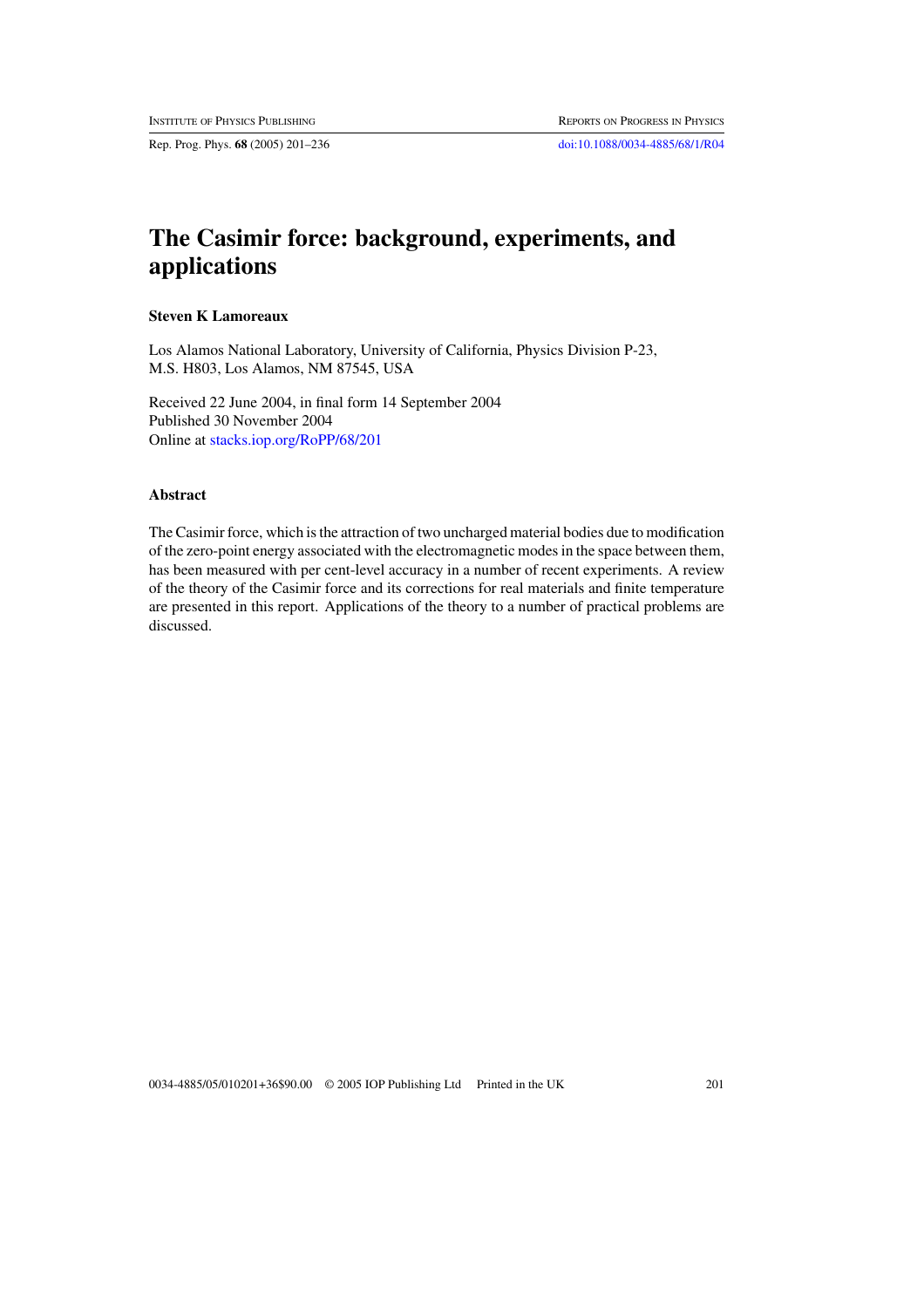# **Contents**

|         |                                  |                                                                      | Page |
|---------|----------------------------------|----------------------------------------------------------------------|------|
|         |                                  | 1. Introduction                                                      |      |
| $2^{1}$ | Source of the Casimir force      |                                                                      | 206  |
|         |                                  | 2.1. Casimir's calculation                                           | 206  |
|         |                                  | 2.2. Lifshitz calculation                                            | 208  |
|         |                                  | 2.3. Identification of the source of the Casimir force               | 209  |
|         | 3. Calculational techniques      |                                                                      | 210  |
|         |                                  | 3.1. Van Kampen et al's technique                                    | 210  |
|         |                                  | 3.2. Extensions of the technique                                     | 213  |
|         |                                  | 3.3. Applications to other geometries                                | 214  |
|         | 4. Corrections                   |                                                                      | 215  |
|         |                                  | 4.1. Imperfect conductivity                                          | 215  |
|         |                                  | 4.2. Surface roughness                                               | 216  |
|         |                                  | 4.3. Effect of thin films on the plate surfaces                      | 217  |
|         | 5. Finite temperature correction |                                                                      | 218  |
|         |                                  | 5.1. Contribution of the TE electromagnetic mode                     | 219  |
|         |                                  | 5.2. Spectrum of the TE mode thermal correction of the Casimir force | 220  |
|         |                                  | 5.3. Low-frequency limit and field behaviour in metallic materials   | 221  |
|         |                                  | 5.4. Electromagnetic modes between metallic plates                   | 222  |
|         | 6. Experiments                   |                                                                      | 224  |
|         |                                  | 6.1. Overview                                                        | 224  |
|         |                                  | 6.2. Torsion pendulum experiment                                     | 226  |
|         |                                  | 6.3. AFM experiments and MEMs                                        | 226  |
|         | 7. Applications                  |                                                                      | 228  |
|         |                                  | 7.1. Hawking radiation and the dynamical Casimir effect              | 228  |
|         |                                  | 7.2. Marconi's coherer                                               | 230  |
|         |                                  | 7.3. Heating by evanescent waves                                     | 232  |
|         |                                  | 7.4. Tests for new forces in the sub-millimetre range                | 233  |
|         |                                  | 7.5. Dispersion forces: wetting of surfaces                          | 233  |
| 8.      | Conclusion                       |                                                                      | 233  |
|         | References                       |                                                                      | 234  |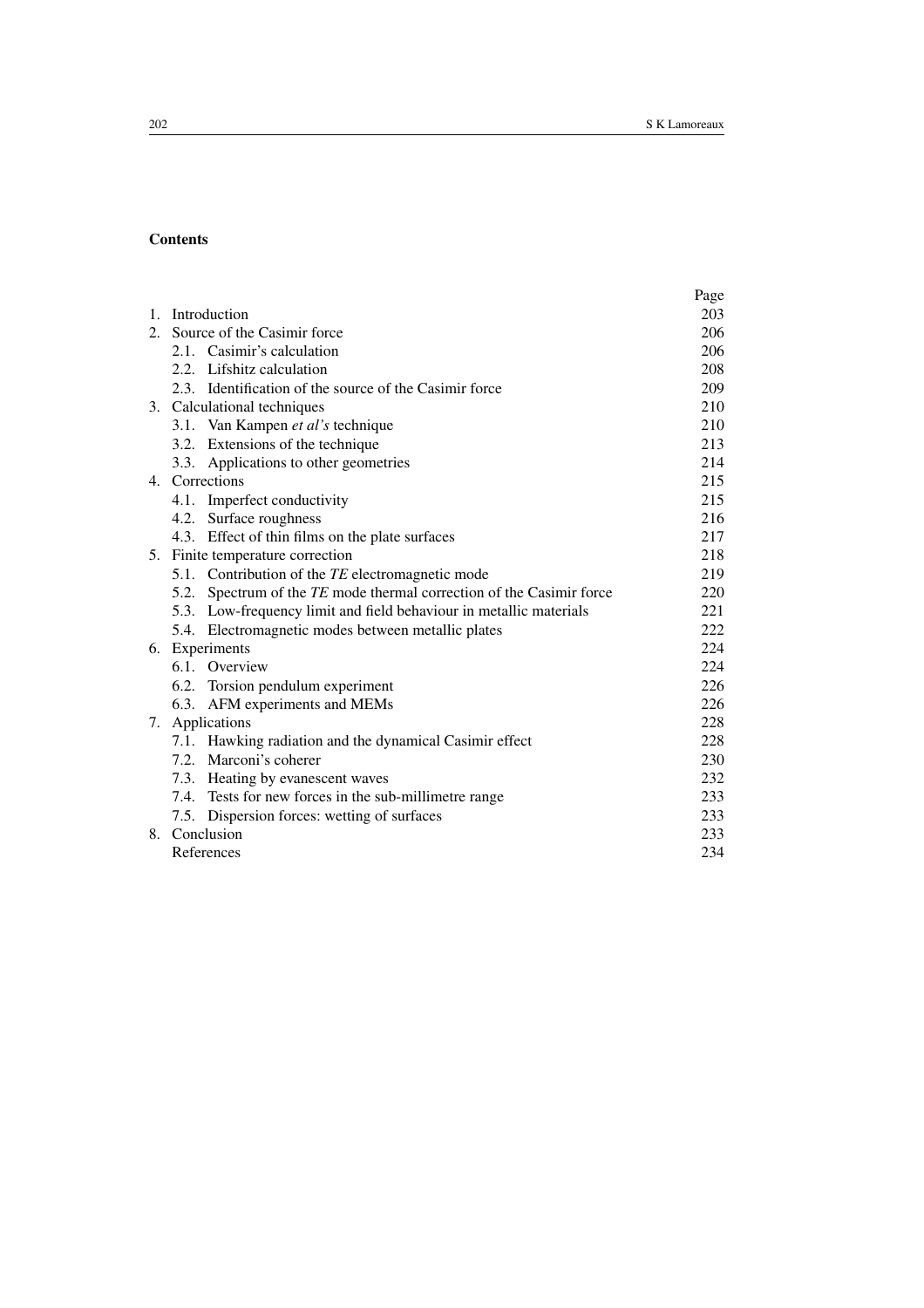# **1. Introduction**

The force between uncharged conducting surfaces, the so-called 'Casimir force', was described by Schwinger as one of the least intuitive consequences of quantum electrodynamics. For conducting parallel flat plates separated by a distance *d*, this force per unit area has the magnitude [1]

$$
\frac{F(d)}{A} = \frac{\pi^2}{240} \frac{hc}{d^4} = 0.013 \frac{1}{d^4} \text{dyn}(\mu m)^4 \, cm^{-2}.
$$
 (1)

This relationship can be derived by consideration of the electromagnetic mode structure between the two plates, as compared with free space, and by assigning a zero-point energy of  $\frac{1}{2}\hbar\omega$  to each electromagnetic mode (photon). The change in total energy density between the plates due to modification of the mode structure compared with free space, as a function of the separation, *d*, leads to the force of attraction. This result is remarkable partly because it was one of the first predictions of a physical consequence directly due to zero-point fluctuations, and was contemporary with, but independent of, Bethe's treatment of the Lamb shift. Although the existence of this force was predicted over half a century ago, it has been measured to high accuracy (per cent level) only recently, within the last eight years.

The only fundamental constants that enter equation (1) are  $\hbar$  and  $c$ ; the electron charge,  $e$ , is absent, implying that the electromagnetic field is not coupling to matter in the usual sense. Perhaps this is stating the obvious, but the plates impose boundary conditions on the field and so their microscopic properties, in the limit of perfect conductivity, are not important. The role of  $c$  in equation (1) is to convert the electromagnetic mode wavelength to a frequency, while  $h$  converts the frequency to an energy.

The term 'Casimir effect' is applied to a number of long-range interactions, such as those between atoms or molecules (retarded van der Waals interaction) and an atom and a material surface (Casimir–Polder interaction) and the attraction between bulk material bodies. The latter effect is generally referred to as *the* Casimir force and depends only on the bulk properties of the material bodies under consideration. This report will be limited primarily to a discussion of, and literature references to, *the* Casimir force because this forms a complete and distinct subject among the various Casimir effects. This report will also be limited primarily to applications in the realm of electromagnetism; as is well-known, the basic idea that the boundaries of a system can affect its physical properties has far-reaching consequences from condensed matter studies to quantum chromodynamics. (See [2–4] for reviews of the broader applications.) More specific reviews are presented in [5], in [6], which was compiled in honour of Dr Casimir's 80th birthday, and in [7], in honour of his 90th birthday. The most comprehensive recent review of the field is given in [8].

This report will give a background discussion on the meaning of the Casimir force, which remains controversial, i.e. does it prove that the electromagnetic field contains zero-point energy? An overview of theoretical and experimental developments over the last five years or so will be provided. Finally, applications of the Casimir force to some unusual and not-widelyappreciated physical situations will be discussed. The breadth of the field is so great that a comprehensive review of the literature is no longer possible or desirable in a single work [9].

The view that *the* Casimir force is simply the long-range (retarded) van der Waals interaction between material bodies is not accurate because the effect of the material boundaries must be considered in the calculation of the force. Furthermore, the van der Waals interactions between particles is non-additive, with the deviation increasing with density. Even in the case of three molecules, the van der Waals interaction is modified [10]. However, as shown in [5] (pp 249–51), a reasonable estimate of the Casimir force can be obtained by considering the pairwise interactions between the molecules contained in parallel plates with the polarizability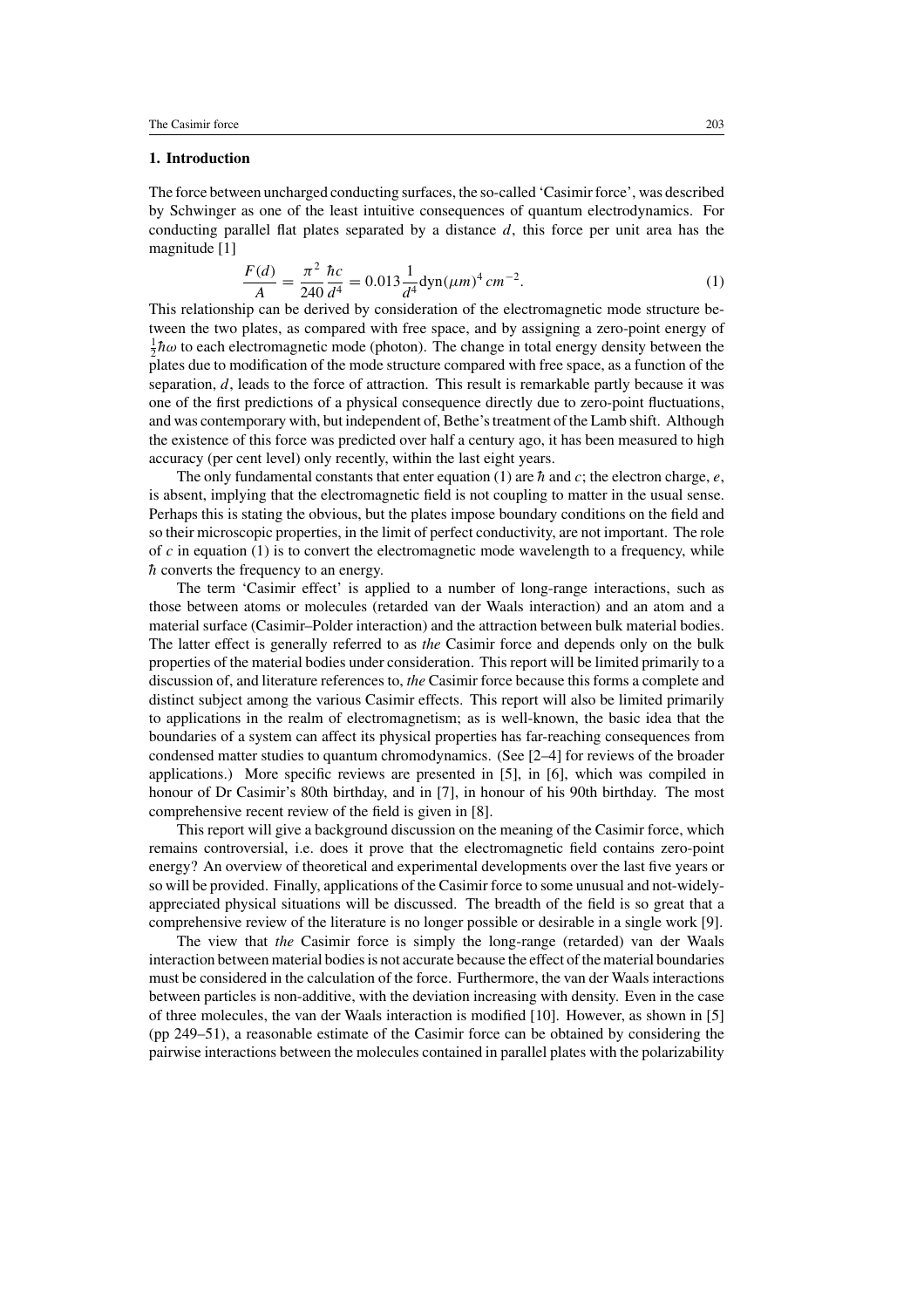determined from the dielectric constant,  $\epsilon$ , and the Clausius–Mosetti relation. In the limit of  $\epsilon \to \infty$ , a 1/d<sup>4</sup> force law with magnitude about 80% of Casimir's result is obtained. The lack of additivity is further addressed in [5], pp 254–8.

As mentioned above, one manifestation of a Casimir effect has its origin in molecular (van der Waals or dispersion force) interactions; this is the force of attraction between dielectric bodies which, in the case of tenuous media, can be interpreted as arising from the retarded  $(1/r<sup>7</sup>)$  and short-range  $(1/r<sup>6</sup>)$  van der Waals potentials between the molecules that make up the bodies, as was first discussed by London [11]. When the bodies are sufficiently dense, it is no longer valid to consider molecule–molecule interactions alone, and one must take into account the boundary conditions for the electromagnetic fields at the material surfaces and intermolecular effects. Lifshitz  $[12]$ <sup>1</sup> first developed in 1956 the theory for the attractive force between two plane surfaces made of a material with a generalized susceptibility. His work was motivated by experimental results from force measurements between dielectric bodies that were much smaller than expected due to van der Waals interactions alone [13,14]. Remarkably, the Lifshitz result does not explicitly involve a body's molecular properties; the attractive force is a function of only bulk material properties and the separation between the planes. The commentary in [14] indicates that before the Lifshitz analysis, it was expected that solid body force measurements would directly measure intermolecular forces, effectively amplified by the sheer number of participating pairs. The Lifshitz result indicates the importance of the boundaries, and in the limit of high density it is no longer possible to discuss the problem in terms of pair interactions.

For the case of perfect conductivity (near infinite electrical permittivity) the Lifshitz result is identical to equation (1), i.e. the force of attraction is independent of the electron charge or properties of the material bodies. The simplicity of the Casimir derivation leads one to ascribe a certain reality to electromagnetic field zero-point fluctuations, implying that the Casimir force is an intrinsic property of space. However, there is a point of view that the attractive force is due only to the interactions of the material bodies themselves, as implied by the Lifshitz derivation. There is a considerable body of literature concerning the source of the Casimir force (see [5] for an extensive discussion). This point is further discussed in section 2.3. Because the Casimir and Lifshitz approaches are in some respects at the opposite extremes, a brief discussion of the fundamentals of the Lifshitz calculation is relevant. However, the reader should be warned that the Lifshitz calculation is mathematically complicated; Ginzberg ([5], footnote p 233) comments that the calculations are 'so cumbersome that they were not even reproduced in the relevant Landau and Lifshitz volume ([15], chapter 9) where, as a rule, all important calculations are given'. (The calculations, using Green's function techniques, are presented in [16], chapter 13, while the original chapter 9 of [15] has been deleted from the most recent editions.) The complexity of the calculations are sufficiently great for the validity of the Lifshitz result to have been initially doubted, but the same result was eventually obtained using a number of more transparent methods (see [5], chapter 7, [17]).

For real materials, equation (1) must break down when the separation, *d*, is so small that the mode frequencies are higher than the plasma frequency (for a metal) or higher than the absorption resonances (for a dielectric) of the material used to make the plates; for sufficiently small separation, the force of attraction varies as  $1/d<sup>3</sup>$ , as discussed in particular by Lifshitz [12]. In analogy with the attractive forces between atoms, the force in this range is sometimes referred to as the London–van der Waals attraction, while the  $1/d<sup>4</sup>$  range is referred to as the retarded van der Waals (Casimir) interaction. For the Casimir force, the crossover

<sup>&</sup>lt;sup>1</sup> A typographical error in equation (1.13) should be noted (in the equation for  $w<sub>z</sub>$ , the argument of the exponential has the wrong sign, both in the original article and in the translation).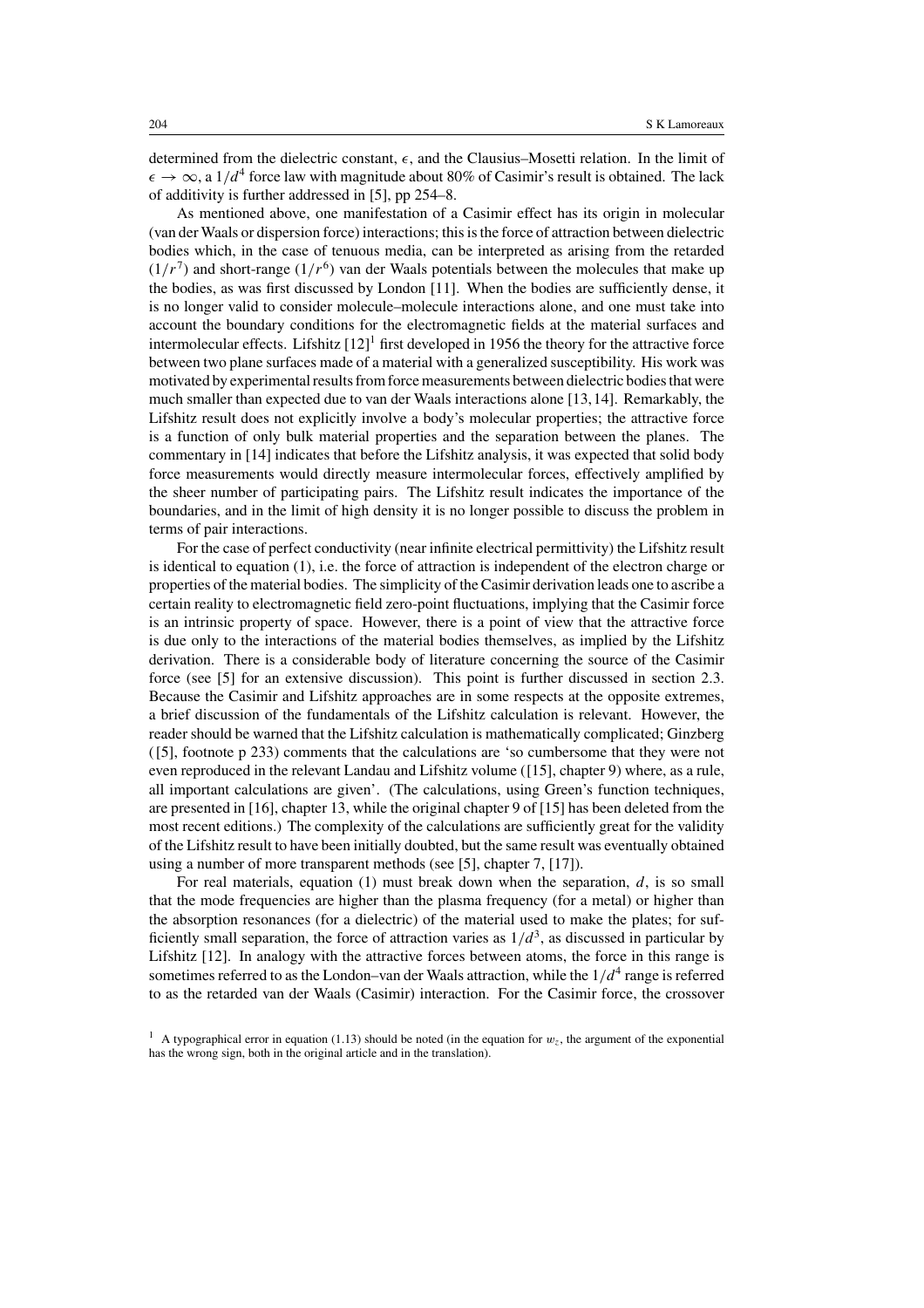distance between the regimes is *d* ∼ 100 nm, much larger than the atomic spacings in the materials, and so it still makes sense to describe the materials by their bulk properties (index of refraction); the  $1/d^3$  versus  $1/d^4$  interaction is in this case due to the truncation of the mode frequencies that are affected by the changing plate separation. Therefore the crossover between the two regimes appears to be of physically different origin compared with the case of the attractive forces between isolated atoms. Of course, when the plates are sufficiently flat and clean, when they are brought together the force does not go to infinity, but the plates fuse together with molecular or atomic bonding. When this bonding occurs, the maximum energy from the attractive force has been extracted.

The Casimir force and its calculation represent an electromagnetic waveguide problem, where imperfect materials are used in the construction of the waveguide. The zero-point fields are those associated with the waveguide; these modes do not exist in free space, and so the idea that the Casimir force represents a negative energy density compared with free space is controversial. It has also been suggested that the Casimir force might be a source of unlimited energy. Negative energy might be a necessary ingredient for time travel [18], and so the Casimir force has attracted some popular attention. As described in this report, the source of the Casimir force can be interpreted as due to fluctuations of charges within the material body; in the context of this picture, the negative energy idea can be questioned. In addition, Hawking further points out that zero-point fluctuations would lead to the rapid collapse and dissipation of a cosmic 'worm hole'. Finally, the Casimir force might be thought of as a 'precursor' to chemical bonding, that is the long-range attractive force that eventually leads to chemical combination. The amount of energy available from the long-range part of the chemical energy is infinitesimal compared with the full bonding energy (see [19]).

Given that the distances where the force of attraction is sufficiently strong to be experimentally detected are *d* ∼ 1000 nm or less, the frequencies of interest are in the infrared and optical ranges. Thus an accurate theoretical description of an experimental system must take into account the optical properties of the plate material, as will be discussed later in this report.

There have been only a few dozen published experimental measurements of the Casimir force, to be compared with more than 1000 theoretical papers on the subject. Perhaps very few doubt the strict validity of equation (1) or its modification for real materials as derived in [12]. Because of the unavoidable uncertainties in bulk material and surface properties, verification of equation (1) as a test of QED will likely always be inferior to measurements of the Lamb shift or  $g - 2$  of the electron. However, Casimir's idea remains central to theoretical physics, as evidenced by the exponential growth of references to his original paper, as illustrated in figure 1 (after [5]).

Only recently have measurements of the Casimir force with accuracy at the per centlevel of precision become possible. However, the existence of short-range cohesive forces has been recognized since the earliest days of modern physics. Cavendish [20] considered this a possible correction to his measurements of the gravitational constant, as discussed in his 1798 publication describing his work which marks the beginnings of modern experimental science:

Another objection, perhaps, may be made to these experiments, namely, that it is uncertain whether, in these small distances, the force of gravity follows exactly the same law as in greater distances. There is no reason, however, to think that any irregularity of this kind takes place, until the bodies come within the action of what is called the attraction of cohesion, and which seems to extend only to very minute distances.

Cavendish tested whether there was an anomalous force at small separations, and found none. So not only did Cavendish set a possible limit on the magnitude of the Casimir force, but also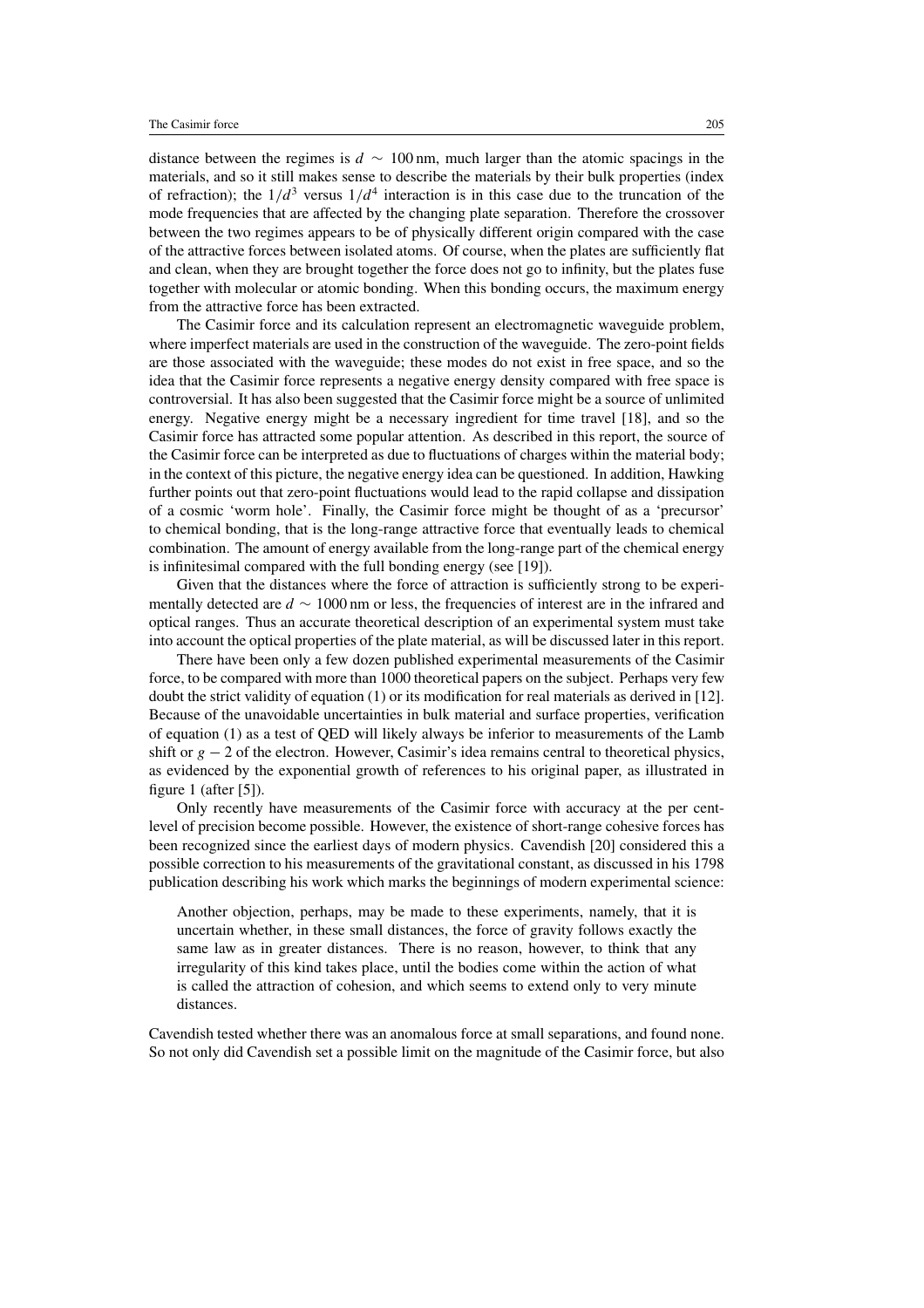

**Figure 1.** Number of citations per year of Casimir's 1948 paper. The time constant of exponential increase is about 12 years.



**Figure 2.** Coordinate system for calculating the Casimir force.

on other possible forces that are again the *nouvelle vague* in the context of string and particle field theories.

# **2. Source of the Casimir force**

## *2.1. Casimir's calculation [1]*

The geometry for calculation of the Casimir force is shown in figure 2. For perfectly conducting plates, the boundary condition is that the parallel component of the electric field is zero at the surfaces of the plates. This places a quantization on  $k_z$ :

$$
k_z = \frac{n\pi}{d},\tag{2}
$$

while  $k_x$  and  $k_y$  are continuous in the case of plates of large area. The zero-point energy is calculated by assigning  $\hbar \omega/2$  to each mode,

$$
E(d) = 2 \sum_{k_x, k_y, k_z}^{\prime} \frac{\hbar \omega_{k_x, k_y, k_z}}{2} = \sum_{k_x, k_y, n}^{\prime} \pi \hbar c \sqrt{k_x^2 + k_y^2 + \frac{n^2 \pi^2}{d^2}},
$$
(3)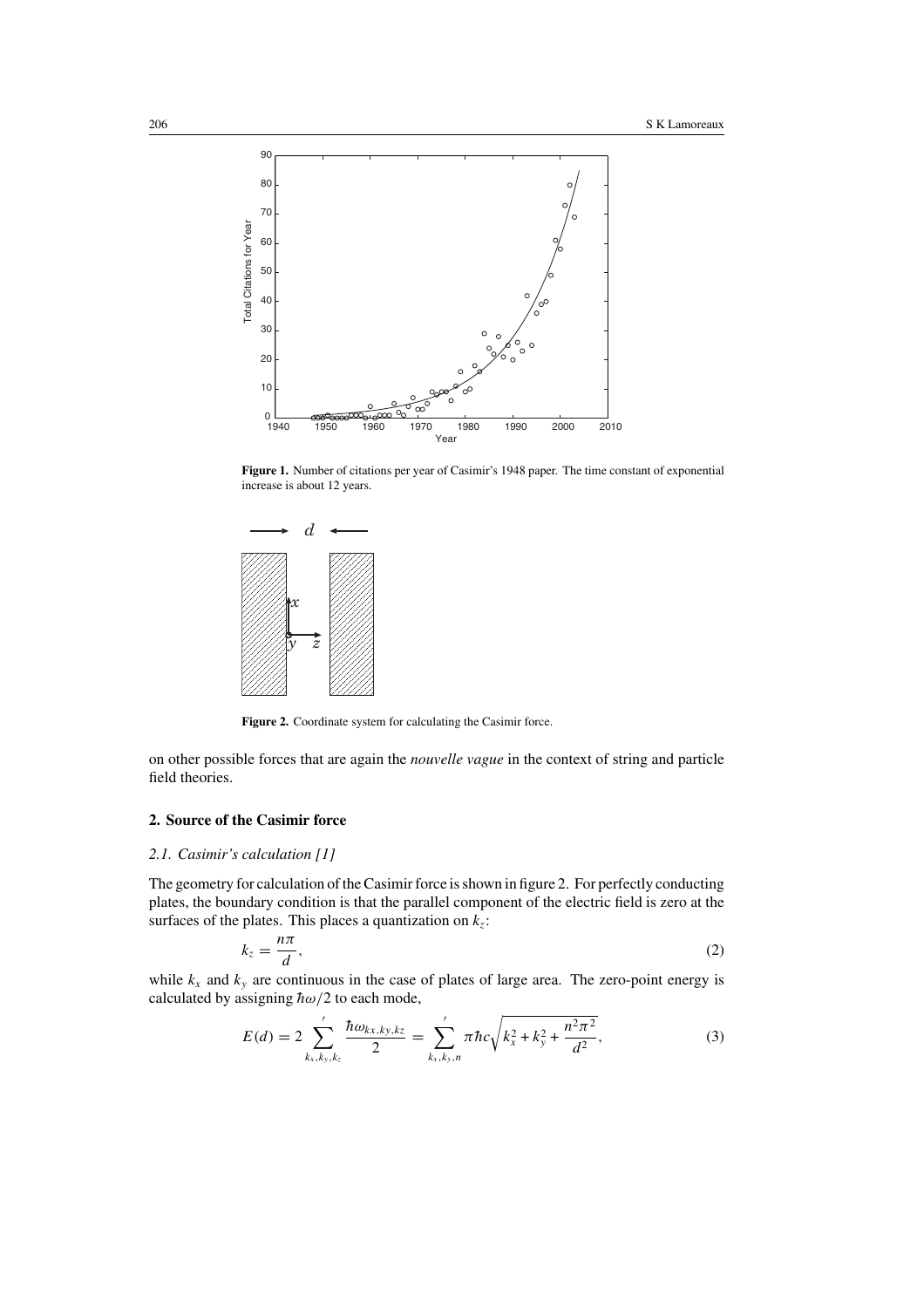where the factor of 2 is for the two polarization modes, and the prime on the sum indicates that there is only one polarization state for the  $n = 0$  mode where the electric field is perpendicular to the plates. The sum over  $k_x$  and  $k_y$  is replaced by an integral,  $\sum_{k_x} \rightarrow (L/\pi) \int_0^\infty dk_x$ , and similarly for  $k_y$ . If *d* is made arbitrarily large, the sum over *n* can also be replaced by an integral.

The Casimir force is determined by the change in energy when the plates are at finite *d* and when  $d \rightarrow \infty$ , which determines the potential energy

$$
U(d) = E(d) - E(\infty) = \hbar c \frac{L^2}{\pi^2} \int_0^{\infty} \int_0^{\infty} dk_x dk_y \left[ \sum_n' \sqrt{k_x^2 + k_y^2 + \frac{n^2 \pi^2}{d^2}} - \frac{d}{\pi} \int_0^{\infty} dk_z \sqrt{k_x^2 + k_y^2 + k_z^2} \right].
$$
\n(4)

Now Casimir's trick was to introduce a cutoff function,  $f(\omega/c) = f(k) = f((k_x^2 + k_y^2 + k_z^2))$  $(k_z^2)^{1/2}$ , which has the property that  $f(k) = 1$  for  $k \ll k_m$  and  $f(k) = 0$  for  $k \gg k_m$ , where  $c\dot{k}_m \approx \omega_p$ , the plasma frequency for the metal costituting the plates. Using polar coordinates to specify  $k_{x,y}$  with  $k = \sqrt{k_x^2 + k_y^2}$  and substituting  $x = k^2 d^2 / \pi^2$  and  $\kappa = k_z d / \pi$ ,

$$
U(d) = \left[\frac{\pi^2 \hbar c}{4d^3}\right] L^2 \left[\frac{1}{2}F(0) + \sum_{n=1}^{\infty} F(n) - \int_0^{\infty} \mathrm{d}\kappa F(\kappa)\right],\tag{5}
$$

where

$$
F(\kappa) = \int_0^\infty dx (x + \kappa^2)^{1/2} f\left(\left(\frac{\pi}{d}\right) (x + \kappa^2)^{1/2}\right).
$$
 (6)

The potential energy can be calculated by use of the Euler–Maclaurin summation formula [21],

$$
\sum_{n=1}^{\infty} F(n) - \int_0^{\infty} \mathrm{d}\kappa F(\kappa) = -\frac{1}{2} F(0) - \frac{1}{12} F'(0) + \frac{1}{720} F'''(0) + \cdots, \tag{7}
$$

if  $F(\infty) = 0$ . The derivatives can be calculated by noting that

$$
F(\kappa) = \int_{\kappa^2}^{\infty} du \sqrt{u} f\left(\left(\frac{\pi}{d}\right) \sqrt{u}\right) \to F'(\kappa) = -2\kappa^2 f\left(\left(\frac{\pi}{d}\right) \kappa\right)
$$
(8)

by the fundamental theorem of calculus. Assuming that all derivatives of the cutoff function go to zero as  $\kappa \to 0$ , the only contribution is the  $F'''(0)$  term; therefore

$$
U(d) = \left[\frac{\pi^2 \hbar c}{4d^3}\right] L^2 \times \frac{-4}{720} = -\left[\frac{\pi^2 \hbar c}{720d^3}\right] L^2
$$
 (9)

and calculating the force as −d*U (d)/*d*d* reproduces equation (1).

The interesting point of this calculation is that the specific form of the cutoff function does not enter. Introducing the cutoff function makes the otherwise divergent integral vanish, and so it is tempting to believe that the cancellation would occur without the cutoff. An alternative point of view is that there are no zero-point excitations of the fields near the plates for frequencies much higher than  $\omega_p$ . It can be shown that the dominant contribution to the force occurs at  $k \approx 1/4d$ , with contributions from higher k falling off exponentially. So for large separations it is not surprising that the result does not depend on *ω*p.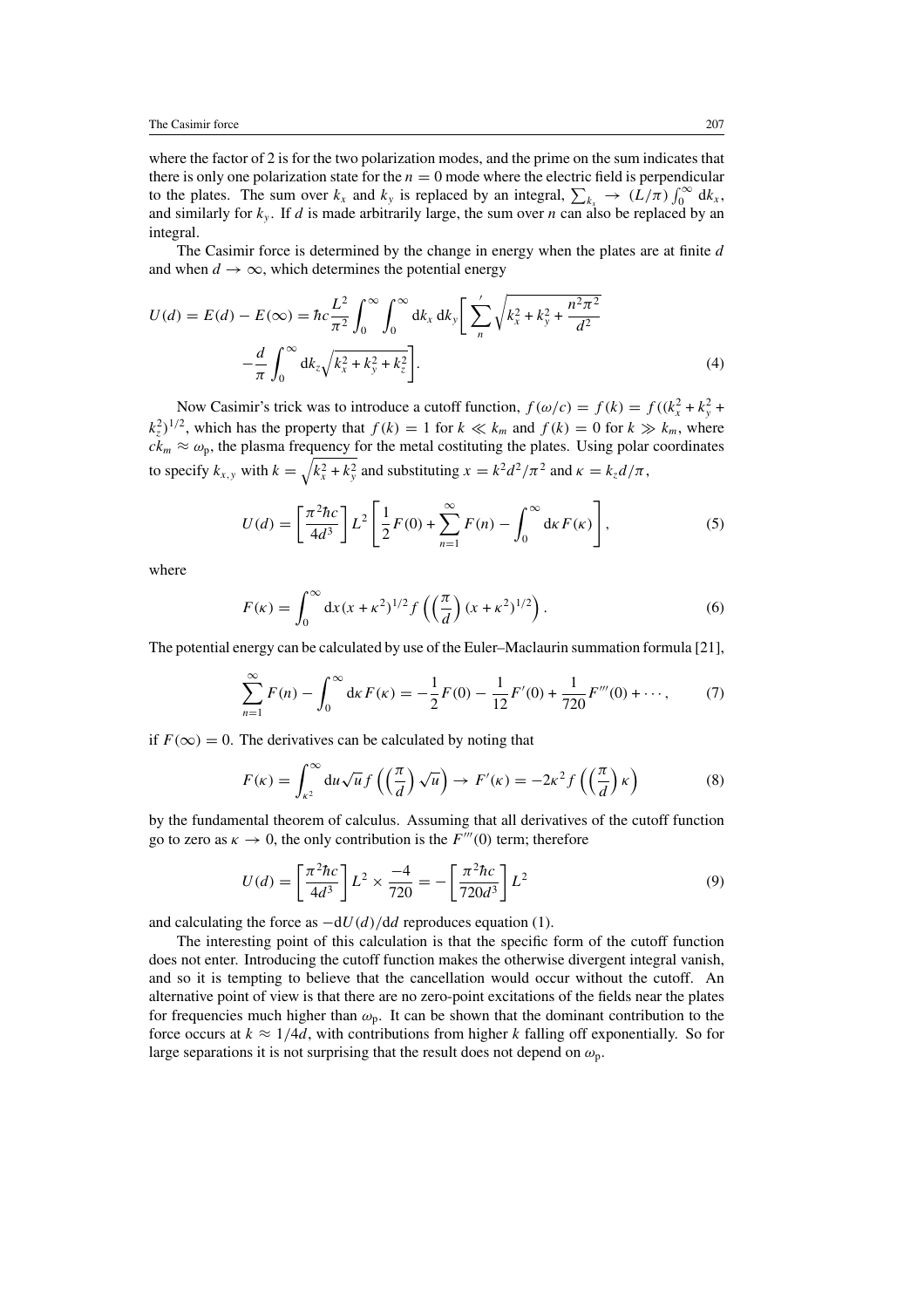#### *2.2. Lifshitz calculation*

The Lifshitz calculation [12] is developed from Rytov's theory [22] of charge and current fluctuations in a material body. These fluctuations serve as a source term for Maxwell's equations, i.e. classical fields, subject to the boundary conditions presented by the body surfaces. These fluctuations, as described in [22], are a result of Johnson noise in a dissipative medium, and can be understood from the following considerations. If a small cubical volume cell  $\Delta V = L^3$  inside one of the bodies is taken, the current and electric polarization fluctuations within that volume can be determined by use of the fluctuation–dissipation theorem [23, 24].

Any specific material body has a frequency-dependent complex electromagnetic permittivity (which is called the dielectric constant in the case of non-conducting bodies)  $\epsilon(\omega) = \epsilon'(\omega) + i\epsilon''(\omega)$ , where the imaginary part of  $\epsilon$  leads to dissipation of the electromagnetic energy in the material body. (It is assumed here that the magnetic permeability is unity.) In the case of a conductor with static electrical conductivity  $\sigma$ ,  $\epsilon(\omega) = 4\pi i \sigma/\omega$  (using Gaussian units for this and subsequent equations). Consider a current *I* from one cube face to the opposite one; as the current flows, charge will accumulate on either face, leading to an electrical polarization across the cube, 90˚ out of phase with the current. The electrical resistance across the cell is  $R = 1/\sigma L$ ; from the fluctuation–dissipation theorem, the random current spectral density is

$$
|I(\omega)|^2 = \frac{\hbar \omega}{\pi} R^{-1} \left[ \frac{1}{2} + \frac{1}{e^{\hbar \omega / kT} - 1} \right],
$$
 (10)

where  $k$  is Boltzmann's constant and  $T$  is the absolute temperature. (This can be derived by analogy with a harmonic oscillator, with charge *Q* and current *I* analogous to the conjugate variable's position *x* and momentum *p*.)

The oscillating current,  $I(\omega)$ , will lead to an oscillating charge,  $O(\omega)$ , per unit area (total area  $L^2$ ) on either side of a cell, and this represents an electric polarization field  $K(\omega) = Q(\omega)/L^2$  within the cell. Because  $I(\omega) = \dot{Q}(\omega)/4\pi$ , the magnitude of the charge fluctuation is  $|Q| = 4\pi |I|/\omega$ . (In the case of a non-conducting dielectric with absorption, this argument also applies because the absorption will lead to a fluctuating polarization that can be interpreted as a current.) The spectral density of the electrical polarization within a small cell is therefore

$$
|K(\omega)|^2 = \frac{|4\pi Q(\omega)|^2}{(\omega L^2)^2}
$$
  
=  $4\hbar \left[ \frac{4\pi \sigma}{\omega} \right] \frac{1}{L^3} \left[ \frac{1}{2} + \frac{1}{e^{\hbar \omega/kT} - 1} \right]$   
=  $2\hbar \epsilon'' \coth \frac{\hbar \omega}{2kT} \frac{1}{L^3}$ . (11)

It can be assumed that the electrical fluctuations (that is, electrical charge movement due to thermal fluctuations as opposed to that driven by a field generated external to the cell) between the three sets of opposite cube faces are uncorrelated, and that fluctuations at different cells in the bodies are uncorrelated. These assumptions are valid for a material with a linear electrical response, implying that the magnitude and spectrum of the fluctuations are unaltered by fields in the body. Furthermore, as  $\Delta V \to 0$ ,  $1/L^3 = \delta(\vec{r} - \vec{r}')$ , where  $\vec{r}'$  labels the cell location. Labelling the directions across the cube as*i, j, k*, the average polarization fluctuation spectral density can be written as

$$
\overline{K_i^{\omega}(\vec{r})K_j^{\omega}(\vec{r}')} = 2\hbar\epsilon'' \coth\left[\frac{\hbar\omega}{2kT}\right]\delta_{ij}\delta(\vec{r}-\vec{r}'). \tag{12}
$$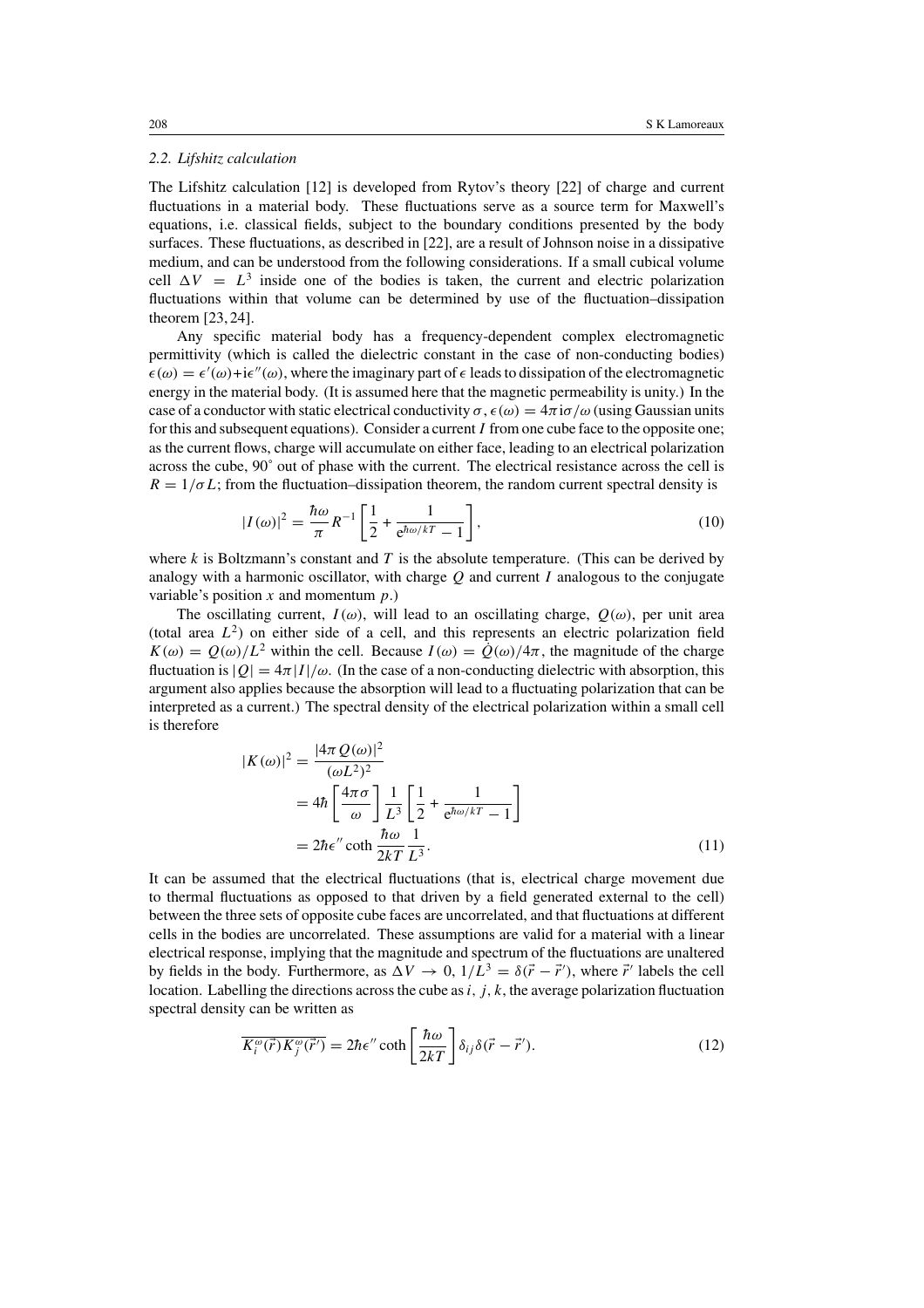This is the Lifshitz calculation source term. The fluctuations persist at  $T = 0$ , and appear to be associated with the material body, in contrast to Casimir's calculation, where the fluctuations were associated with the electromagnetic field.

In this analysis, a linear electrical response was taken, implying that the fluctuating fields do not modify the material properties. The modifications of non-additivity in the pairwise interactions of the molecules of a body are accounted for in the bulk electrical properties of the material. Unfortunately, these properties are difficult to calculate from first principles or molecular properties, and so properties of relevance to accurate determination of the Casimir force must, to a large degree, be measured by experiment.

In light of more transparent calculational techniques, further commentary on the Lifshitz paper is not warranted, but it remains one of the most elegant works in the history of mathematical physics.

#### *2.3. Identification of the source of the Casimir force*

The calculation of the Casimir force in terms of changes in the zero-point energy of the electromagnetic field energy seems so natural that the Casimir effect has been generally taken as proof of the reality of the zero-point electromagnetic vacuum field energy. However, Schwinger *et al* [25] produced a derivation of the Casimir force from a theory for which there are no nontrivial vacuum fields, and Milonni [26] has produced a derivation without reference to the vacuum radiation field. The fact that the Casimir force can be largely explained by the van der Waals pairwise interaction between molecules in the plates, which can be calculated without reference to the electromagnetic vacuum field, along with Schwinger and Milonni's considerations, indicates that the Casimir force is not sufficient proof for the existence of the zero-point of the electromagnetic vacuum field.

The approaches in Casimir and Lifshitz calculations directly illustrate the problem in ascribing the source of the Casimir force to the zero-point vacuum field. The Lifshitz calculation makes use of the fluctuation–dissipation theorem which is based on the energy storage in an electric field, and in a certain sense, the quantization of the stored energy indirectly implies that the zero-point of the electromagnetic field modes is automatically filled to a minimum energy of  $\hbar \omega/2$  for every mode; however, the Lifshitz calculation of the attractive force does not require quantization of the electromagnetic field, and in this respect is analogous to the Planck analysis of the black body spectrum; one cannot decide whether the quantization lies in the fluctuation spectrum of the material body, or with the electromagnetic field [27]. On the other hand, Casimir assigned a certain reality to the zero-point excitations by his assumption of  $\hbar \omega/2$  energy for each mode in his calculation. The two approaches represent different realizations of the same phenomenon; they have in fact been shown to be identical ( [28–30]. As stated by Milonni, interpretation of the Casimir force in terms of the vacuum field is a matter of taste  $([5]$ , pp 250–1).

However, the question of whether zero-point fluctuations of the free-space electromagnetic field exist might be moot. Milne suggests that space is not an object, but a map invented to describe the location of objects: 'It is an unreflecting person who views space as a visible emptiness' [31]. The point is that our universe contains matter; a region of unconnected emptiness is elsewhere—the very presence of matter within our observable universe implies an excitation of the electromagnetic field, if there is to be equilibrium between the matter and the electromagnetic field at zero temperature, in which case the field excitation is the zero-point energy. As an aside, Milne's model of the universe is accepted as valid for an empty universe [32]; is a universe that contains zero-point fluctuations empty, or do zero-point fluctuations lead to a gravitational potential? These questions have vexed modern physics,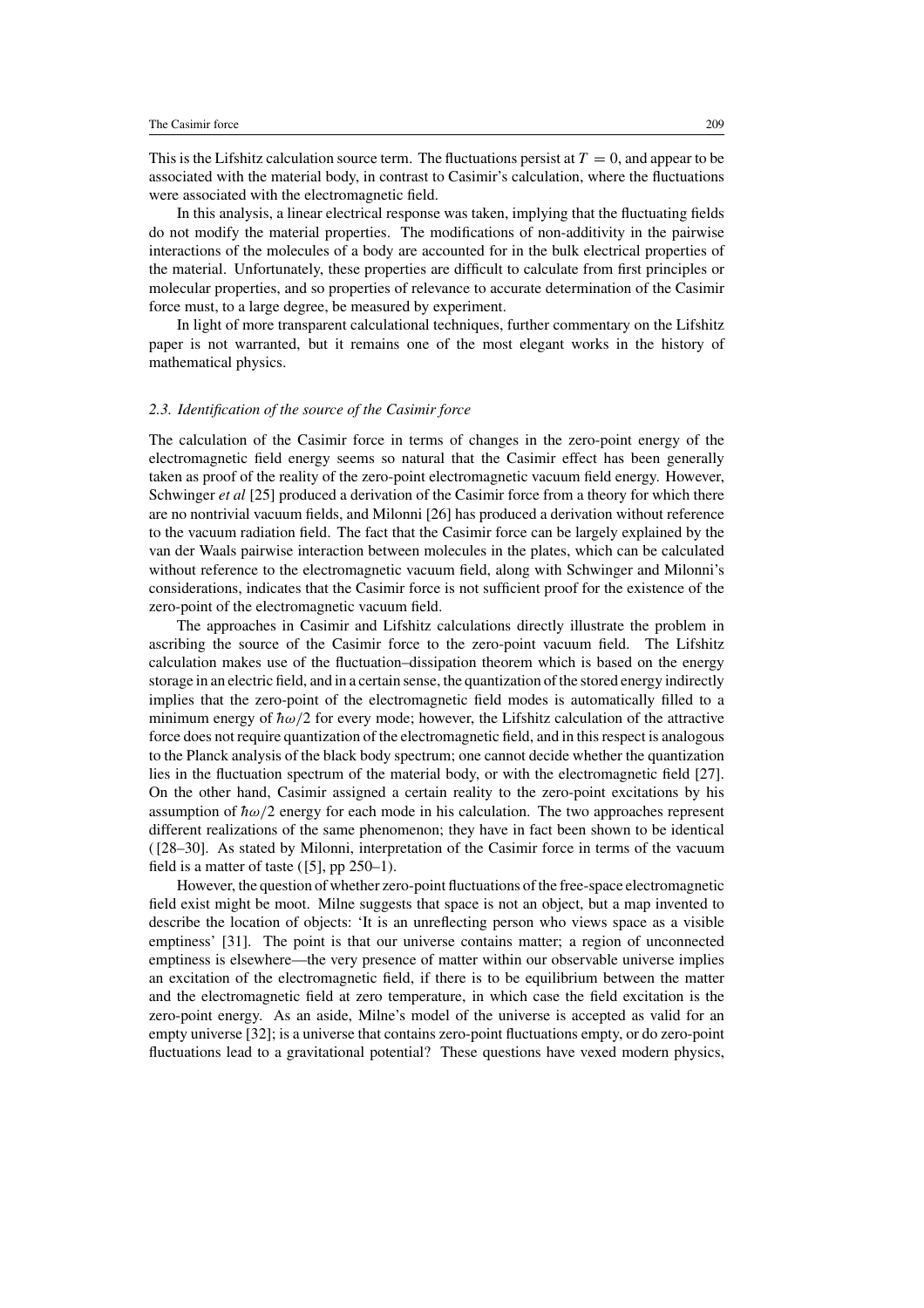and led Pauli to reject the notion of zero-point energy, at least in the case of the free-space quantized electromagnetic field [33, 34]; the energy density due to the zero-point excitations of the eletromagnetic field exceeds  $10^{60}$  g cm<sup>-3</sup>, depending on the cutoff, as discussed in [35]. This zero-point energy density has to be incorporated into general relativity, where it acts in effect as a cosmological constant as introduced by Einstein to produce a static solutions of his field equations. Astronomical data indicate that the cosmological constant is many orders of magnitude smaller than implied by the enormous pressure due to zero-point excitations [36], and this difficulty remains unresolved.

The source of the Casimir force, and zero-point field excitations, is eloquently stated by Lifshitz [12]:

We can however approach this problem in purely macroscopic fashion *...* From this point of view, the interaction of the objects is regarded as occurring through the medium of the fluctuating electromagnetic field which is always present in the interior of any absorbing medium, and also extends beyond its boundaries—partially in the form of travelling waves radiated by the body, partially in the form of standing waves which are damped exponentially as we move away from the surface of the body. It must be emphasized that this field does not vanish even at absolute zero, at which point it is associated with the zero-point vibrations of the radiation field.

Perhaps it should be added that the fluctuating field could be associated with the zero-point motion of electrons within the body. Under the circumstances, the term 'molecular' in the title of [12] might have been better left out. We can guess that this work, the title in particular, was directed towards experimental measurements between material bodies which were expected to determine the molecular van der Waals potential, as described above. As Lifshitz states, 'In the limiting case of rarefied media, the method must of course lead to the results as are obtained by considering the interactions of individual atoms', the point being that the attractive (Casimir) force between extended dense bodies tells us little with regard to the (retarded) van der Waals interaction between individual atoms and provides no direct proof of the existence of a zero-point vacuum field.

The Casimir force can be thought of as an emergent collective phenomenon; all calculations in fact leave out details of field quantization and its interaction with matter, and calculate the electromagnetic field from its bulk response to matter which always includes some dissipation. This dissipation ensures that the fields are coupled to a thermal bath, which, even at absolute zero, still has energy associated with the zero point.

In concluding this introductory section, we see that the source of the zero-point excitation of the electromagnetic field is irrelevant in Casimir's calculation. There are physical phenomena that truly require a quantization of the electromagnetic field for their explanation; the Casimir force is not among these phenomena, because the predictions based on the different points of view are identical.

#### **3. Calculational techniques**

#### *3.1. Van Kampen et al's technique*

The idea that a sum can be converted into a complex contour integral is described in [37] (p 413), and has broad applications in all branches of physics. In the case of the Casimir force, the techniques were first used in [38]. A brief outline of the technique is presented here (see [5], chapter 7 for details). (Green's function techniques, described in [16], section 81, will not be reviewed here.)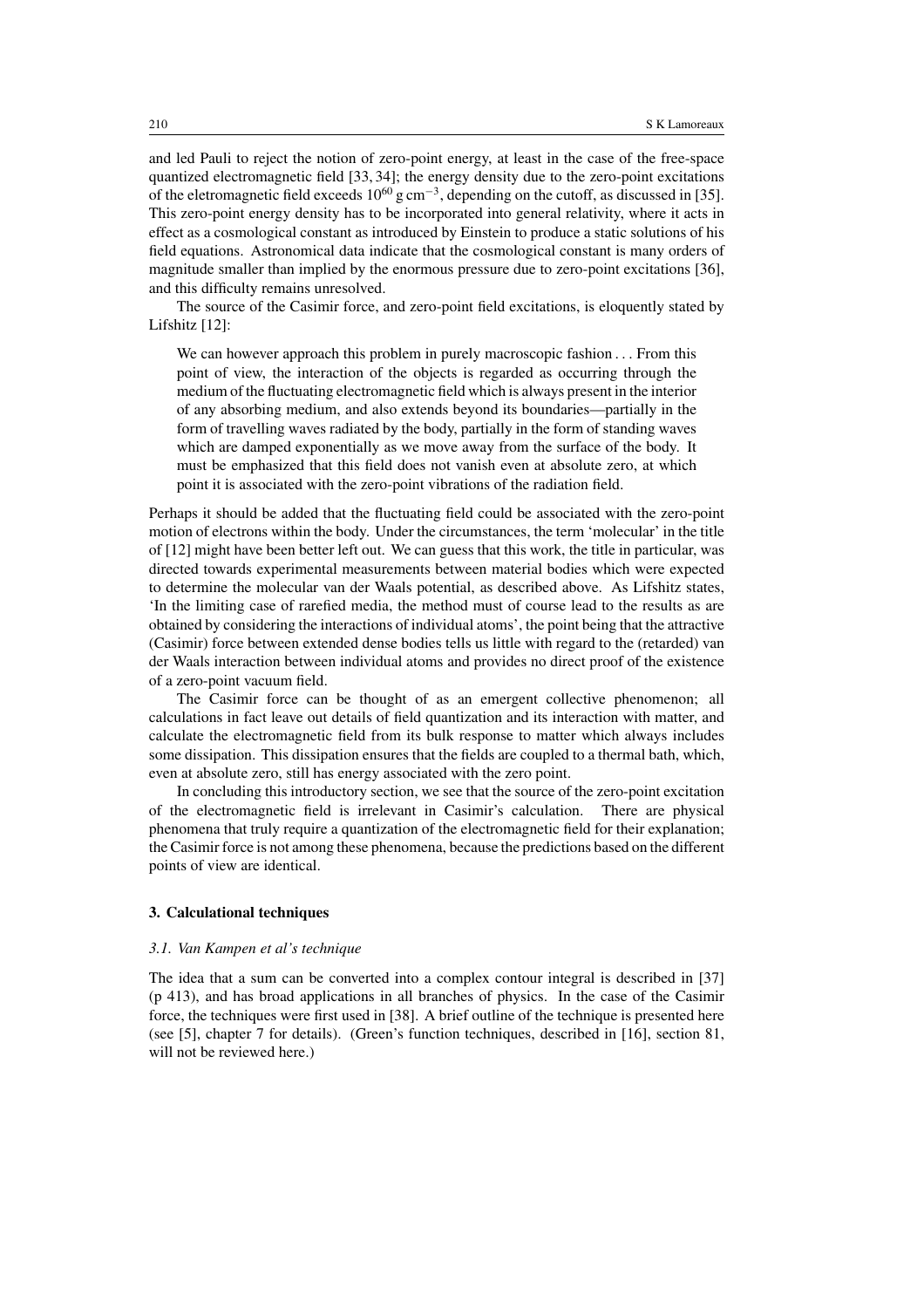The electromagnetic wave propagation vectors in, and perpendicular to, the surfaces (vacuum, plates) shown in figure 2 are

$$
K_i^2 = k^2 - \epsilon_i(\omega)\frac{\omega^2}{c^2},\tag{13}
$$

where *k* is a real number, and  $i = 0, 1$ , with  $0 \left( \epsilon_0(\omega) = 1 \right)$  representing the space between the plates and 1 representing the plates, with the requirement  $Re(K_i) \geq 0$ . The possibility of a complex  $\epsilon_1$  must be allowed for, in which case  $K_i$  can be complex. In section 3.3, the use of the technique in the case of absorption (complex  $\epsilon$ ) is justified. The real number *k* is the Fourier variable for describing fluctuations that vary as a function of position in the direction parallel to the plate surfaces. It should be noted that  $k$  and  $\omega$  are independent variables, and only when  $\omega/k \leq c$  can we think of the waves as propagating; otherwise they are evanescent or 'above the light cone'.

There are two type of solutions to the wave equation, one with the electric vector parallel (*TE* or *H* waveguide modes) to the surfaces (with arbitrary orientation chosen as the *y* axis, in which case the *x* dependence of the fields is  $e^{ikx}$ ,  $e_y(z)$ , and one with the electric vector perpendicular (*TM* or *E* waveguide modes) to the surfaces (taken as the *z* axis),  $e_z(z)$ . The wave equation in the *z* direction is

$$
\frac{d}{dz}e_{y,z}(z) - K_i^2 e_{y,z}(z) = 0
$$
\n(14)

and the boundary condition for  $e_z$  is that  $de_z/dz$  and  $\epsilon e_z$  be continuous, while for  $e_y$  it is that  $de_y/dz$  and  $e_y$  be continuous. Ignoring unphysical exponentially growing solutions, the solutions are

$$
e_{y,z}(z) = Ae^{K_1z} \t z < 0
$$
  
= Be^{K\_0z} + Ce^{-K\_0z} \t 0 \le z \le d  
= De^{-K\_1z} \t z > d, (15)

which lead to two sets of linear equations relating *A*, *B*, *C* and *D* for each of the two cases. The condition for nontrivial solutions of these equations is that the determinant of the coefficient matrix be zero, yielding the following two expressions. For TM modes,

$$
\frac{(K_1 + \epsilon_1 K_0)^2}{(K_1 - \epsilon_1 K_0)^2} e^{2K_0 d} - 1 = 0 = f_z(k, \omega, d),
$$
\n(16)

while for TE modes,

$$
\frac{(K_0 + K_1)^2}{(K_0 - K_1)^2} e^{2K_0 d} - 1 = 0 = f_y(k, \omega, d).
$$
\n(17)

The zeros,  $\omega_{ny,nz}(k, d)$ , of  $f_{y,z}$  determine the allowed mode eigenfrequencies.

The zero-point energy associated with the plates is determined by assigning an energy  $\hbar \omega/2$  to each mode,

$$
E(d) = \sum_{n,\vec{k}} \left[ \frac{\hbar \omega_{ny}(k,d)}{2} + \frac{\hbar \omega_{nz}(k,d)}{2} \right]
$$
 (18)

(in general, the eigenfrequencies are complex, but the imaginary parts cancel as discussed in section 3.2). The sum over  $k$ , in the continuum limit, becomes an integral,

$$
\sum_{\vec{k}} \rightarrow \left(\frac{L}{2\pi}\right)^2 \int 2\pi k \, \mathrm{d}k,\tag{19}
$$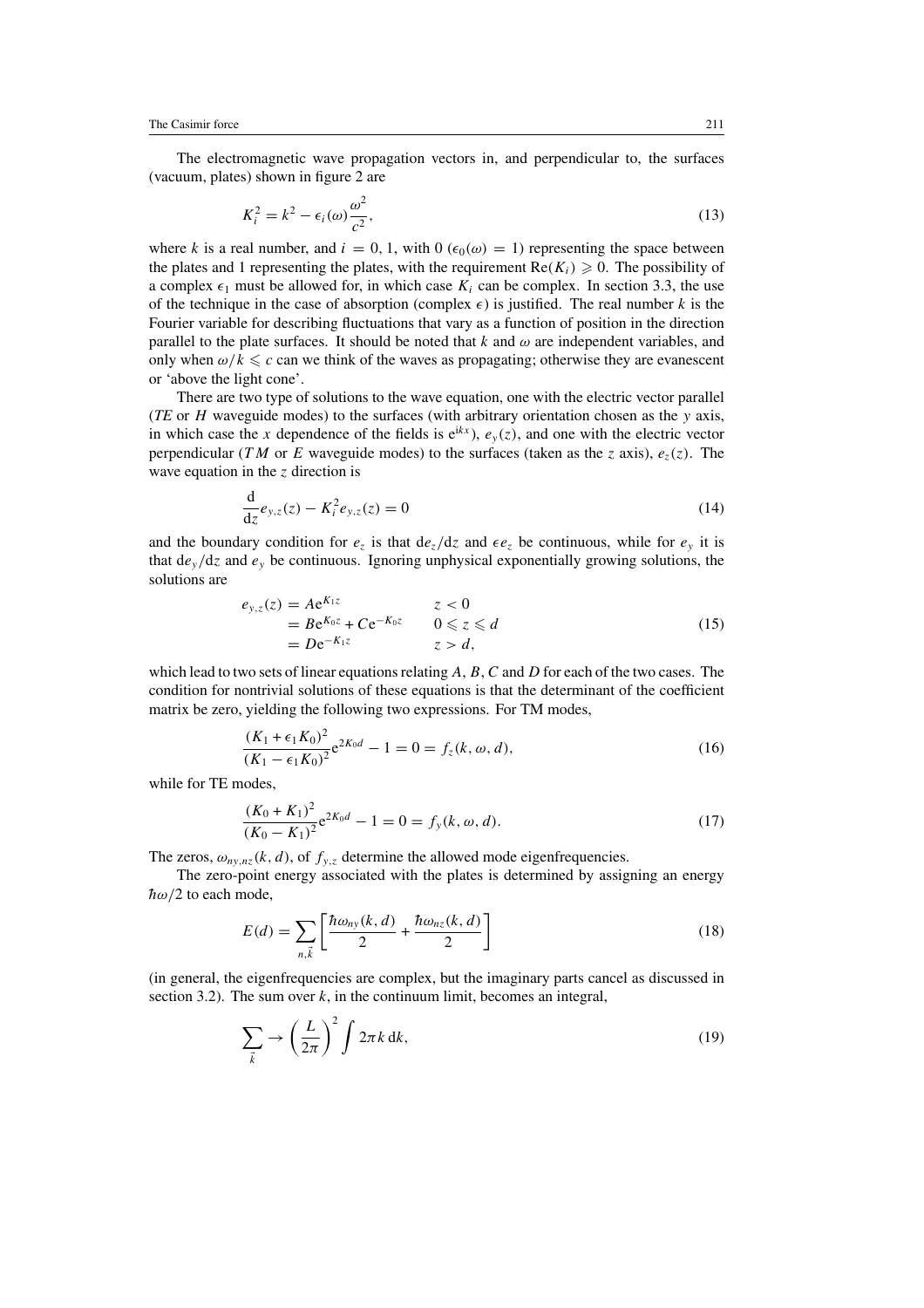where *L* is the transverse dimension of the plate in the *x, y* directions. As described in [37], the theory of complex functions can be employed to evaluate the sum over eigenfrequencies; specifically, according to the argument theorem [39, 40],

$$
\frac{1}{2\pi i} \oint_C \frac{f'(z)}{f(z)} dz = N - P,
$$
\n(20)

where *C* is a closed path in the complex plane, *N* and *P* are the numbers of zeros and poles within *C*, respectively, and the path is counterclockwise. The argument theorem can be modified to give the sum of the zeros and poles:

$$
\frac{1}{2\pi i} \oint_C z \frac{f'(z)}{f(z)} dz = \left[\sum z_i\right]_{f(z_i)=0} - \left[\sum z_i\right]_{f(z_i)=\infty}.
$$
\n(21)

Furthermore,  $f'(z)/f(z) = d(\log f(z))/dz$ . The eigenfrequencies of physical interest lie in the right half plane; integrating along the imaginary axis from  $\infty$  to  $-\infty$  and closing the path with a semi-circle at infinity around the right half plane (see [5] for details) and integrating by parts gives

$$
E(d) = \frac{\hbar L^2}{8\pi^2} \int_0^\infty k \, dk \int_{-\infty}^\infty d\xi [\log g_y(\xi, k, d) + \log g_z(\xi, k, d)] \tag{22}
$$

with  $\omega = i\xi$ , and  $\xi$  is real,  $g_{y,z}(\xi, k, d) = f_{x,y}(i\xi, k, d)$ , and

$$
K_i = k^2 + \frac{\epsilon_i (\mathrm{i}\xi)\xi^2}{c^2}.\tag{23}
$$

Finally, the poles of equations (16) and (17) do not depend on *d* because it only enters in the multiplicative exponential; therefore, equation (22) gives the zero-point energy up to an additive constant, while the force per unit area is given by

$$
F(d) = -\frac{\partial}{\partial d}E(d) = -\frac{\hbar}{4\pi^2} \int_0^\infty k \, dk \int_0^\infty d\xi K_0 \left[ \frac{1}{g_y(\xi, k, d)} + \frac{1}{g_z(\xi, k, d)} \right],\tag{24}
$$
where (possibly) non physical *d* independent terms are omitted.

where (possibly) non-physical *d*-independent terms are omitted.

The Lifshitz result is obtained if the substitutions of new variables *p* and *s* are made, with  $\epsilon_0 = 1$ :

$$
k^2 = \frac{\xi^2}{c^2}(p^2 - 1)
$$
 (25)

in which case  $K_0^2 = k^2 + \xi^2/c^2$  or

$$
K_0 = \frac{\xi}{c} p,\tag{26}
$$

$$
K_1 = k^2 + \epsilon_1 \frac{\xi^2}{c^2} = \frac{\xi^2}{c^2} [p^2 - 1 + \epsilon_1] \equiv \frac{\xi^2}{c^2} s_1^2
$$
 (27)

and equation (24) becomes

$$
F(d) = -\frac{\hbar^2}{2\pi c^3} \int_1^\infty dp p^2 \int_0^\infty d\xi \xi^3 \left[ \frac{1}{g_y(s, p, d)} + \frac{1}{g_z(s, p, d)} \right].
$$
 (28)

In the case of perfect conductors,

$$
g_x(s, p, d) = g_y(s, p, d) = e^{2\xi p d} - 1
$$
\n(29)

and the integrals can be easily done by use of the substitution  $y = 2\xi pd/c$ ,

$$
F(d) = -\frac{\hbar}{2\pi^2 c^3 d^4} \int_1^\infty dp p^{-2} \int_0^\infty \frac{dy y^3}{e^y - 1} = -\frac{\pi^2 \hbar c}{240 d^4},\tag{30}
$$

which is Casimir's result.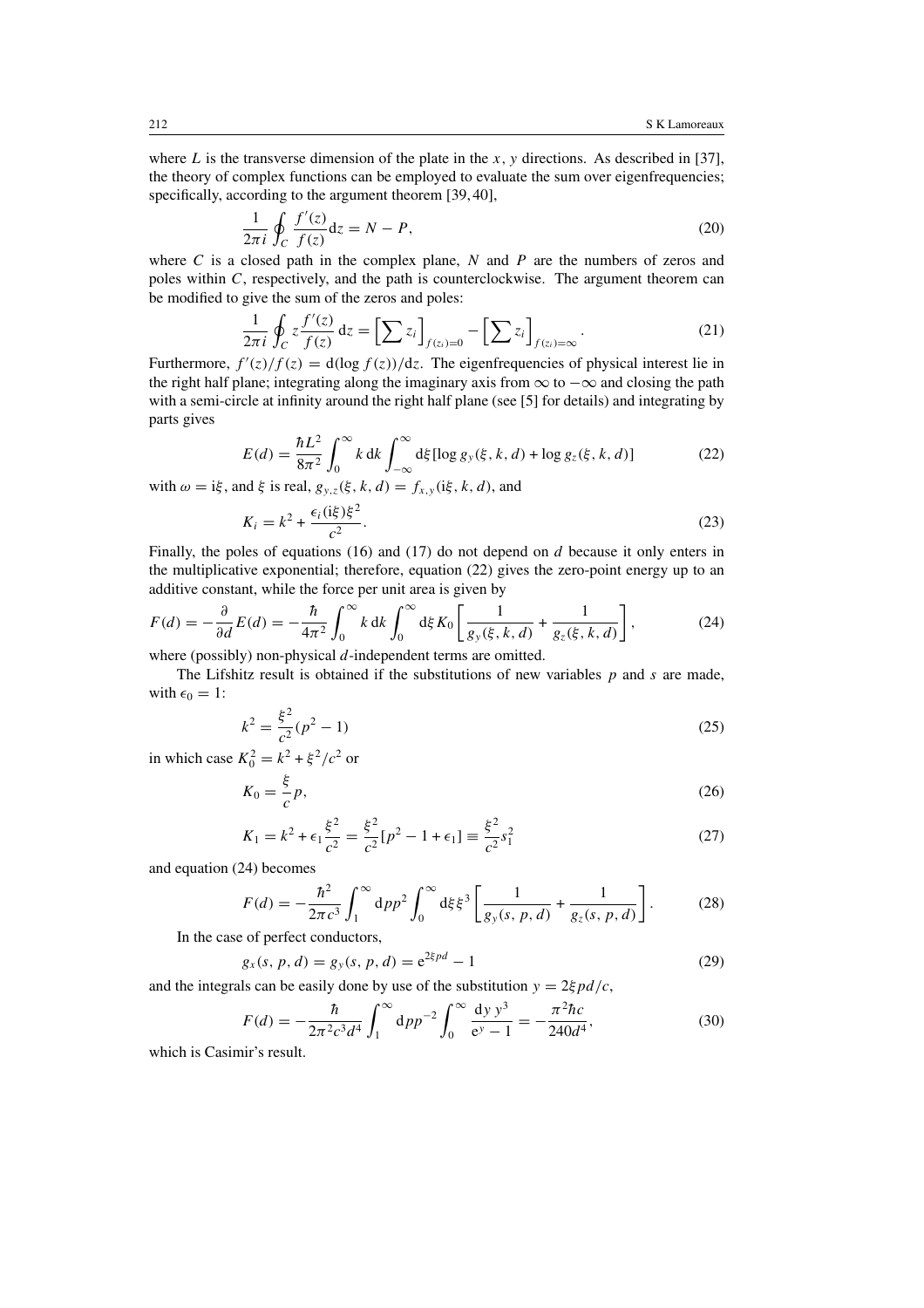#### *3.2. Extensions of the technique*

As discussed by Milonni [5], the contour integration technique used to sum the eigenfrequencies appears to be technically correct only if the eigenfrequencies lie on the positive real axis. There has been much commentary on the extension of this technique to absorptive materials (i.e. complex permittivity), in which case the eigenfrequencies are complex. Barash and Ginzburg [41] introduced the idea of an auxiliary system to account for the complex permittivity, with the fundamental eigenfrequencies real. Further commentary is provided by Tomas [42] and Raabe *et al* [43], who assert that electromagnetic modes in the presence of absorption cannot be defined, and calculate the force without reference to the fundamental system modes. Lifshitz's calculational technique and Green's function techniques ([16], section 81) circumvent the problem of defining modes in the presence of absorption, and these techniques are generalized in [42,43].

However, the contour integration method gives the correct answer quite simply, and agrees with all other calculational techniques; e.g. the mathematics does not know about the auxiliary system as introduced by Barash and Gizburg. A non-rigorous explanation for why the technique works in the case of absorption can be developed from elementary considerations as follows.

First, the Van Kampen technique adds up the eigenvalues of a linear set of differential equations that are subjected to homogeneous boundary conditions; it is well-known that the eigensolutions are orthogonal (the Sturm–Liouville problem, [37], pp 719–29) and form a complete set of functions. Therefore the electromagnetic field within, and in the gap between the plates, can be described completely by these solutions, in the case of isotropic materials that have a linear and causal electromagnetic response. It is known experimentally (particularly in electronics and laser physics) that so long as the system is linear, there is no crosscoupling between non-degenerate modes, other than incoherently through the thermal bath. Dissipation to the thermal bath is a non-linear process (Joule heating), and the probability of transferring energy from a specific driven mode to another specific mode is vanishingly small by this process. All of this is to say that if a specific frequency field is supplied to a linear electromagnetic resonator, the steady-state response has no frequencies other than the drive frequency. This is not the case for a non-linear system. Experimentally, even in the case of dissipation, modes are well-defined for a linear system.

Next, for a generalized permittivity [15],  $\epsilon(-\omega^*) = \epsilon^*(\omega)$ . Therefore, the eigenfrequencies for the general boundary problem case occur in pairs,  $\omega = \pm \omega' + i\omega''$ . Taking the case where  $\text{Re}(K_i)$  are either all positive or all negative which follows from continuation, as  $\omega \to \infty$ , all the  $K_i$  become equal because  $\epsilon_i(\omega) \to 1$ . In the case where  $Re(K_i) > 0$ , representing an exponentially damped surface wave, the eigenfrequencies lie in the lower half plane; therefore, e<sup> $-i\omega t$ </sup> is damped exponentially in time. For  $Re(K_i) < 0$ , the eigenfrequencies lie in the upper half plane and represent solutions growing exponentially in time and space. Clearly, the contour integration method as described above should not work without justification regarding branch cuts, etc.

The way around this problem is that instead of considering the eigenfrequencies, one can consider the corresponding eigenwavenumbers,  $K_i$ , and  $K_0$  in particular. The eigenwavenumbers occur in complex conjugate pairs,  $K_0 = K'_0 \pm iK''_0$  (as can be seen from equation (13) and the properties of  $\epsilon(\omega)$  in the complex plane), and by definition the  $K_i$ are in the right half plane for the exponentially damped solutions. Furthermore, writing the determinant function in terms of  $K_0$ , and using the fact that  $K_0 dK_0 = -\omega d \omega/c^2$ , leads to

$$
-c^2 \oint_C K_0 \frac{f'(\omega(K_0))}{f(\omega(K_0))} dK_0 = \oint_C \omega(K_0) \frac{f'(\omega(K_0))}{f(\omega(K_0))} dK_0
$$
\n(31)

and  $dK_0$  can be replaced by  $d\omega$  because the path is arbitrary in the complex plane (note that in the case of no absorption, the eigenvalues for  $K_0$  lie on the imaginary axis, while those for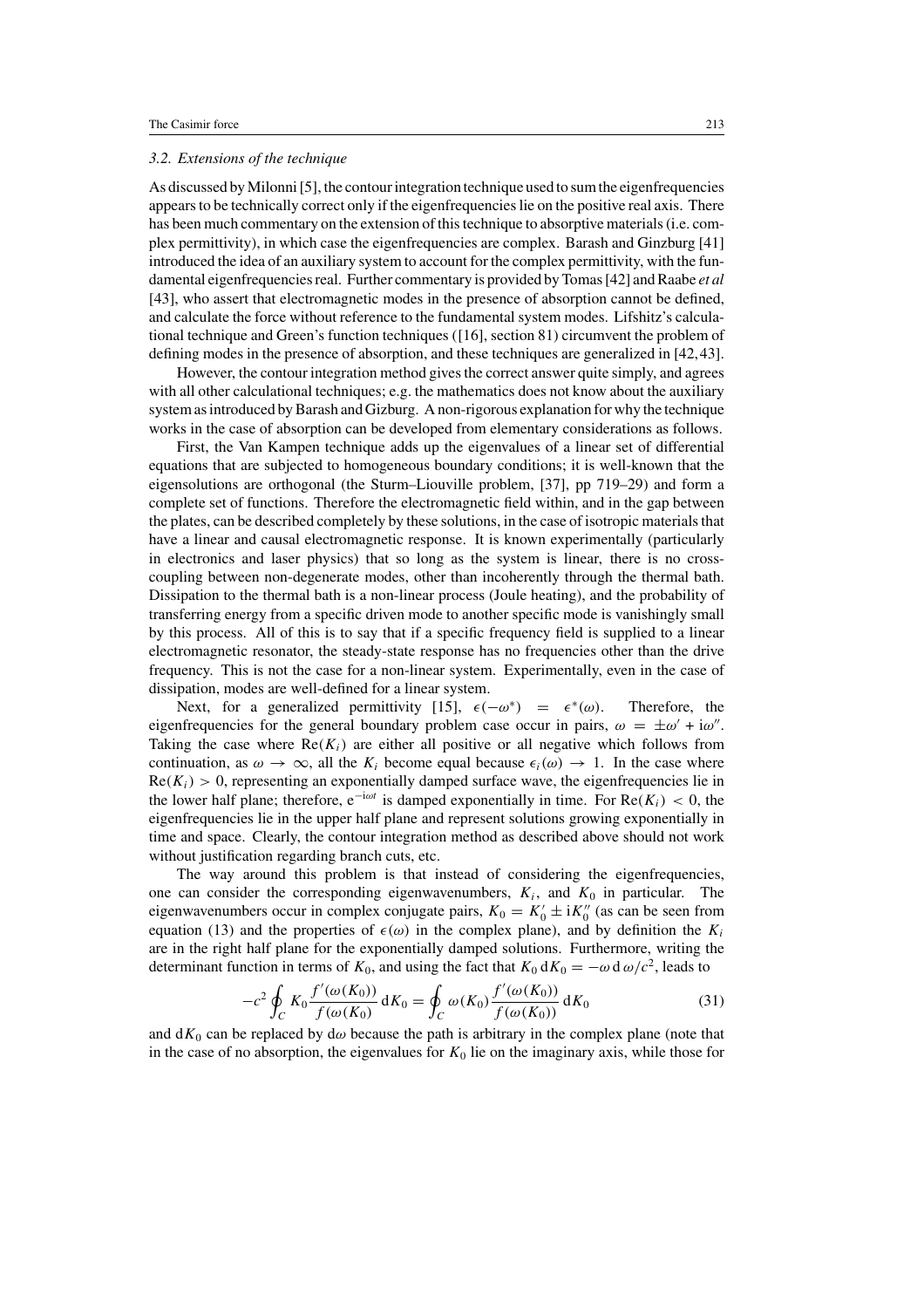

**Figure 3.** Motion of poles as a function of *d*.

 $\omega$  lie on the real axis, and the contour must be adjusted accordingly). Because the eigenvalues for *K*<sup>0</sup> occur in conjugate pairs, the left-hand side of equation (31) is real; therefore, the sum in equation (18) is real, as can be seen from equation (21) when the integral is taken along the imaginary  $\omega$  axis. As the plate separation, d, is made smaller, the poles move as shown in figure 3.

This analysis can also be applied to calculation of the Casimir force when the surface impedance is used to characterize the material bodies. The surface impedance has essentially the same character in the complex plane as the permittivity, and represents a generalized susceptibility.

In the case of a non-local susceptibility due to surface plasmons or non-local electron correlations (which occur when the electron mean free path exceeds the electromagnetic field penetration length in a conductor), specialized techniques are required for determining the noise current operator [44]. Calculations of the Casimir force in these situations have only recently received serious attention [45].

#### *3.3. Applications to other geometries*

Casimir attempted to derive the fine-structure constant by constructing an electron model based on the assumption that an electron is a sphere of uniform charge density, with total charge equal to *e*, the electron charge. The radius of the sphere can be determined by a balance between the Casimir force (assumed attractive) that would tend to hold the electron together and the Coulomb repulsion that would tend to make the electron expand [46]. Further analysis by Boyer invalidates this model.

Motivated by Casimir's model, Boyer was the first to consider the Casimir force for a sphere and found a remarkable result: the vacuum stress outside the sphere tends to pull the sphere apart [47]. Apparently, there are greater number of modes on the sphere surface than in free space, and as the sphere diameter increases, the rate at which new modes appear on the surface is greater than the rate at which free-space modes disappear. In free space the modes are limited to those with a real propagation vector, while on the sphere surface, evanescent waves can exist [48]; these are exponentially damped waves, and the implication of the Boyer result is that these modes outnumber the free-space modes. There appears to be no *a priori* way of predicting the stress on a specific geometrical object. The most complete overview of this problem is given in [3].

It is unclear whether the two hemispheres that result if a sphere is cut in half would repel each other. Boyer's calculation was for the field stress outside a sphere. A sphere that is cut in half represents a different problem.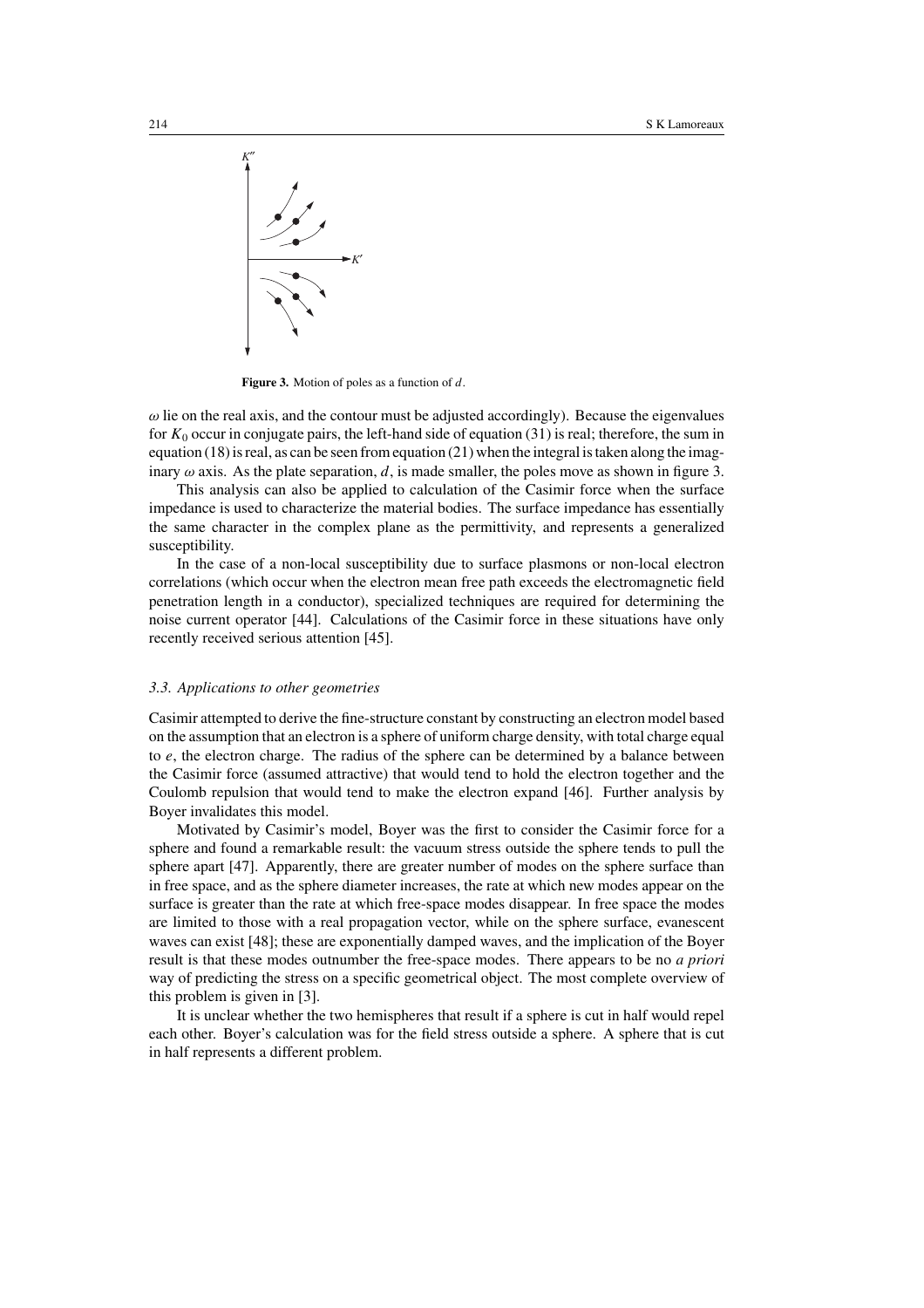So far, all experiments done to address geometrical effects have been for theoretically trivial configurations. The effects can be fully understood from geometrical averaging, and a full electromagnetic mode calculation has not yet been required for interpreting the experimental results.

As an aside, the force between a dielectric and a magnetically permeable plate is repulsive [49]; a physical picture of this effect is given in [50]. The van der Waals-like interaction between magnetically permeable particles is also repulsive and Kleppner [51] gives a simple explanation of this effect.

The repulsive character in the case of magnetic permeability and the possibility of a repulsive Casimir force has been discussed recently because of its potential utility in nanoengineered systems [52]. Unfortunately, there are no materials with significant magnetic response at optical frequencies [53, 54].

# **4. Corrections**

In its essential form, the Casimir force appears as beautifully simple, whereas in reality, conductors are imperfect. In fact, in his original article, Casimir truncated the divergent integral, having recognized that any realistic mirrors would not be effective for wavelengths in the ultraviolet or shorter range. Assuming a simple form for the conductivity, e.g. a freeelectron plasma model, corrections for the finite conductivity can be obtained in a relatively simple form [55,56]. However one must bear in mind that such models are only approximate.

Another source of correction is the surface roughness. In principle, one should solve the wave equation with rough boundaries to determine the effect of roughness, but in some situations a geometrical averaging can be used to approximate the correction; this has been the subject of a number of papers (section 4.5). One should be aware that the geometrical averaging has been done only for the Casimir force  $(1/r<sup>4</sup>)$ , while the finite conductivity correction has been expanded in additional multiplicative terms in 1*/r<sup>n</sup>*, and each of these terms has an average over the surface roughness different from that for the Casimir force; the simplistic theoretical analysis that has been done so far is inadequate for interpreting experimental results to high precision, although this has been attempted [57]. Under the circumstances, testing the theory of the Casimir force to much better than 10% seems a daunting task.

#### *4.1. Imperfect conductivity*

Equation (1) must break down when the plate separation is so small that the mode frequencies being affected when *d* is varied are above the material resonance or plasma frequencies. In the case of a simple metal, the real part of the dielectric constant can be approximated by

$$
\epsilon'(\omega) = 1 - \frac{\omega_p^2}{\omega^2},\tag{32}
$$

where  $\omega_p$  is the plasma frequency and is proportional to the effective free-electron density in the metal. It is convenient to introduce the plasma wavelength,  $\lambda_p = 2\pi c/\omega_p$ . Corrections to equation (1), expanded in terms of  $\lambda_p/d$ , have been calculated to first order by Hargraves [58] and by Schwinger *et al* [55] and to second order by Bezerra *et al* [59] For flat plates, the corrected force can be written in terms of equation (1) with a multiplicative factor,

$$
F'(d) = F(d) \left[ 1 - \frac{8}{3\pi} \frac{\lambda_p}{d} + \frac{120}{4\pi^2} \left( \frac{\lambda_p}{d} \right)^2 \right].
$$
 (33)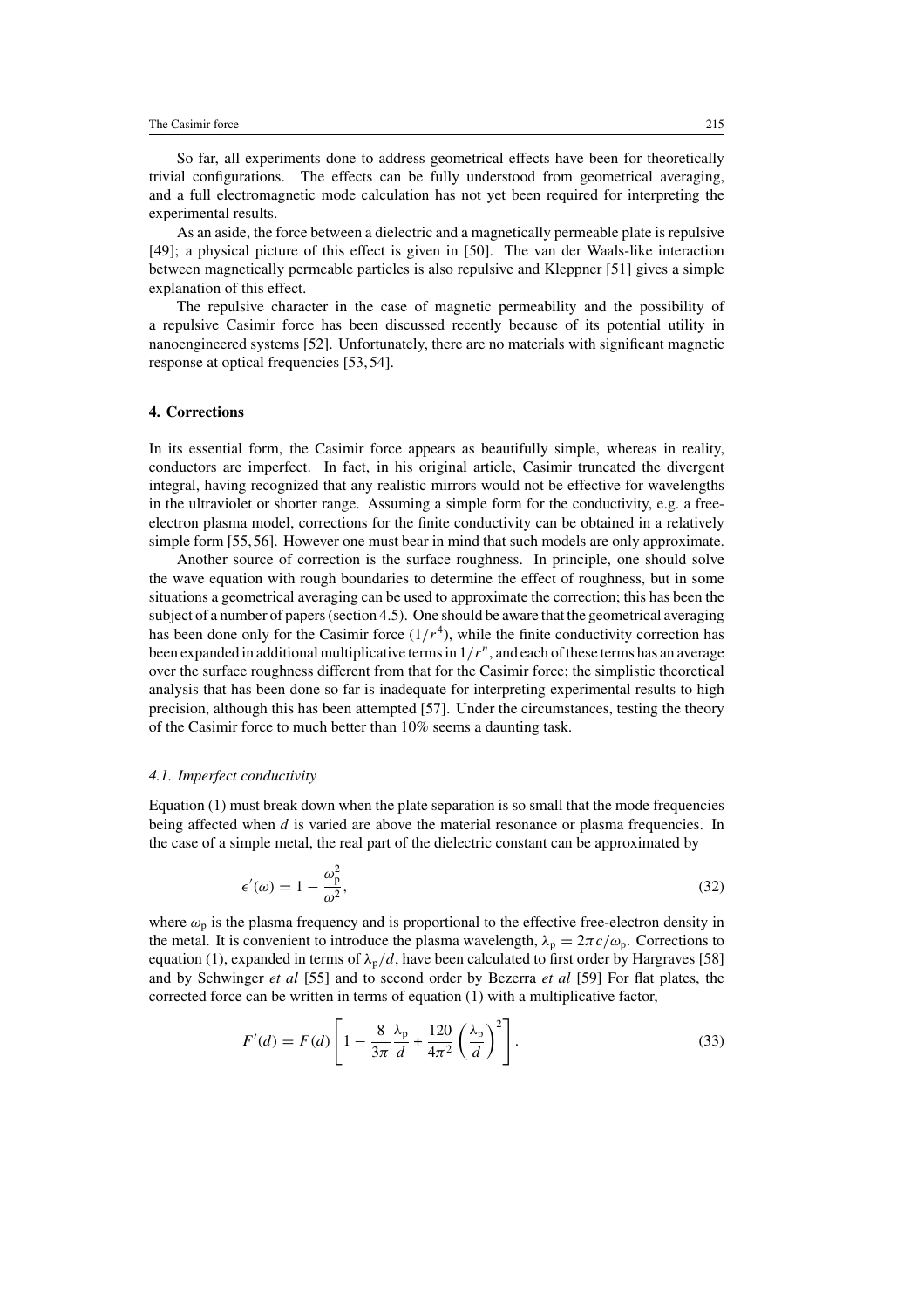This equation is only valid for  $\lambda_p/d \ll 1$ ; unfortunately, the Casimir force is large enough to be measured accurately experimentally only in the range  $\lambda_p/d \approx 1$  or larger. We are also faced with the problem that equation (32) is only approximate.

It is, however, possible to determine very accurately the attractive force as a function of the plate separation by numerical calculation if its complex permittivity as a function of frequency is known:

$$
\epsilon(\omega) = \epsilon'(\omega) + i\epsilon''(\omega),\tag{34}
$$

where  $\epsilon'$  and  $\epsilon''$  are real. With this information, the permittivity along the imaginary axis can then be determined using the Kramers–Kronig relation,

$$
\epsilon(\mathrm{i}\xi) = \frac{2}{\pi} \int_0^\infty \frac{x \epsilon''(x)}{x^2 + \xi^2} \, \mathrm{d}x + 1. \tag{35}
$$

This can be used in the Lifshitz expression for the attractive force [12],

$$
F'(d) = \frac{\hbar}{2\pi^2 c^3} \int_0^{\infty} \int_1^{\infty} p^2 \xi^3 \left( \left[ \frac{[s+p]^2}{[s-p]^2} e^{2p\xi d/c} - 1 \right]^{-1} + \left[ \frac{[s+\epsilon(\mathrm{i}\xi)p]^2}{[s-\epsilon(\mathrm{i}\xi p)]^2} e^{2p\xi d/c} - 1 \right]^{-1} \right) \mathrm{d}p \, \mathrm{d}\xi, \tag{36}
$$

where  $s = \sqrt{\epsilon(i x / p) - 1 + p^2}$ . The numerical calculations for the attractive force between Au, Al and Cu plates have been published [60], and significant deviations from equation (33) were found. In particular, for Al with  $d \approx 100$  nm, equations (33) and (36) differ by about 5%; one should note that including the third order correction to equation (33) worsens the deviation. However, these calculations should be considered in light of the notorious variation of bulk and surface properties of materials due to preparation technique, purity, etc [61, 62]. Numerical errors in [60] are corrected in [63] and [64].

#### *4.2. Surface roughness*

From the earliest experiments, it was realized that surface roughness would lead to an increase in the apparent Casimir force and therefore cause systematic errors in measurements aimed at verifying equation (1). Such effects were observed by van Blokland and Overbeek [61]; roughness has been discussed theoretically by van Bree *et al* [65] and more recently in [66].

For high-quality optically polished surfaces, the rms amplitude of the roughness *A*, is usually of the order of 30 nm or less. For a  $1/d<sup>4</sup>$  attractive force, the correction to equation (1) can be written as

$$
F'(d) \approx F(d) \left[ 1 + 4 \left( \frac{A}{d} \right)^2 \right].
$$
 (37)

The correction for a torsion balance experiment, at the point of closest approach, is about 1%, while for an atomic force microscopy (AFM) experiment, it is about 30%. These experiments are discussed in section 6.

The roughness correction was derived in the context of a  $1/d<sup>4</sup>$  force law (this can be easily modified for the spherical plate  $1/d<sup>3</sup>$  case). However, the finite conductivity correction, particularly as given by equation (33), effectively has terms containing  $1/d^5$  and  $1/d^6$ . In principle, the roughness correction should be done for each power law separately, or the average force determined from the accurate calculation, equation (36). One should also bear in mind that the simple geometrical averaging procedure is not exactly correct; a complete treatment would involve solving the appropriate electromagnetic rough boundary problem. Furthermore, the geometrical averaging is correct so long as the period of the roughness is either much larger or much smaller than the separation between the plates.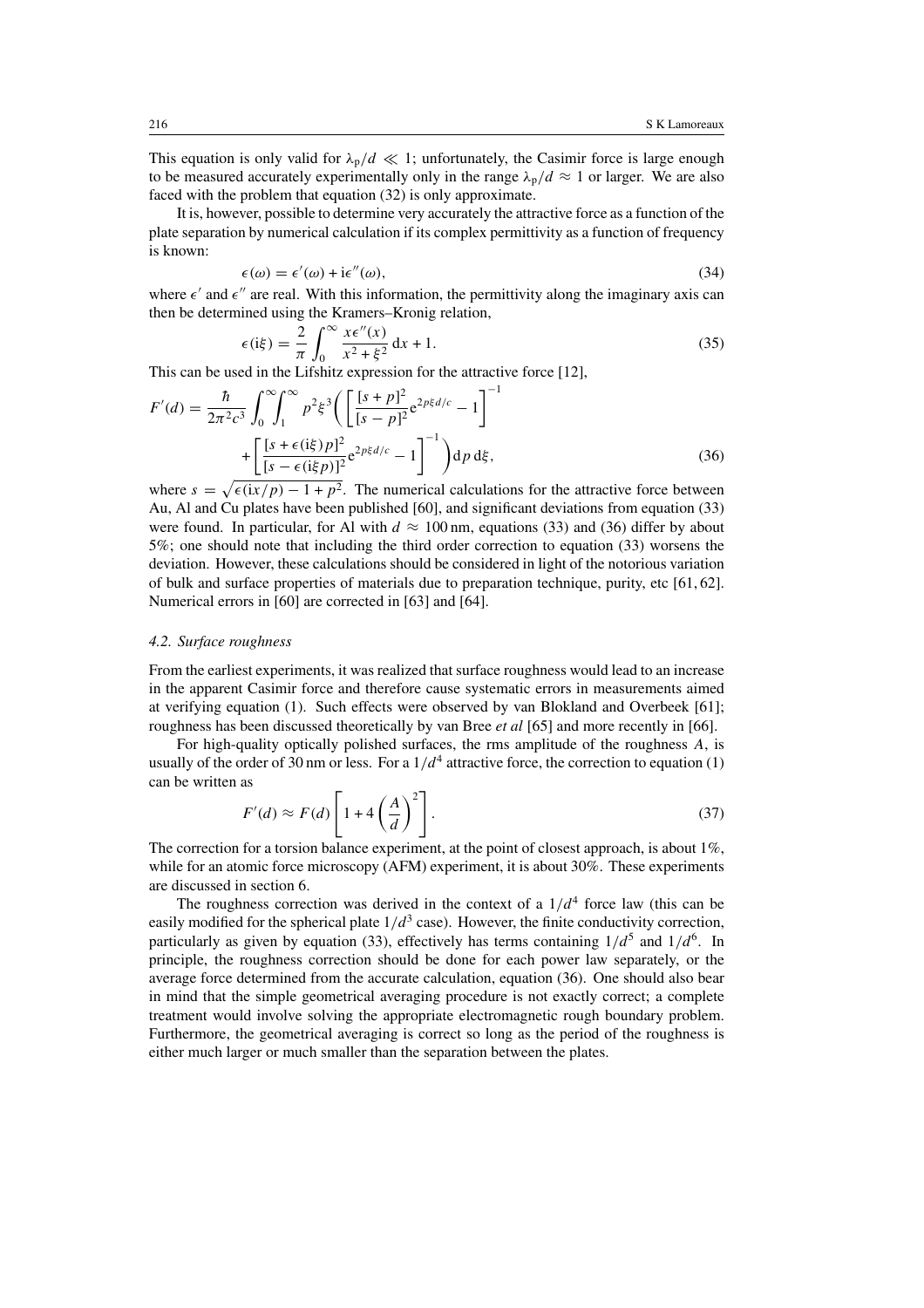

**Figure 4.** Simple geometry for determining the effect of a thin film on a perfectly conducting plate.

# *4.3. Effect of thin films on the plate surfaces*

Either intentionally (Au evaporated onto an Al or Cu coated substrate) or accidentally (formation of oxide layers), every Casimir force measurement has made use of mono- or multilayer coated plates. The calculation of the force for a general film configuration has been given by Spruch and Zhou [67].

A simple geometry that illustrates the effect of a thin material film is shown in figure 4; one of two identical perfectly conducting flat plates is coated with a thin layer (thickness *a*) of a real substance (Au, for example), and the separation between the perfectly conducting surfaces is  $d + a$ . This simplified problem will allow determination of the qualitative effect of a thin film.

The techniques outlined in section 2.1 can be applied directly to this case. However, in this case, there are some extra boundary conditions.

In general, there are now three wavevectors,

$$
K_i^2 = k^2 - \epsilon(\omega)\frac{\omega^2}{c^2},\tag{38}
$$

where *k* is a real number and  $i = 0, 1, 2$ , with  $0 \left( \epsilon_0(\omega) = 1 \right)$  representing the space between the plates and  $2 (\epsilon_2(\omega) = \infty)$  the perfect conductor, with the requirement that  $\text{Re}(K_i) \geq 0$ , and  $\epsilon_1$  can be complex.

As before, there are two type of solution to the wave equation, one with the electric vector parallel to the surfaces (with arbitrary orientation, chosen here as the *y* axis),  $e_y(z)$ , and one with the electric vector perpendicular to the surfaces (along the *z* axis),  $e_z(z)$ . The wave equation is

$$
\frac{d}{dz}e_{y,z}(z) - K_i^2 e_{y,z}(z) = 0
$$
\n(39)

and the boundary condition for  $e_z$  is that  $de_z/dz$  and  $\epsilon e_z$  be continuous, while for  $e_y$  it is that  $de_y/dz$  and  $e_y$  be continuous (at the conducting surfaces,  $e_y = 0$  and  $de_z/dz = 0$ ). Ignoring unphysical exponentially growing solutions, the solutions are

$$
e_{y,z}(z) = A(e^{K_0 z} \mp e^{-K_0 z}) \qquad 0 \le z \le d - a,
$$
  
\n
$$
= Be^{K_1 z} + Ce^{-K_1 z} \qquad d - a \le z \le d,
$$
  
\n
$$
\frac{de_z}{dz} = 0 \qquad z = d,
$$
  
\n
$$
e_y = 0 \qquad z = d,
$$
\n(40)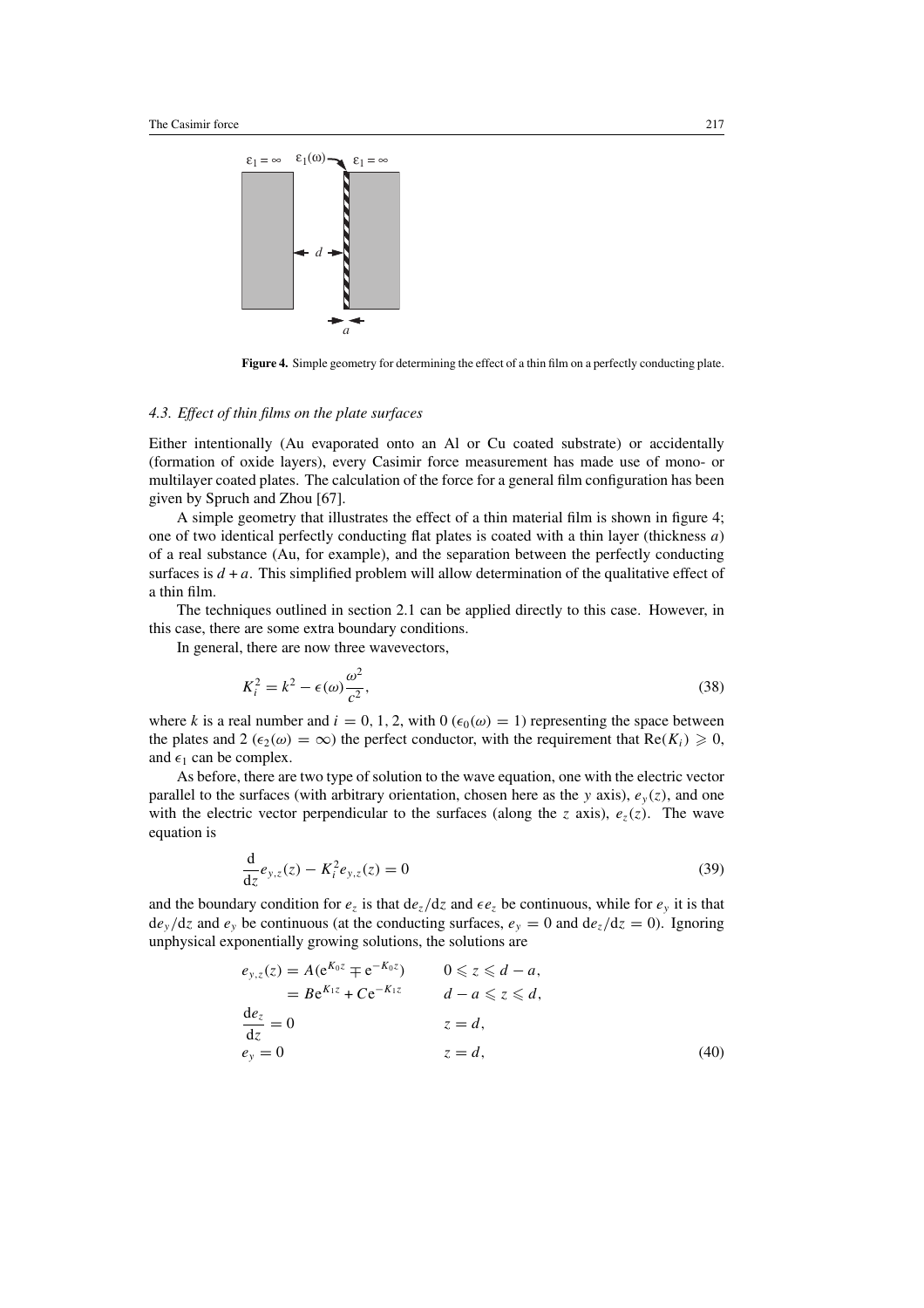

**Figure 5.** The numercially calculated effect of a 35 nm thick Au film on a perfectly conducting surface. Lower curve, no coating; middle curve, Au film; upper curve, perfectly conducting film. The Au film effect is of the order of 50% of the perfectly conducting film effect in the 100–200 nm range.

where the  $\mp$  sets  $e_y = 0$  or  $de_z/dz = 0$  at the conducting boundary located at  $z = 0$ . Thus, there are two sets of linear equations involving *A*, *B* and *C* for the two cases. The condition for non-trivial solutions of these equations is that the determinant of the coefficient matrix be zero, yielding the following two expressions:

$$
f_{y}(\omega, k, d) = 0 = \frac{[(e^{2K_1a} + 1)K_1 + (e^{2K_1a} - 1)K_0]}{[(e^{2K_1a} + 1)K_1 - (e^{2K_1a} - 1)K_0]}e^{2K_0d} - 1,
$$
\n(41)

$$
f_z(\omega, k, d) = 0 = \frac{[(e^{2K_1a} - 1)K_1 + \epsilon_1(\omega)(e^{2K_1a} + 1)K_0]}{[(1 - e^{2K_1a})K_1 + \epsilon_1(\omega)(e^{2K_1a} + 1)K_0]}e^{2K_0d} - 1.
$$
 (42)

*F(d)* for an Au film 35 nm thick is shown in figure 5;  $\epsilon_1(i\xi)$  was determined from tabulated optical constants as described in [60].

#### **5. Finite temperature correction**

The Casimir force for finite temperatures has also received much attention. In the hightemperature limit, equation  $(4)$  does not contain  $\hbar$ . In this limit the Casimir force is analogous to the Rayleigh–Jeans black-body spectrum. This also can be seen from the following argument. For a photon gas, the radiation energy, *E*, is simply related to the free energy, *F*, by  $E = -3F$ . In the long-wavelength limit, the spectral energy in a volume, *V*, is given by (see section 63 of [24])

$$
dE_{\omega} = \frac{VkT}{\pi^2 c^3} \omega^2 d\omega,
$$
\n(43)

which is the Rayleigh–Jeans formula. This formula is an apt description of the free energy spectral density that generates the pressure in the high-temperature limit, assuming  $dF_{\omega} = -\frac{1}{3} dE_{\omega}$ .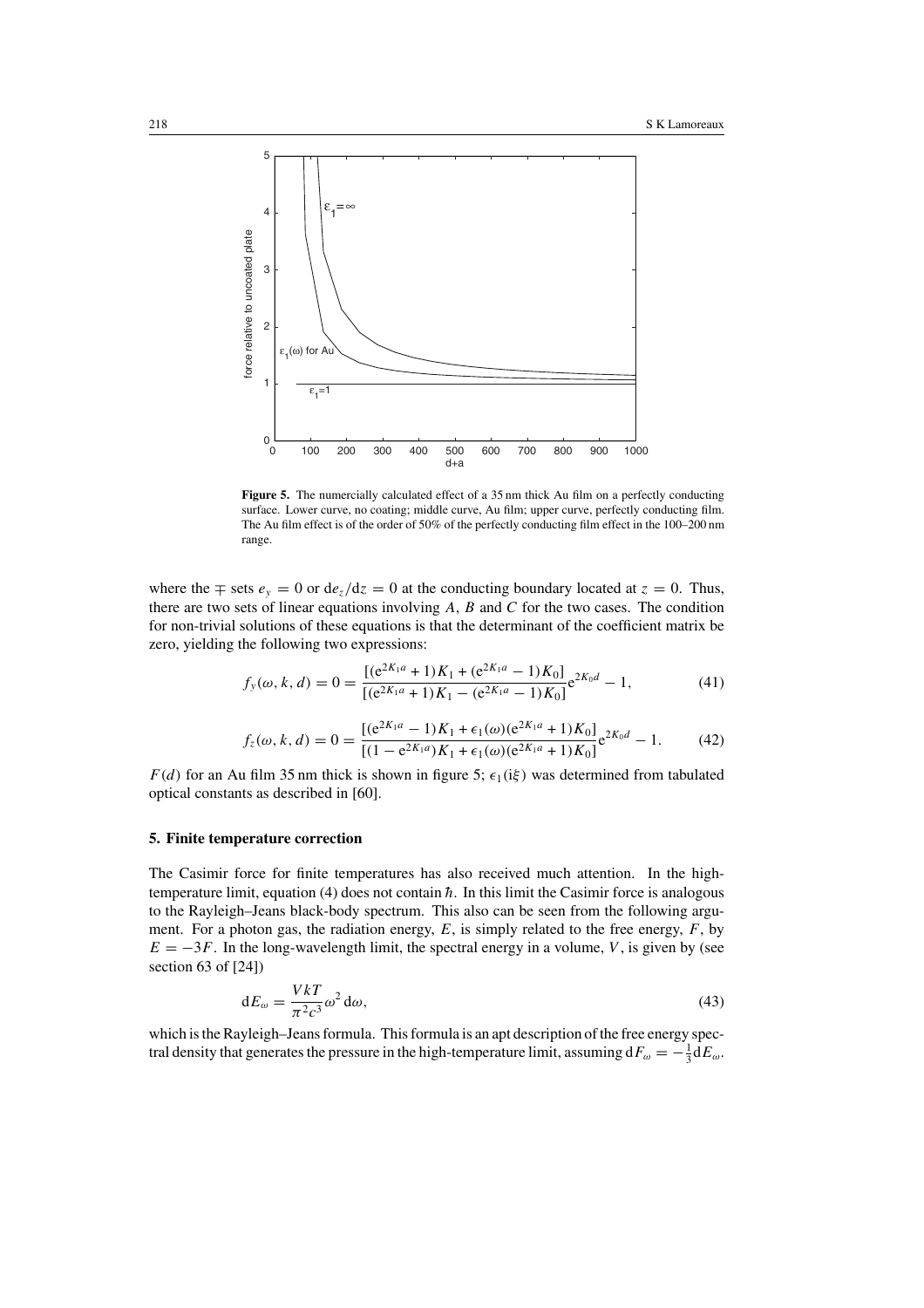The pressure is related to the free energy by

$$
P = -\left(\frac{\partial F}{\partial V}\right)_T = \left[-d\frac{\partial F}{\partial d} - F\right]V^{-1},\tag{44}
$$

where  $V = dA$ , *d* is the plate separation and *A* is the plate area. The net pressure on a plate is given by the difference in the free energy of the plates as compared with that outside:

$$
F_{\text{out}} - F_{\text{in}} = -\frac{1}{3} \int_0^{\omega_{\text{min}}} dF_{\omega} = \frac{VkT}{9\pi^2 c^3} \omega_{\text{min}}^3,
$$
 (45)

where  $\omega_{\text{min}}$  is the minimum effective frequency (longest wavelength) that satisfies the boundary conditions. By dimensional arguments,

$$
\omega_{\min} = \frac{\alpha c \pi}{d},\tag{46}
$$

where  $\alpha$  is a numerical constant of order unity. The pressure is therefore

$$
|P| = \frac{2\pi\alpha^3}{9} \frac{T}{d^3}.\tag{47}
$$

The  $1/d<sup>3</sup>$  dependence is also found in more sophisticated calculations based on the Lifshitz formalism, and comparison with those results determines  $\alpha \approx 0.6$ . The above simple discussion shows that the long-range (or high-temperature) correction to the Casimir force can be fully understood by analogy with the Rayleigh–Jeans limit for the black-body spectrum. Schwinger *et al* [55] have some comments on the original Lifshitz calculation of the temperature correction and its validity. Compelling calculations of the finite-temperature correction have been given (e.g. [68]).

#### *5.1. Contribution of the* TE *electromagnetic mode*

A recent paper [69], in which simultaneous consideration of the thermal and finite conductivity corrections to the Casimir force between metal plates leads to a significant deviation from experimental results [70, 71] and previous theoretical work, has attracted much interest. The principal conclusion in [69] leading to this discrepancy is that the *TE* electromagnetic mode (*E* parallel to the surface) does not contribute to the force at finite temperature. Arguments against the analysis given in [69] have been numerous [72–75] but not universally accepted [76, 77].

The assertion in [69] is that at a finite temperature the mode excitation function goes from

$$
\frac{1}{2} \to \frac{1}{2} \coth \frac{\hbar \omega}{2kT},\tag{48}
$$

and this function has poles at  $i\hbar\xi/2kt = n\pi$  and the integral over  $\xi$  in equation (22) becomes a sum over the residues of the integrand. A dominant contribution to this sum comes from the  $n = 0$  term, so the limiting forms of  $g_y$  and  $g_x$  as  $\omega \to 0$  are required. In particular, as  $\omega \to 0$ , for good conductors  $\epsilon \propto i/\omega$ , and by equation (13)  $K_0 \approx k$ . Therefore  $g_y$  diverges as can be seen from equation (17). Since the contribution to the force is  $1/g_y$ , it has no contribution for *ω* → 0.

A careful numerical analysis of the problem shows that the results presented in [69] are mathematically correct. An aspect of the problem that has not been considered in detail is the appropriateness of a dielectric model of the metallic plates at low frequencies, which, as will be shown here, are most relevant for the thermal correction. The purpose of this discussion is to expand on previous work [78] and apply more realistic boundary conditions to this problem, and to show that the experimental results [70, 71] can be fully explained by this application.

The analysis in [79] employs the use of the surface impedance of a metal surface which relates  $E_{\parallel} = \zeta(\omega)\hat{n} \times H_{\parallel}$ . As discussed in [15], section 67,  $\zeta(\omega)$  when regarded as a function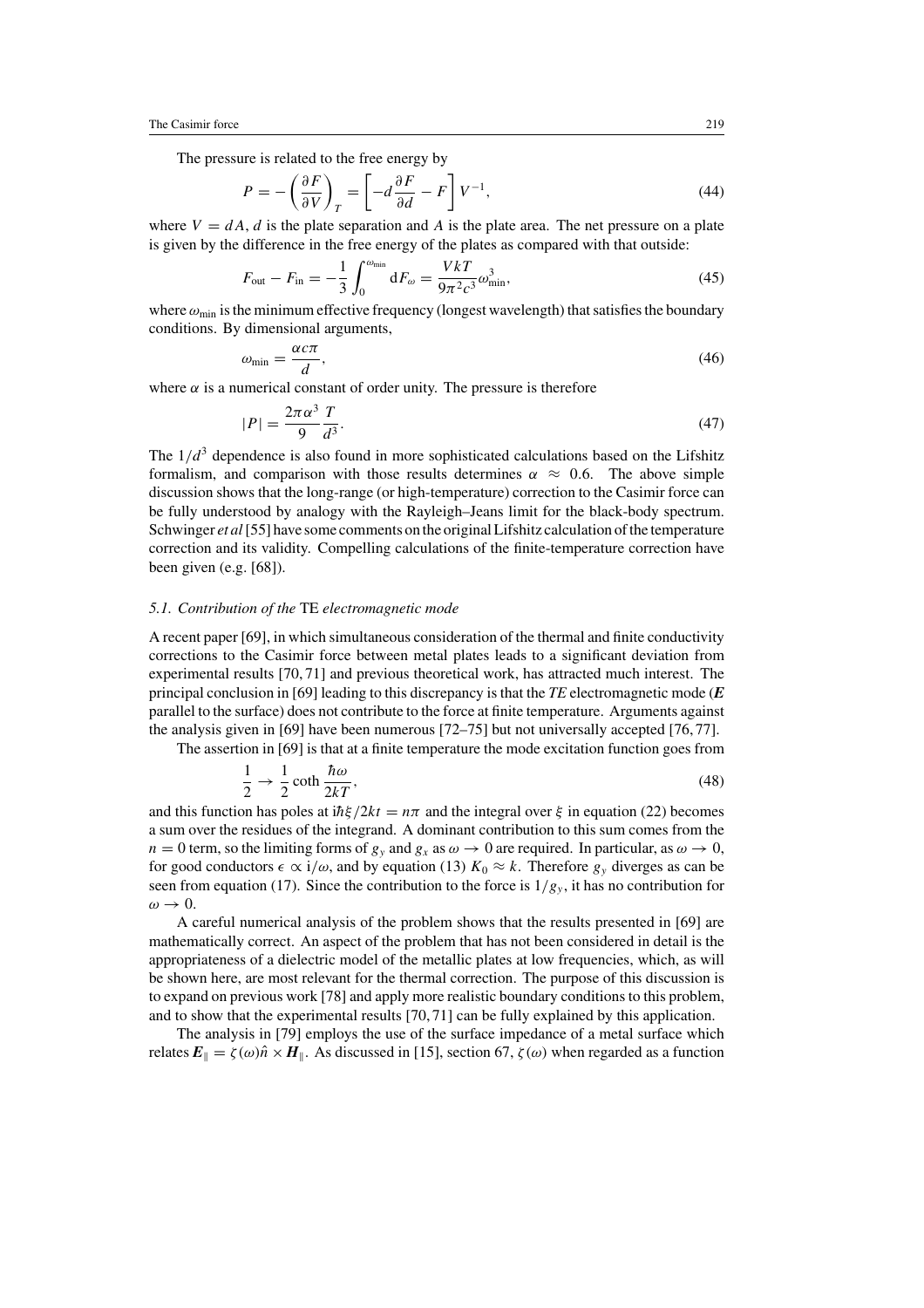of the complex variable  $\omega$  has many properties analogous to  $\epsilon(\omega)$ . As will be shown below, the values of  $\omega$  that contribute to the thermal correction described in [69] are in a region where the dielectric boundary conditions are not applicable. It is no longer possible to describe the Casimir force as the integral of an analytic function because one must switch between boundary conditions in different regions of the integral. On the other hand, working with  $\zeta(\omega)$  allows the force to be written as an single analytic function on the complex *ω* plane for all *ω*.

#### *5.2. Spectrum of the* TE *mode thermal correction of the Casimir force*

Following Ford [80], the spectrum of the Casimir force is given by equations (2.3) and (2.4) of Lifshitz's seminal paper [12]. Note that

$$
\frac{1}{2}\coth\frac{\hbar\omega}{2kT} = \frac{1}{2} + \frac{1}{\exp(\hbar\omega/kT) - 1} = \frac{1}{2} + g(\omega)
$$
(49)

and only the second term on the right-hand side is included in the determination of the spectrum of the thermal correction. From equation (2.4) of [12], the spectrum of the *TE* mode excitation between parallel plates can be described by (see also section 3.1 of this report)

$$
\left[\frac{\hbar}{\pi^2 c^3}\right] F_{\omega} = \left[\frac{\hbar}{\pi^2 c^3}\right] \omega^3 g(\omega) \operatorname{Re} \int_C p^2 d\rho \left[\frac{(s+p)^2}{(s-p)^2} e^{-2ip\omega d/c} - 1\right]^{-1},\tag{50}
$$

$$
s = \sqrt{\epsilon(\omega) - 1 + p^2},\tag{51}
$$

where  $d$  is the plate separation, and it has been assumed that the plates are made of the same material with vacuum between them. The integration path,  $C$ , can be separated into  $C_1$  for  $p = 1$  to 0, which describes the effect of plane waves, and  $C_2$  with pure imaginary values  $p = i0$  to i $\infty$  for exponentially damped (evanescent) waves.

In anticipation that the effect is a low-frequency phenomenon, the parameters for Au in [69] for Im  $\epsilon = \epsilon''$  together with the Kramers–Kronig relations can be used to determine Re  $\epsilon = \epsilon'$ . For frequencies  $\omega < 10^{14} \text{ s}^{-1}$ , to good approximation,

$$
\epsilon' = \frac{-1.48 \times 10^4}{1 + (\omega/\omega_0)^2}, \qquad \epsilon'' = \frac{1.8 \times 10^{18}}{\omega (1 + (\omega/\omega_0)^2)}
$$
(52)

with  $\omega_0 = 3.3 \times 10^{13} \text{ s}^{-1}$ .

In [69], a net deviation from the zero-temperature value of the Casimir force is predicted to be about 25% for a plate separation of 1  $\mu$ m at 300 K. The experimental results reported in [70] had their greatest sensitivity around  $1 \mu m$ , and disagree significantly with the results in [69]. As a comparison, a numerical integration of equation (50) for  $d = 1 \mu m$  and  $T = 300 K$ , using equation (52) for the permittivity, can be performed. The results are shown in figure 6, where the results from the two integration paths are separated. In figure  $6(a)$ , it can be seen that there is no significant deviation from the perfectly conducting case. On the other hand, the contribution from evanescent waves, shown in figure  $6(b)$ , is large and the integrated value is in good agreement with the result given in [69].

It can be seen immediately that the main contributions of the *TE*-mode finite conductivity correction are around  $\omega = 10^{10} - 10^{13} \text{ s}^{-1}$ . This behaviour is due to an approximately quadratic increase with  $\omega$  of the  $C_2$  integral and a suppression beginning at  $\omega = kT/\hbar = 4 \times 10^{13} \text{ s}^{-1}$ because of the  $g(\omega)$  factor. This is a low-frequency range, and certain assumptions in [69] and in the Lifshitz calculation, among others, can be questioned with regard to theoretical predictions relevant to the experimental arrangement in [70].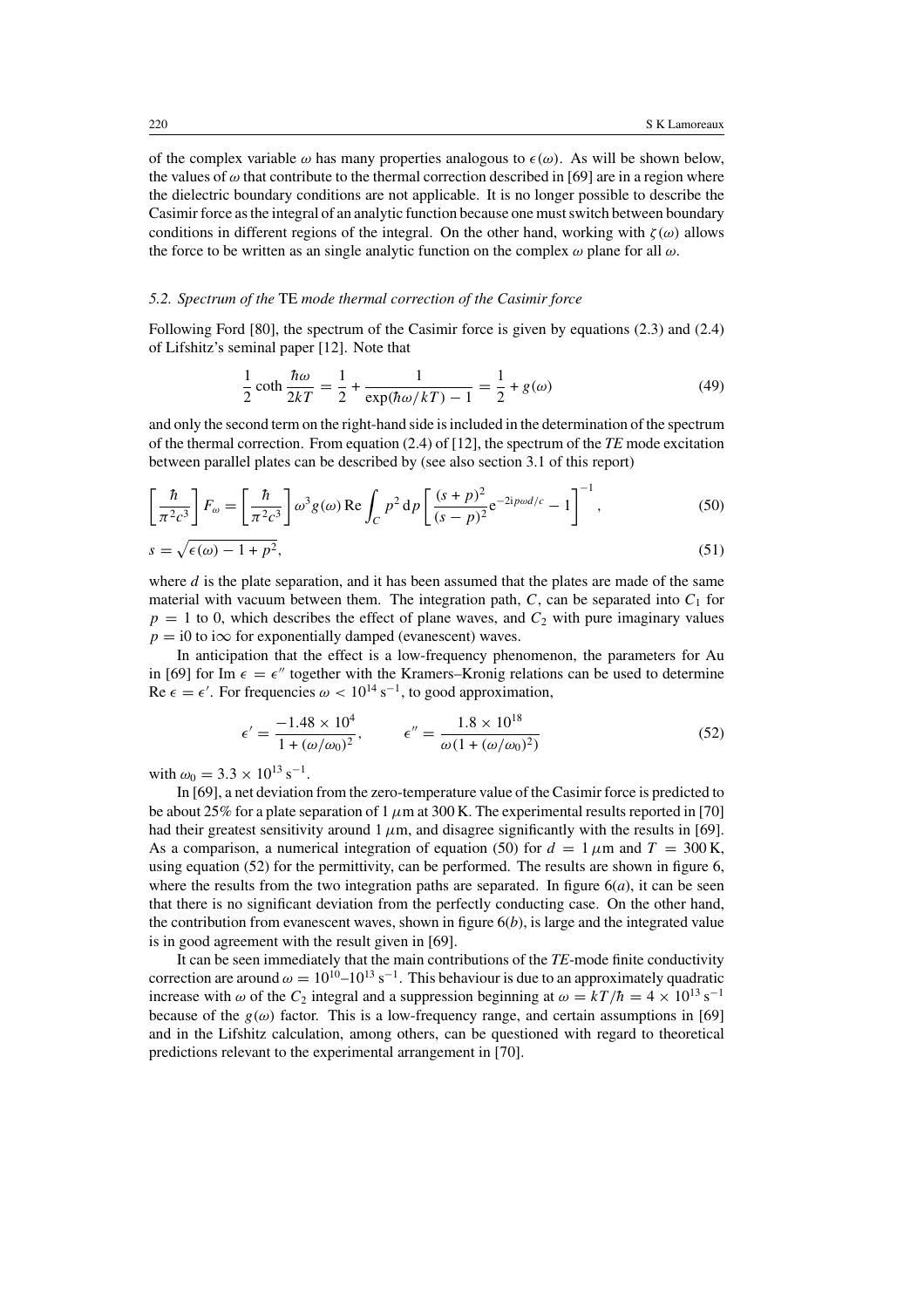

**Figure 6.** The net finite-temperature contribution to the Casimir force is determined by  $F = (\hbar/\pi c^3) \int_0^\infty F_\omega d\omega$  and is attractive when  $F > 0$ . (a) The two curves represent the  $C_1$  path for perfectly conducting plates (- - - -) and for plates with the permittivity given by equation (52) (——). The net force force for the latter is 0*.*95 times the perfectly conducting case. (*b*) For a perfect conductor, the *C*<sup>2</sup> integral is zero. The net contribution from the *C*<sup>2</sup> path is −169 times the perfectly conducting contribution from the  $C_1$  path, and its addition to the  $TE$  mode zero-point contribution reduces the net *TE* mode force to nearly zero, which is the result obtained in [69]. All are for  $d = 1 \mu \text{m}$ ,  $T = 300 \text{ K}$ .

## *5.3. Low-frequency limit and field behaviour in metallic materials*

When the depth of penetration of the electromagnetic field into a metal

$$
\delta = \frac{c}{\sqrt{2\pi\mu\sigma\omega}},\tag{53}
$$

where  $\sigma$  is the conductivity and  $\mu$  is the permeability (for Au and Cu,  $\sigma \approx 3 \times 10^{17} \text{ s}^{-1}$ ,  $\mu = 1$ ), becomes of the same order as the mean free path of the conduction electrons, it is no longer possible to describe the field in terms of a dielectric permeability [23,81] because there are non-local correlations in the material and it is not possible to describe the propagation of fields in the material using a simple wavevector derived from a simple dielectric response. This occurs for optical frequencies below  $\omega \approx 5 \times 10^{13} \text{ s}^{-1}$  for metals such as Au and Cu, where the mean free path, at 300 K, is about  $3 \times 10^{-6}$  cm [82] (p 259). At frequencies above  $10^{14}$  s<sup>-1</sup> the permeability description again becomes valid because on absorbing a photon, a conduction electron acquires a large kinetic energy and has a shortened mean free path. However, in the interaction of a field with a material surface,  $E$  and  $H$  can be related linearly through the surface impedance (which relates the electric field at the surface to a surface current and hence magnetic field); this approach has been used in calculation of the Casimir force [79]. Another approach is to perform a microscopic calculation of the noise current as described in [44] and use that with the Lifshitz technique.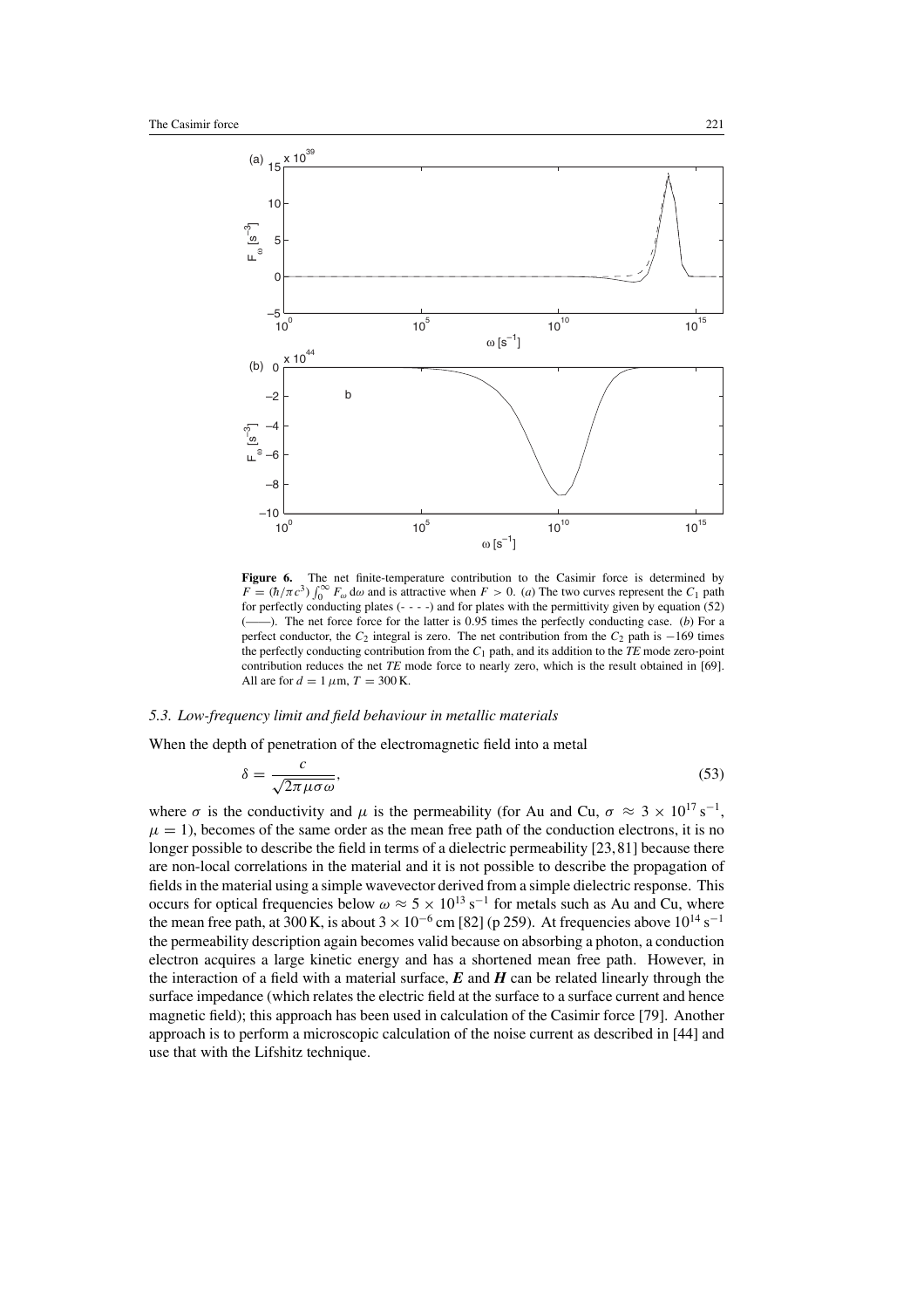It is tempting to interpret the form of the TM and TE modes as described by equations (17) and (18) in terms of reflection coefficients. However, on forming characteristic functions along the lines of equations (16) and (17), using the boundary condition that  $E_{\parallel} = \zeta \hat{n} \times H_{\parallel}$ , where  $\zeta$  is the surface impedance and  $\hat{n}$  is the surface normal (section 67 of [15]), the perfectly conducting characteristic function results trivially when *E* and *H* are related through the surface impedance and the waveguide equations (equations (71.4) of [15]). This treatment is not sufficient for specifying the evanescent surface modes at the material surface, and the method outlined in [79] must be employed.

A correction due to correlated electron motion also arises from the the plasmon interaction with the surface which becomes significant near the plasma frequency of the metal. This correction has been estimated as nearly 10% [45] for sub-micrometre plate separations.

The proper boundary conditions for a conducting plane have been discussed by Boyer [83]. He points out that when (using here the notation of [69])  $\omega \ll \eta^2 \rho / 4\pi$ , where  $\rho$  is the resistivity and  $\eta$  is the dissipation, the usual dielectric boundary conditions are not applicable. For Au, using the parameters in [69], this limit is met for  $\omega \ll 4 \times 10^{14}$  s<sup>-1</sup>. This corresponds to an optical wavelength of  $5 \mu$ m, which implies that for plate separations significantly larger than this, and of course for  $\omega \to 0$ , the plates must be treated as good conductors.

The boundary conditions for a conducting surface are discussed in [84] (section 8.1). At low frequencies (e.g. where the displacement current can be neglected), a tangential electric field at the surface of a conductor will induce a current  $j_{\parallel} = \sigma E_{\parallel}$ , where  $\sigma$  is the conductivity. The presence of the surface current leads to a discontinuity in the normal derivative of  $H_{\parallel}$ , and hence a discontinuity in the normal derivative of  $E_{\parallel}$ , at the boundary of a conducting surface. These boundary conditions are quite different from the dielectric case where the fields and their derivatives are assumed continuous.

## *5.4. Electromagnetic modes between metallic plates*

Of interest are the modes between two conducting plates separated by a distance *a*. In the limit where the plates are thin films of thickness  $>\delta$ , the skin depth, it can be assumed that the plates are infinitely thick and the problem is considerably simplified. This is well-satisfied for the conditions of the experiment [70] when  $\omega > 10^{11}$  s<sup>-1</sup>, in which case  $\delta < 0.7 \mu$ m compared with the film thickness of  $1 \mu$ m. Essentially all of the *TE* mode thermal correction comes in the  $10^{11}$  and  $10^{13}$  s<sup>-1</sup> range as shown in figure 6.

Taking the  $\hat{z}$  axis as perpendicular to the plates, and the mode propagation direction along  $\hat{x}$ , for the case of *TE* modes (also referred to as *H* or magnetic modes),  $E_x = 0$ . The plates surfaces are located at  $z = 0$  and  $z = d$ . For a perfect conductor,  $\frac{\partial H_z}{\partial z} = 0$  at the conducting surfaces. A finite conductivity makes this derivative non-zero, and can be estimated from the small electric field  $E_y$  that exists at the surface of the plate (see [84], section 8.1 and equation (8.6)),

$$
\vec{E}_{\parallel} = \hat{y}E_{y} = \sqrt{\frac{\omega}{8\pi\sigma}}(1 - i)\hat{n} \times \vec{H}_{\parallel},
$$
\n(54)

where  $\vec{H}_{\parallel} = \hat{x}H_x$  and it is assumed that the displacement current in the metal plate can be neglected ( $\sigma \gg \omega$ ) and that the inverse of the mode wavenumber is less than  $\delta$ .

This approximation is good so long as the effects of the transverse spatial variation are small compared with the damping length in the plate. Specifically, if we impose a field distribution along the surface as  $e^{ikx}$ , this distribution propagates diffusively into the plate. The solutions to the diffusion equation show that the disturbance propagates into the plate as  $1/\delta$  + ik. From numerical calculations, the dominant contribution to the Casimir force comes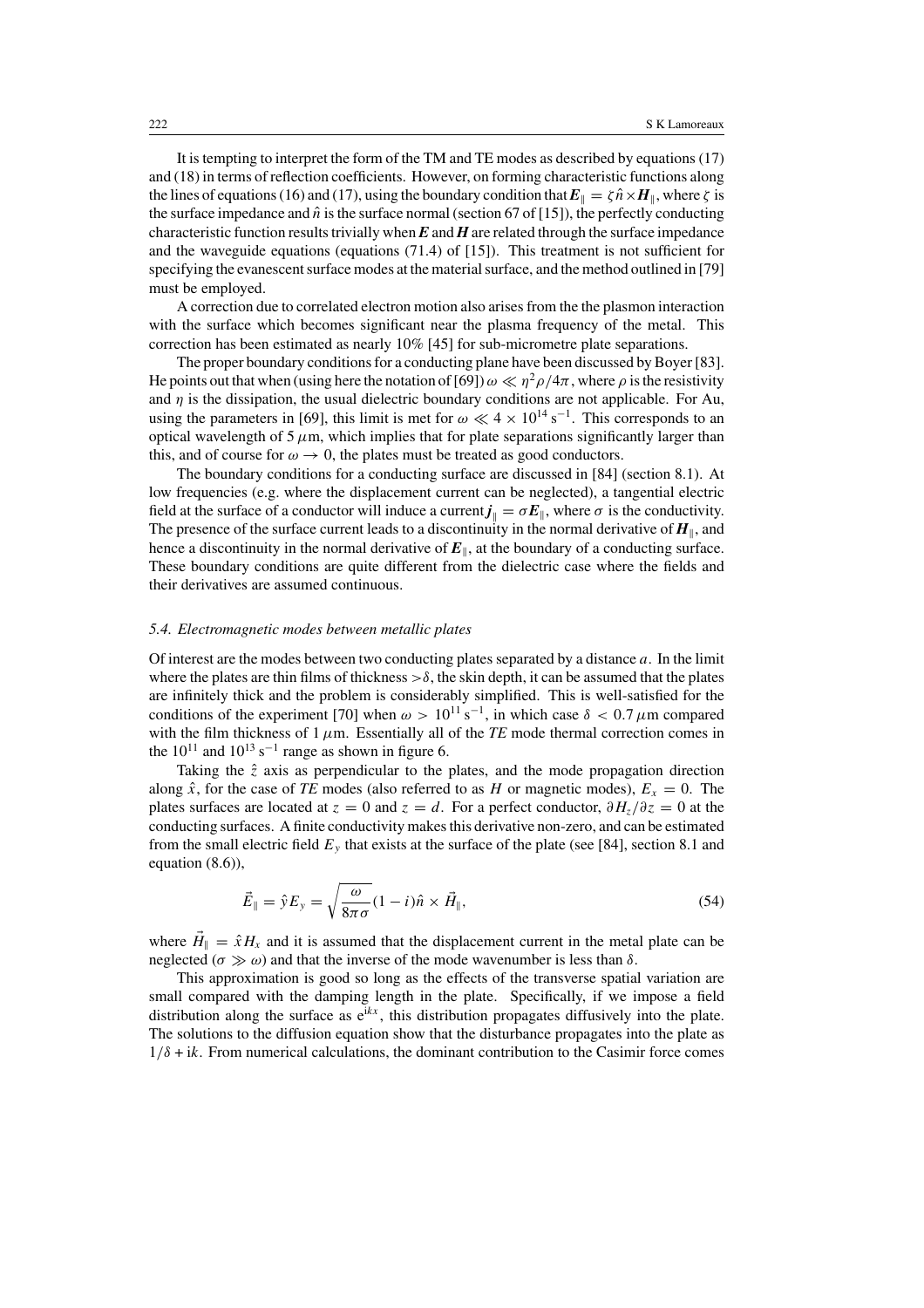from  $k < 1/4d$ , roughly independent of frequency, with the contribution from higher k falling off exponentially. So when *δ <* 4*d* this approximation is extremely good and is satisfied for the experimental situation in [70] for the frequencies of interest for the thermal correction. (For low frequencies,  $K_0 \approx k$ .)

 $E_y$  and  $H_x$  are related through Maxwell's equation,  $\vec{\nabla} \times \vec{H} = \partial \vec{E}/c\partial t$ . Assuming a time dependence of e−i*ωt* , and vacuum between the plates,

$$
\frac{\partial H_x}{\partial z} = \pm \frac{\mathrm{i}\omega}{c} E_y,\tag{55}
$$

where  $\pm$  indicates the sign of  $\hat{n}$  at  $z = 0$  and  $z = a$ , respectively. The boundary conditions at the surfaces are thus

$$
\frac{\partial}{\partial z} H_z = \pm i \sqrt{\frac{\omega}{8\pi\sigma}} \left(\frac{\omega}{c}\right) (1 - i) H_z \equiv \pm \alpha H_z.
$$
 (56)

Solutions of the form  $H_1(z) = Ae^{Kz} + Be^{-Kz}$ , where  $K^2 = k^2 - \omega^2/c^2$  and *k* is the transverse wavenumber, can be constructed for the space between the conducting plates. The eigenvalues, *K*, can be determined by the requirement that equation (55) be satisfied at  $z = 0$  and  $z = a$ . With the usual substitution  $\omega = i\xi$ , the eigenvalues, *K*, are then given by (see [12], section 7.2)

$$
g_y(\xi, k, d)(\xi) \equiv \frac{(\alpha + K)^2}{(\alpha - K)^2} e^{2Kd} - 1 = 0
$$
\n(57)

and the force can be calculated by the techniques outlined in section 3.1.

This result can be recast in the notation of the Lifshitz formalism, and the spectrum of the thermal correction can be calculated as before. Noting that  $K = i\omega p/c$ ,

$$
F_{\omega} = \omega^3 g(\omega) \int_C p^2 dp \left[ \frac{(\alpha + i\omega p/c)^2}{(\alpha - i\omega p/c)^2} e^{-2i\omega p d/c} - 1 \right]^{-1}.
$$
 (58)

Results of a numerical integration are shown in figure 7, where it can be seen by comparison with figure 6 that the metallic plate boundary condition does not show a significant contribution from the*C*<sup>2</sup> integral of the *TE*-mode thermal correction and is therefore similar to that for the 'perfect conductor' boundary condition. This reconciles the discrepancy between the prediction in [69] and the experimental results reported in [70].

The problem of calculating the *TE* mode contribution to the Casimir force has been treated previously with the 'Schwinger prescription' [55] of setting the dielectric constant to infinity before setting  $\omega = 0$ . This prescription has become controversial [3], a term that can be used to describe the entire history of the theory of the temperature correction. However, there is no doubt that the issues brought up in [69] are important.

The purpose of the calculation presented here is to take a different approach and to study the low-frequency behaviour of the correction in order to understand its character, and to show that the finite temperature correction in [69] is a low-frequency phenomenon. The frequency is sufficiently low for treating the plates as bulk dielectrics to be not valid. By use of a more realistic description of the field interaction with the plates, it was shown that the modes between metallic plates of finite conductivity produce a finite temperature correction in good agreement with the perfectly conducting case. The principal difference between this result and the previous work is that the possibility of the derivatives of the fields at the conducting boundary being discontinuous is allowed. This possibility exists because the fields produce currents in the conducting plates that are discontinuous across the boundary between the vacuum and the conductor. Although it is tempting to model the finite conductivity as a modification of the dielectric permittivity, such a model fails when the mean free path of the conduction electrons exceeds the penetration depth of the electromagnetic field, and thus fails for frequencies of interest for the thermal correction to the *TE* electromagnetic mode.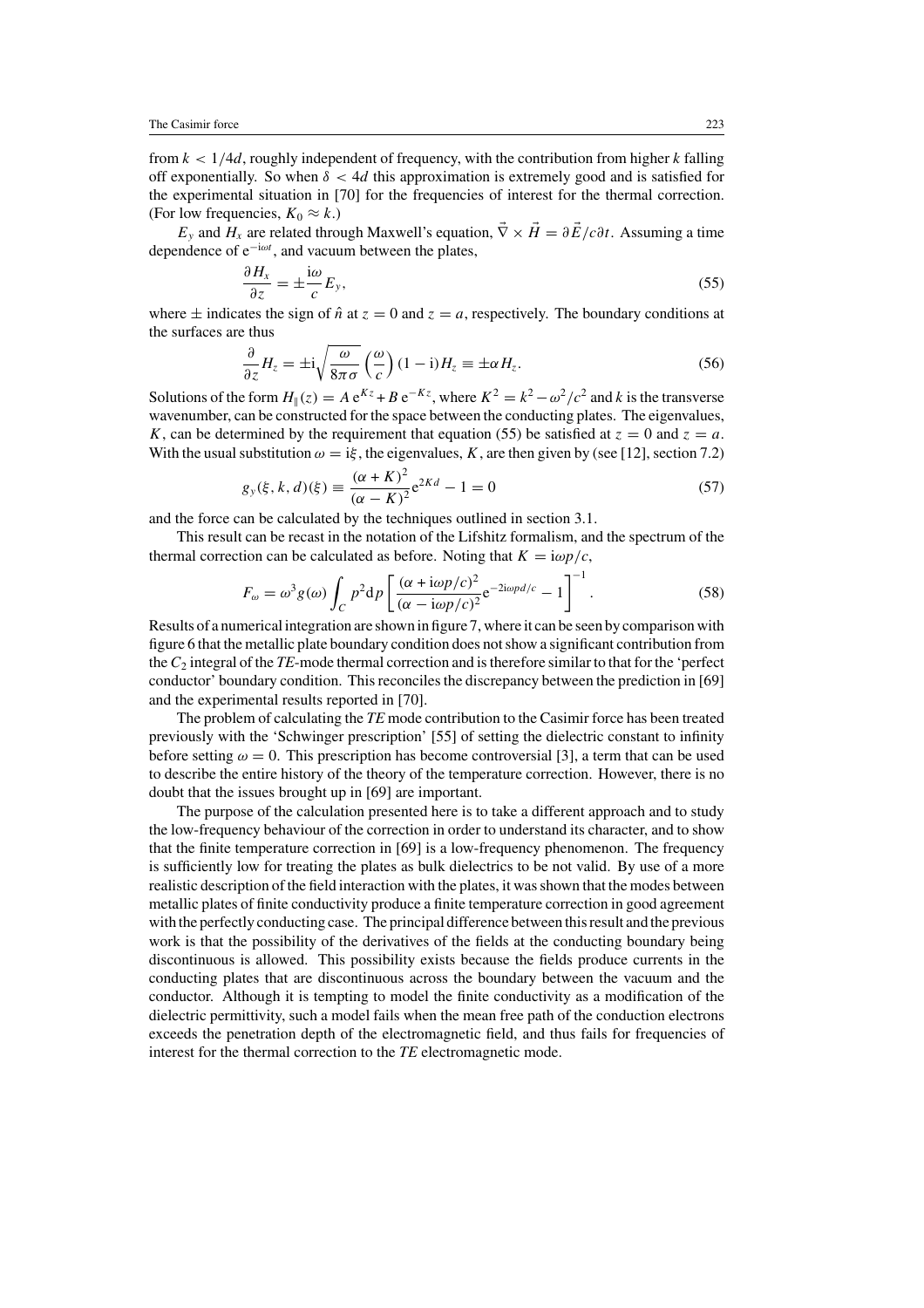

**Figure 7.** Numerical results for  $F_\omega$  using the finite conductivity boundary conditions. The integrated force for the  $C_2$  path contribution is 1.47 times greater than the  $C_1$  integration, and the total net force for both paths is 1*.*75 times greater than the perfectly conducting case. Treatment of the plates as conducting metals fails above  $\omega = 10^{14} \text{ s}^{-1}$ . All are for  $d = 1 \mu \text{m}$ ,  $T = 300 \text{ K}$ .

As shown here, the conducting boundary conditions that are applicable for frequencies where the *TE* mode thermal correction has its significant contribution lead to a net increase in the *TE* mode force, and the correction is of the same magnitude as the perfectly conducting case. This result is in agreement with the experimental results reported in [70, 71]. However, additional and improved experiments with large plate separations (greater than  $2 \mu m$ ) with both conducting and dielectric plates would provide the definitive test. A particularly tempting dielectric would be diamond, which offers both theoretical and experimental benefits. A comparison with lightly doped germanium plates, where  $\delta$  (the skin depth) is large, would also provide a test of the theory presented here and would not suffer from spurious effects due to electric charge accumulation.

#### **6. Experiments**

#### *6.1. Overview*

The theoretical work on the Casimir force far outweighs experimental work: perhaps a few dozen experiments have been performed (with the exception of observations of Casimir effects in colloid chemistry which are beyond the scope of this review) compared with the many hundreds of theoretical papers on the subject. This curious situation is due both to the difficulty of the experiments and to the fact that nobody expects a major failure of the basic theory.

The Sparnaay experiment [85] of 1958 is repeatedly quoted as verification of the Casimir force (equation (1)) and appears to be the first to use metal plates; the accuracy of this measurement was such that the exponent of *d* in equation (1) could be determined to  $\pm 1$ .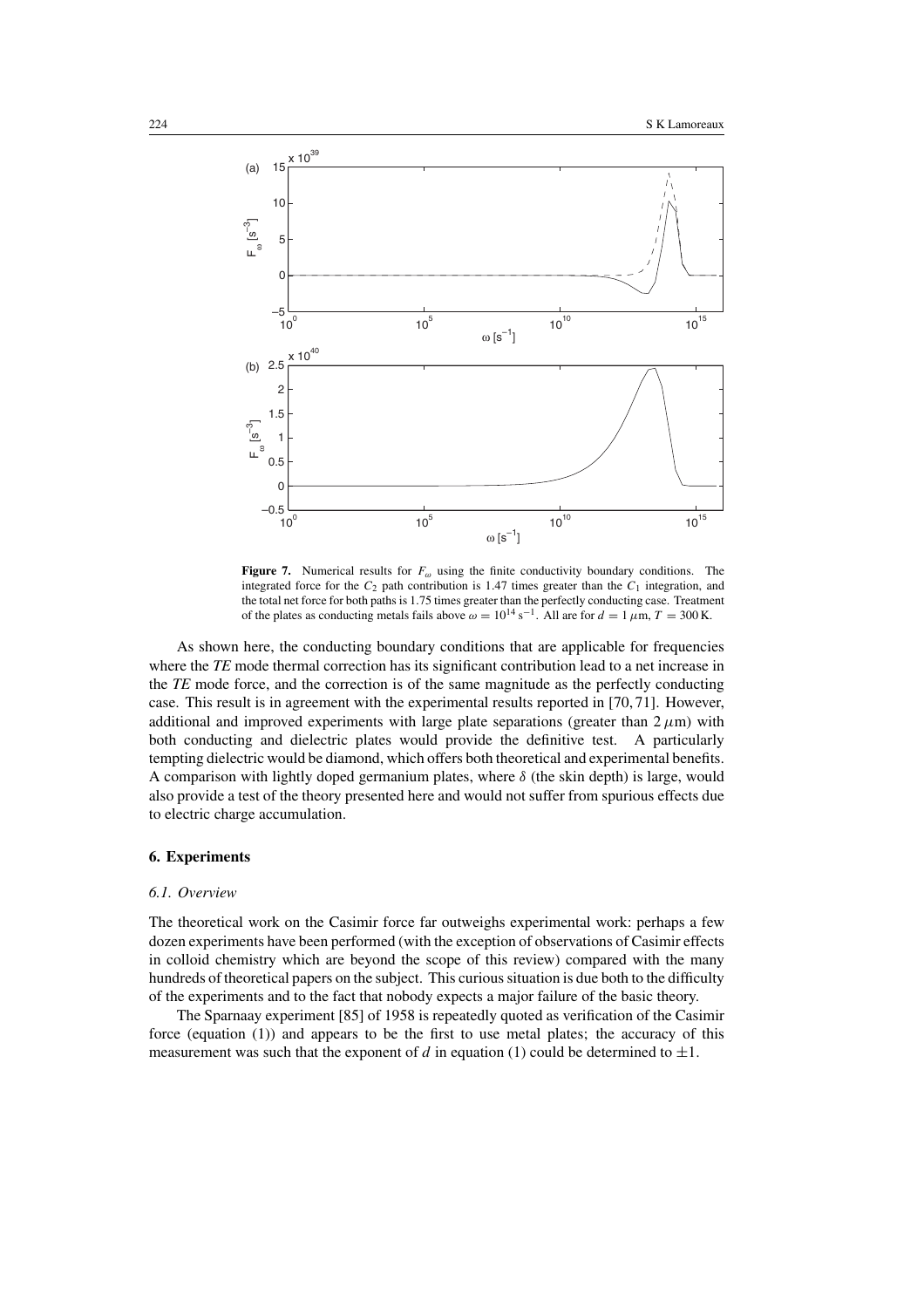The experimental situation as of 1989 has been reviewed by Sparnaay in the volume prepared in honour of Dr Casimir's 80th birthday [6], and the situation as of 2000 has been reviewed in [7], prepared in honor of Dr Casimir's 90th birthday. Two experiments were performed in the late 1990s, both with significantly better accuracy than had been previously obtained. These two experiments were based on a torsion pendulum balance [70] and on AFM [57]. The work reported in [70] showed that it was possible to obtain high-accuracy results by using modern experimental techniques, and this work started a sort of renaissance in Casimir measurements.

All recent experiments employed techniques that were developed in particular by van Blokland and Overbeek [61] in the measurement of the attractive forces between metallic films. Measurements between metallic films pose difficult problems compared with dielectric films, for which optical techniques can be used for alignment and distance measurements. In the case of metallic films, the distance is determined by measurement of the capacitance between the plates. Alignment is simplified by making one plate convex, in which case the geometry is fully determined by the radius of curvature, *R*, at the point of closest approach, and the distance between the plates, *d*, at that point. This technique was first put forward by Derjaguin [14] and has found broader application as the proximity force theorem [86], which can be understood as follows. Near the point of closest approach, the distance between the plates can be written as

$$
d(r) = d + \frac{1}{2R}r^2,
$$
\n(59)

where  $r$  is the distance from the point of closest approach in the plane tangent to the surfaces at the point of closest approach. The net force is given by the integral of the force per unit area,

$$
\mathcal{F}(d) = 2\pi \int_0^\infty F\left(d + \frac{r^2}{2R}\right) r \, dr = 2\pi \int_d^\infty F(u) R \, du = 2\pi \text{RE}(d),\qquad(60)
$$

where  $E(d)$  is the energy per unit area. There is some evidence that this relationship is exact for the Casimir force [35].

For the plane-sphere geometry, equation (1) becomes

$$
F(d) = 2\pi \, RE(d) = 2\pi \, \frac{\pi^2}{240} \frac{1}{3} \frac{\hbar c R}{d^3},\tag{61}
$$

where *R* is the radius of curvature and  $E(d)$  is the energy per unit area that leads to the force in equation (1). It should be noted that the plate area does not enter into equation (2), but will when the separation is sufficiently large. Most recent experiments employed one convex plate and one flat plate.

Essentially all of the early experiments (before 1980) relied on the use of cantilever balances, and generally produced data such that the  $1/d^n$  force law could be determined to roughly 50% accuracy (in  $n$ ), and the change in the nature of the attractive force for very short distances (e.g. where the ultraviolet cutoff in the electric response of the plate material becomes important) could be observed.

The improvements gained in recent experiments are due to the elimination of mechanical hysteresis in the balance, the use of modern piezoelectric transducers to automatically control the plate positions very accurately and the use of computers for automated data collection.

The most recent experiment employed the use of AFM techniques [57]. The force sensitivity of these techniques is not as great as for the torsion pendulum, but the system is more readily and reproducibly controlled. However, the reduced sensitivity limits the maximum measurement separation to small distances where a number of corrections become very large, as has been discussed. It appears that with proper theoretical analysis, the Casimir force law can be tested to a precision better than 1% using this technique.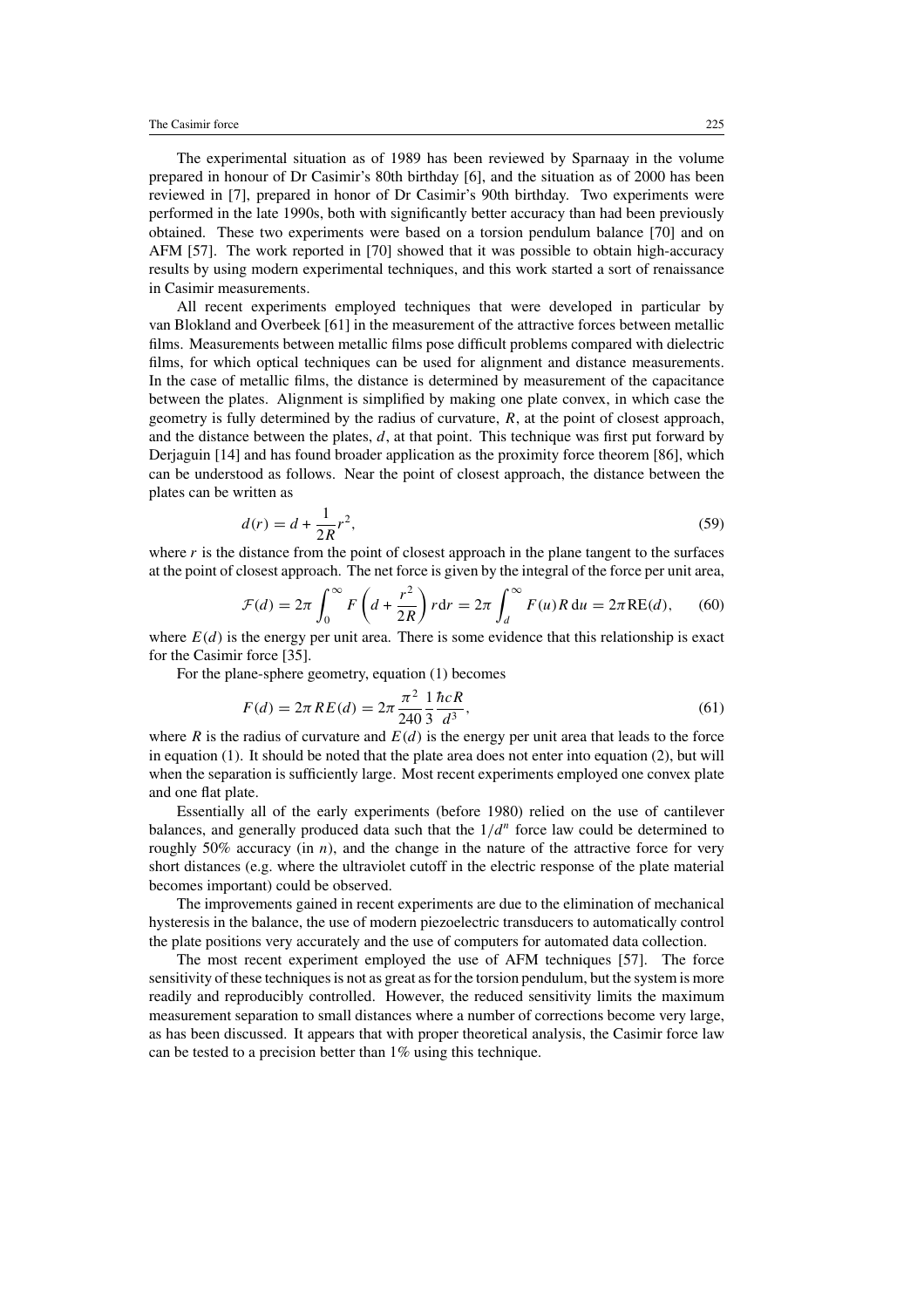#### *6.2. Torsion pendulum experiment*

In [70], hysteresis was eliminated by using a torsion pendulum. An accuracy better than 10% was achieved, which was much better than expected, but was limited by calibration uncertainties and lack of knowledge of the metallic film properties.

Since the time of Cavendish's measurement (late 18th century) of the gravitational constant, *G* [20], which in some ways marks the beginning of modern experimental physics, it has been appreciated that the torsion pendulum is one of the most sensitive devices known. A modern version of Cavendish's experiment was developed by Crandall and associates of Reed College [87] which inspired the design used in [70]. However, to obtain greater accuracy and repeatability for the Casimir force measurement, the magnetic feedback used in [87] was replaced by an electrostatic system. The design is different from the horizontal torsion balance used by van Silfhout [88] particularly because the angular force constant,  $\alpha$ , and the damping constant are at least two orders of magnitude smaller for the hanging pendulum. For short times (a few seconds of averaging) the principal noise source was thermal fluctuations (e.g. Brownian motion); in this time limit, the signal to noise scales as the square-root of the mechanical dissipation constant of the pendulum [89]. For longer averaging times, vibration and tilt of the apparatus were the dominant noise sources.

The torsion pendulum experiment was rather unwieldy in that the torsion pendulum was over 60 cm in length, and was therefore prone to such subtle effects as the weight of the experimenter distorting a concrete floor, resulting in a slight tilting of the apparatus and thereby spoiling the careful alignment. These sorts of effects were eventually controlled, but achieving better than 5% accuracy with this technique would seem difficult.

In hindsight, it is remarkable that the torsion balance experiment, which was intended as a demonstration, worked as well as it did. The improvement over previous measurements is due to a number of factors, including the high sensitivity of the hanging torsion pendulum and its lack of mechanical hysteresis, larger measurement distances so that vibration and mechanical instabilities were less important, improved piezoelectric transducers and automated data collection so that large amounts of data could be analysed and averaged.

Much improvement over the present accuracy obtained by this technique is unlikely. The apparatus was rather unwieldy with its enormous vacuum can and its susceptibility to tilt. The length of the torsion fibre might be significantly shortened, reducing both the intrinsic sensitivity (bad) and the sensitivity to external perturbations (good); however, we must bear in mind that a factor of 10 improvement in sensitivity only extends the measurement distance by a factor of about 2. At present, a high-sensitivity torsion pendulum is being designed at Los Alamos, with the intent of addressing the finite temperature corrections. The theory can be vigorously tested by measurements between dielectric plates (diamond), semiconducting plates (n-doped Ge with  $40 \Omega$  cm resistivity) and gold-coated copper [89].

#### *6.3. AFM experiments and MEMs*

In his 1989 review [6], Sparnaay discusses the possibility of using AFM to measure the Casimir force; AFM had just been invented at that time [90]. It was not until late 1998 that results from an AFM Casimir experiment were reported by Mohideen and Roy [57].

In this experiment, an Au/Pd+Al coated, 0.3 mm polystyrene sphere is attached to an AFM cantilever. A similarly coated optically polished sapphire plate was attached to a piezoelectric transducer and brought near the sphere. The attractive force was determined by reflecting a laser beam from the cantilever tip; the displacement of the laser beam on a pair of photodiodes produced a difference signal proportional to the cantilever bending angle.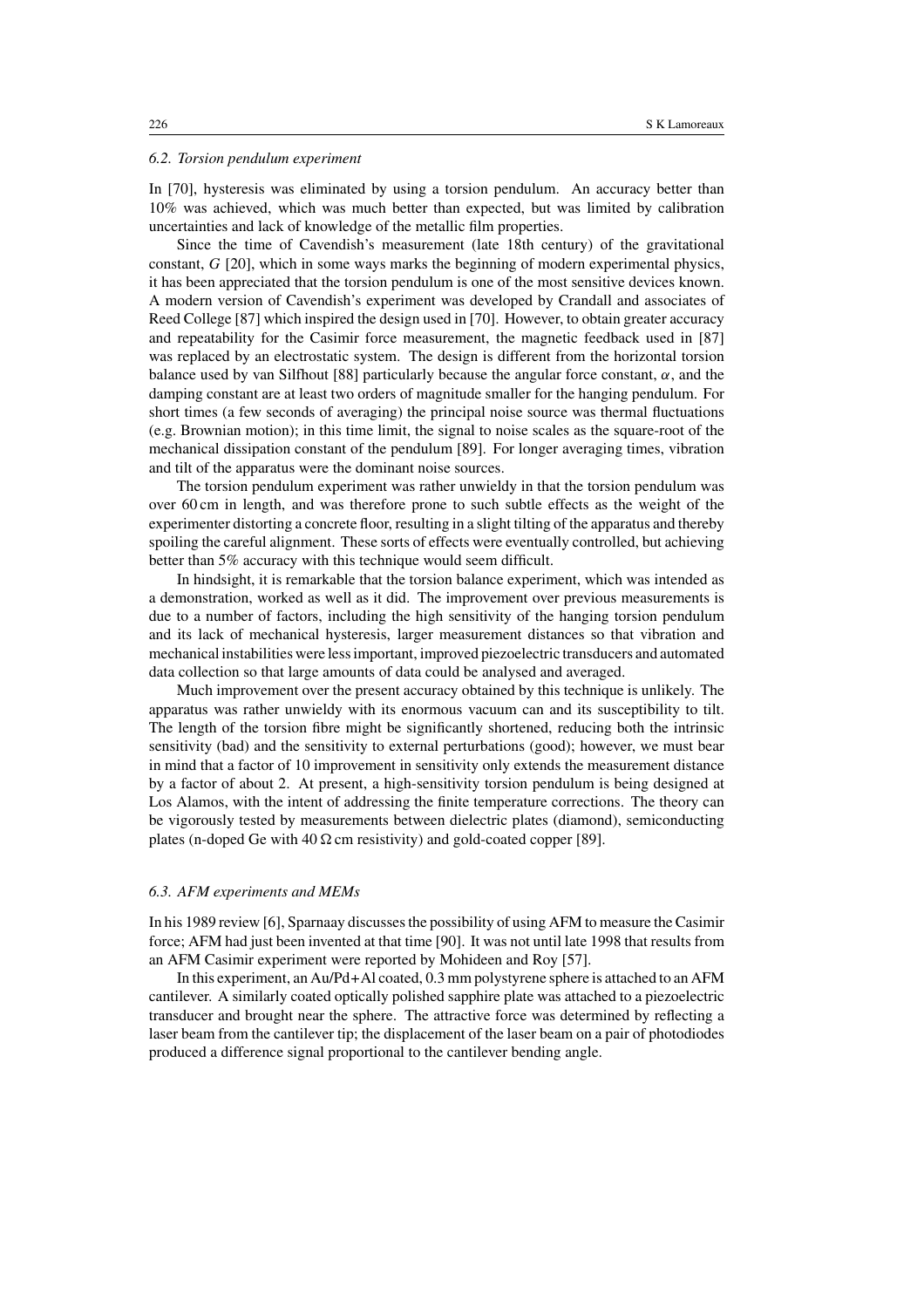The sensitivity of the apparatus was such that the absolute force could be determined with a fractional error of 1% at  $d = 100$  nm, and about 100% at 900 nm.

The use of AFM to measure the Casimir force has been a real breakthrough; this is because the AFM technique is very stable and reproducible. Unfortunately, it is limited to measurements of short distances where there are significant theoretical uncertainties in the interpretation of the data. For the first time testing equation (1) or its modification for real materials to better than 1% accuracy appears possible. As described in [57], it was anticipated that a factor of 1000 improvement in sensitivity appears possible, which would extend the separation where the Casimir force can be measured to 1% accuracy to about 1  $\mu$ m. At this distance, the theoretical uncertainties associated with the corrections for real materials, as described previously, become much less important. Progress towards improved accuaracy has been rapid [91].

The fundamental differences between AFMs and microelectromechanical machines (MEMs) are not obvious. The practical difference is that MEMs tend to be fabricated entirely on a substrate (e.g. silicon wafer). One of the first reports of an effect of the Casimir force in a MEMs system is in [92], where, when a critical voltage was applied to the system, the cantilever would irreversibly stick due to the Casimir force as discussed in [93]. MEMs techniques were developed to a high level by Chan and collaborators at Bell Laboratories [94,95], who have set the accuracy standard in the field by use of microelectromechanical torsion oscillators (MTOs) where the Casimir force is detected and measured by its non-linear distance dependence which causes a change in MTO resonant frequency, or by deflections of an oscillator through the unbalancing of a capacitive bridge. A typical *Q* for an MTO is around 10 000.

In the experiments described in [71], the MTO frequency was about 700 Hz. The MTO was used in both the dynamic (measurement of oscillator frequency) and static (deflection of cantilever capacitively measured) modes. The sensitivity was around 1.4 pN  $Hz^{-1/2}$ , with one plate in the form of a ball with radius of curvature between 0.1 and 0.6 mm. This allowed measuring the force with sufficient accuracy to test the finite temperature effect described in [15] which is not supported by data. The results of these experiments were used to limit the strength and magnitude of new Yukawa-type forces, as described in section 7.4. In [96] the force between dissimilar metals was measured using similar techniques. In this instance, there was difficulty in obtaining agreement at the per cent level with theory, and although the deviation is in the same direction as the prediction in [15], the deviation is too small to be attributed to that source alone. The authors conclude that the errors are due to imperfect knowledge of the optical properties of the plates.

Using AFM and MEMs techniques, the force between *flat* plates has been measured with 15% precision in the  $0.5-3.0 \,\mu$ m range [97]. The area over which the Casmir force was measured was 1.2 mm by 1.2 mm. One of the outstanding requirements in such a measurement is the parallelism of the plates. Dust and dirt were removed from the surfaces by use of an invacuum cleaning tool operated under inspection using a scanning electron microscope (SEM). The SEM was also used to initially set the parallelism of the plates, with the final alignment done by maximizing the capacitance between the plates at the minimum separation.

The most recently reported Casimir force measurement was between a gold-coated plate and a sphere coated with a hydrogen-switchable mirror (HSM) using a MEMs techniques [98]. The HSMs are shiny metallic mirrors that become transparent on hydrogenation. The effect is reversible. Unfortunately, despite the marked change in the reflective properties of the HSM, no change in force was seen upon hydrogenation. This is partly due to the fact that the dielectric properties of the mirror probably do not change much in the infrared region which corresponds to the modes that contribute the most to the Casimir force. In addition, the HSM was covered with a 100 Å layer of Pd. As described in section 4.3, even a thin metallic layer can dominate the characteristics of the force.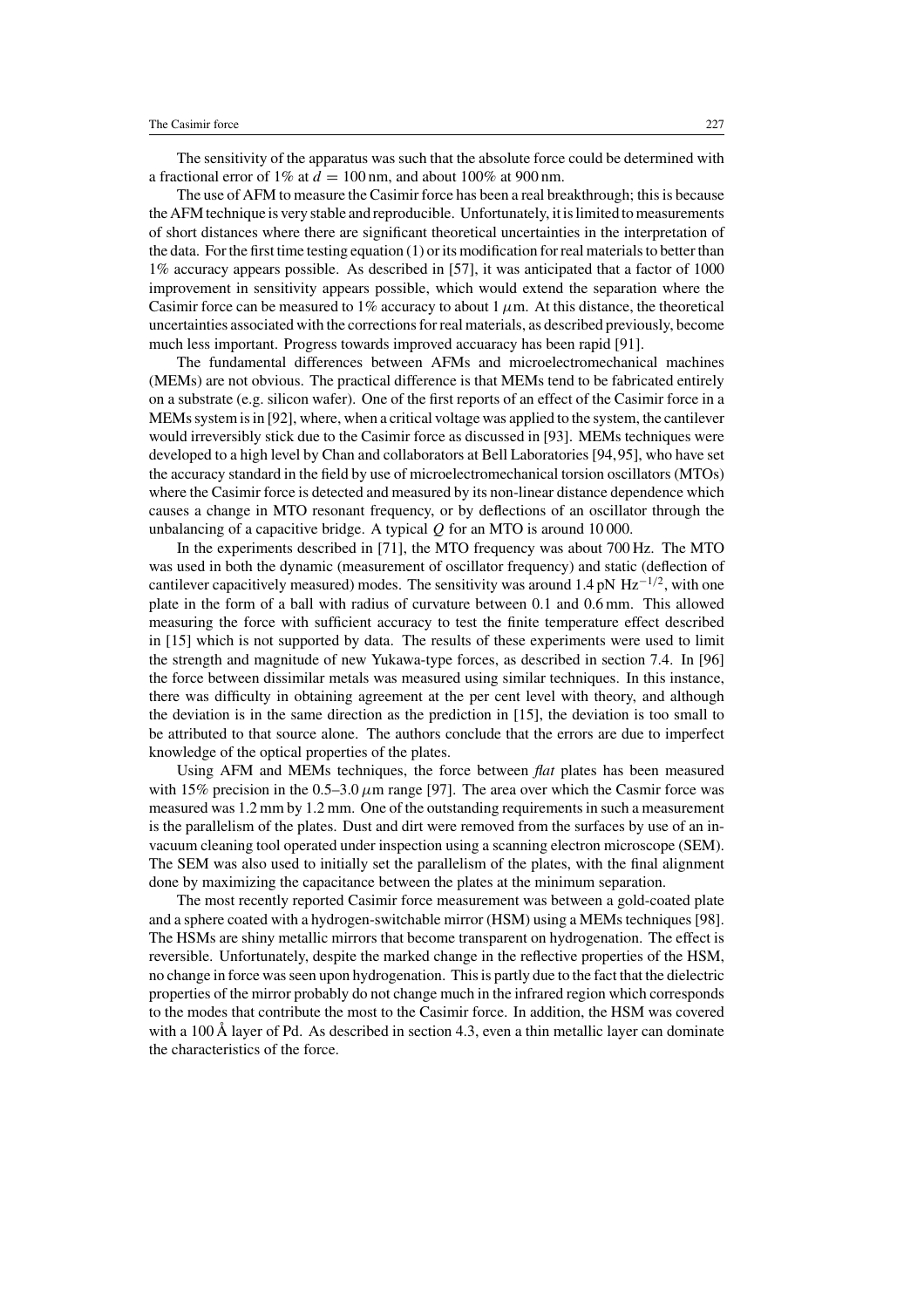

**Figure 8.** Picture of a radiating black hole. The energy taken away by a photon results in a slight shrinkage of the black hole.

## **7. Applications**

In his 1948 paper, Casimir made a truly startling discovery that zero-point fluctuations can lead to physical effects on a macroscopic system. This idea has been applied to a great number of fields, in particular quantum chromodynamics (see, e.g. [3]). Casimir's calculational technique has even found a maritime application in determination of the attractive force between two ships in a rough sea owing to modification of the wave structure in the region between the ships [99]. In this section a few surprising applications, primarily with regard to electromagnetic effects, will be discussed.

In the realm of nanotechnology, the forces between the components of a mechanical system can be easily dominated by the Casimir force. It is unclear whether the Casimir force will be, in general, a nuisance or a useful feature in the nanoengineering world. This is because the force is very non-linear. One could imagine weakly coupling mechanical oscillators using the Casimir force. At the time of writing this, the nanoengineering uses remain speculative. The use of magnetic materials to produce a repulsive Casimir force, which would eliminate stiction, is discussed in [52], but it is unclear whether a material with a sufficient magnetic response at optical frequencies can be identified [53, 54].

## *7.1. Hawking radiation and the dynamical Casimir effect*

The idea put forward by Hawking that black holes can 'evaporate' [100, 101] led to the more general notion that an accelerated frame appears bathed in a thermal field (the 'Unruh effect' [102, 103]) with temperature

$$
T = \frac{\hbar a}{2\pi k c},\tag{62}
$$

where *a* is the acceleration, *k* is Boltzmann's constant and *c* is the velocity of light. The acceleration promotes zero-point fluctuations, observed from the accelerating frame, to thermal fluctuations that follow a black-body spectrum.

Hawking's idea is illustrated in figure 8; if the boundary of a black hole fluctuates, a photon pair can be created. If one photon escapes, the black hole loses energy and shrinks slightly. The inverse process is very unlikely.

The 'Hawking Temperature' of a black hole can be instantly calculated (in a non-rigorous fashion) from equation (62). If we set *a* as the acceleration at the Schwarzshild radius of a black hole,

$$
r_s = \frac{2GM}{c^2}
$$
,  $a = \frac{GM}{R_0^2} = \frac{c^4}{4GM} \Rightarrow T = \frac{\hbar c^3}{8\pi k}$ , (63)

which is precisely Hawking's result.

Based on the equivalence principle, it is tempting to assign a temperature to any object at rest (relative to the source) in a gravitational field, e.g. an atom on the Earth's surface, as a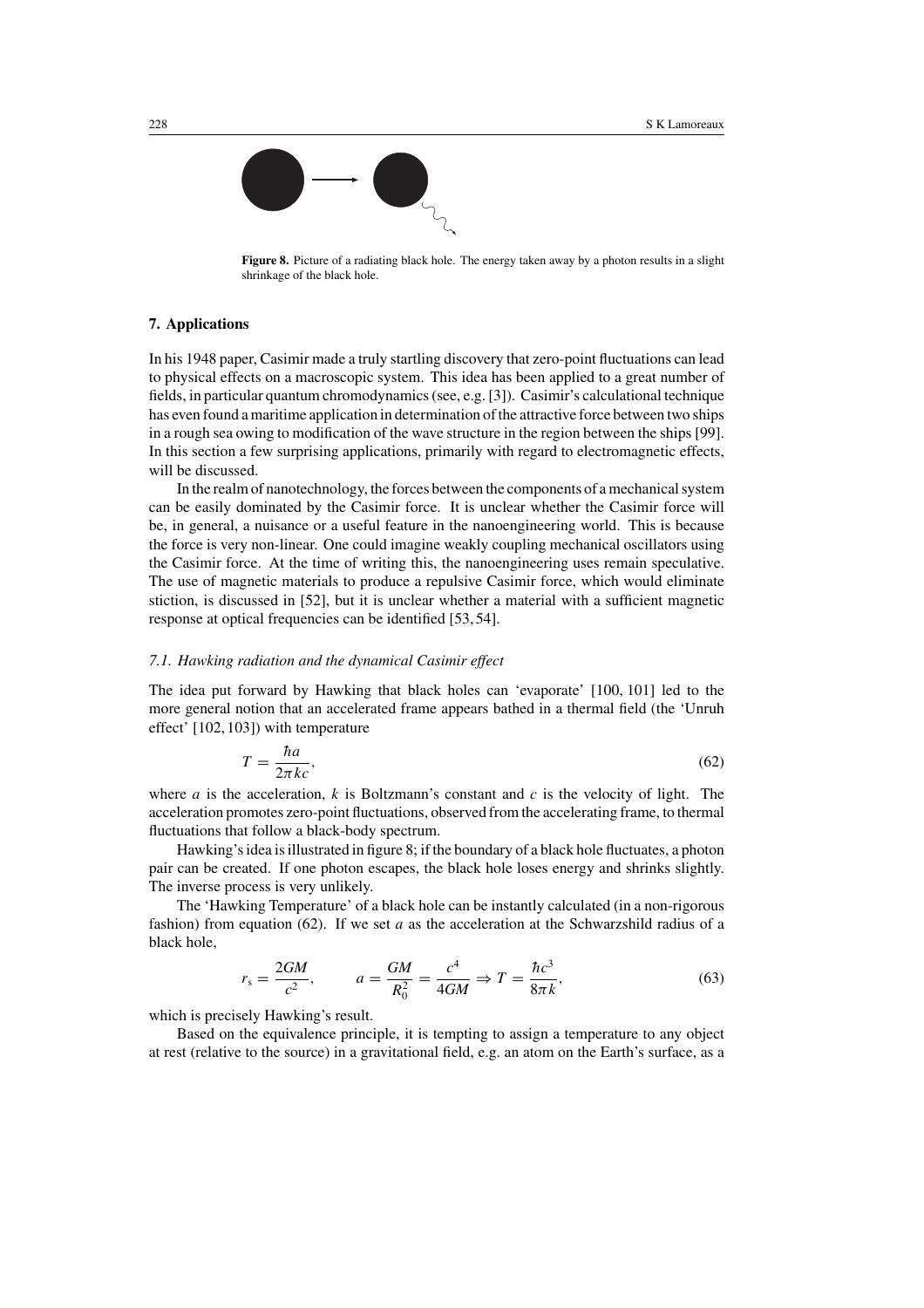number of authors have asserted [104]. However, a finite temperature in this situation, which would necessarily lead to the radiation of electromagnetic energy, would violate conservation of energy. Black holes can radiate because the radius can shrink with the emission of a photon.

The first crucial point in the analysis of radiation of an at-rest object is that the gravitation field couples equally to all forms of mass–energy. This is closely related to the classical electromagnetism result that a particle undergoing hyperbolic motion (i.e. unconstrained motion in a gravitational potential) does not radiate, as first suggested by Pauli. This is regarded as one of the surprising results of modern physics, and Peierls [105] has a lucid discussion of the relevant issues for the classical problem. For the quantum case, the answer is simple: radiation from atoms is stimulated by the zero-point field, and in any local frame, the atoms and local zero-point field are subject to the same acceleration. In the derivation of equation (62) it is assumed that the acceleration is relative to a rest frame that contains the zeropoint fluctuations. So the second crucial point is that there is no relative acceleration between the zero-point field and the atoms in a local frame, and hence no temperature differential.

Questions regarding Mach's principle are also of interest. If we imagine an accelerated observer in an otherwise empty universe, what temperature would we assign? The answer is that in order to maintain a steady acceleration, matter or energy would have to be ejected from the accelerated observer's frame. This ejected material would not be subject to external forces, and would thus provide an observable (eventually!) reference frame, and hence the acceleration would be evident.

The Unruh effect is closely related to the dynamical Casimir effect, where photons are generated when the plates of a Casimir experiment are accelerated. The possibility that sonoluminescence is due to such a process, as first suggested by Schwinger [106], has received much attention, but has largely been ruled out, in particular by Brevik *et al* [107]. A splendid review of the dynamical Casimir effect in this context is provided in Milton's book [3]. It has now been essentially proven that sonoluminescence is due to high-speed jets formed due to, for example, Rayleigh–Taylor instabilities when cavitation bubbles collapse [108–110].

Milonni provides one of the most lucid derivations of the Unruh effect ([5], section 2.10). He shows that the electromagnetic field correlation function of a zero-point field as observed by an observer undergoing proper acceleration is the same as a black-body field with temperature given by equation (62). One interesting result is that the zero-point field correlation function between inertial frames in relative motion is

$$
\langle \phi(\vec{y}, t), \phi(\vec{y} + \vec{x}, t + \tau) \rangle = \frac{\hbar c}{\pi} \frac{1}{x^2 - c^2 \tau^2}
$$
(64)

and is an invariant. This is directly applicable to the radiation and Mach's principle questions previously discussed.

*7.1.1. Simple model of Unruh effect.* In order to obtain an elementary understanding of the origin of the Unruh effect, we can consider a simplified system to analyse the effects of relative acceleration. Shown in figure 9 are two frames, one containing a single harmonic oscillator accelerated relative to a frame containing many distinct-frequency but weaklycoupled oscillators at  $T = 0$ . If a single phonon of frequency  $\omega$  is transferred (by an unspecified process) from the accelerated frame to a resonant oscillator in the rest frame, in a time 1*/γ* (assume  $\langle n \rangle$ , harmonic oscillator quantum number, is small for both oscillators), it will be transferred back after an additional time  $1/\gamma$ . Now during this time, the accelerating frame undergoes a time dilation relative to the non-accelerated frame given by

$$
\frac{dt}{d\tau} = \left(1 + \left(\frac{a\tau}{c}\right)^2\right)^{1/2} \approx 1 + \frac{1}{2}\left(\frac{a\tau}{c\gamma}\right)^2,\tag{65}
$$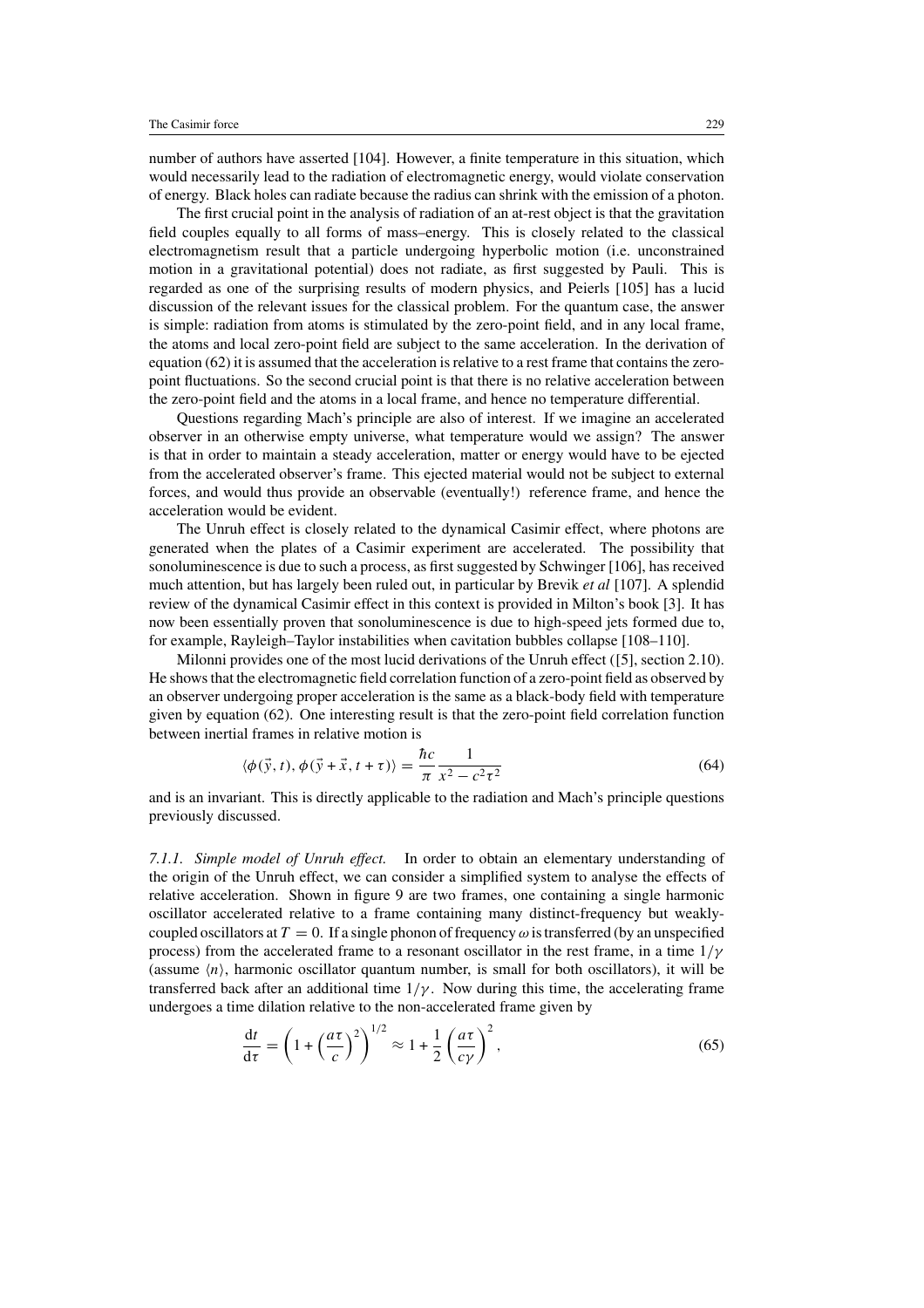

**Figure 9.** Simple model to show the effects of relative acceleration.

and so during this time, the resonance frequency of the oscillator in the accelerating frame changes by

$$
\delta\omega = \frac{d\tau}{dt}\omega - \omega = -\frac{\omega}{2}\left(\frac{a\tau}{c\gamma}\right)^2.
$$
\n(66)

Assuming the harmonic oscillators in the rest frame are very broad, the probability of emitting a phonon at  $\omega - \delta \omega$  is essentially the same as that for  $\omega$ . Taking into account the fact that a phonon can be lost to the 'bath' in the rest frame, the apparent rate of energy flow from the accelerating frame to the rest frame is

$$
\gamma \left(\frac{\gamma}{\gamma^* + \gamma}\right) \frac{\hbar \omega}{2} \left(\frac{a}{c\gamma}\right)^2 = \frac{1}{1/Q + 1/Q^*} \left(\frac{a}{c}\right)^2 = \dot{E} = \gamma kT,\tag{67}
$$

where  $Q = \omega/\gamma$ ,  $Q^* = \omega/\gamma^*$ . Thus the accelerated frame appears to be at a finite temperature, which, in this case, is proportional to  $a<sup>2</sup>$  and depends on the phonon exchange rate. We have not assumed that there is a zero-point motion, but only that the harmonic oscillators are quantized.

Thus, given that harmonic systems in an accelerated frame appear to be at a finite temperature, the existence of the Unruh effect is not surprising. However its specific calculation is nontrivial.

#### *7.2. Marconi's coherer*

The first detector for radiated electromagnetic waves was the 'coherer' invented by David Edward Hughes (1830–1900), who was first to demonstrate the transmission of electromagnetic waves, seven years before Hertz's experiments [111]. Hughes was able to detect signals from a spark transmitter at a distance of 500 yards, using a microphone contact (later referred to as a 'coherer'). He correctly claimed that the signals were transmitted by electric waves in the air. Hughes did not publish his work until much later because after demonstrating the effect, the leading observers were not convinced that the effects were not due to ordinary electromagnetic induction. (Joseph Henry observed effects that were likely due to electric waves as early as 1842.)

Hughes' coherer as a detector was further developed by Branley, Lodge, Popov and into its highest engineering form by Marconi, as shown in figure 10. It is in fact easy to demonstrate the coherer effect. If two wire leads are inserted into opposite sides of a small cup of metal filings, the effective resistance suddenly drops, by as much as a factor of 100, when a critical voltage is applied across the leads. The applied voltage can be of either alternating or direct current, and for leads placed a few millimetres apart with filing sizes of the order, 0.1 mm,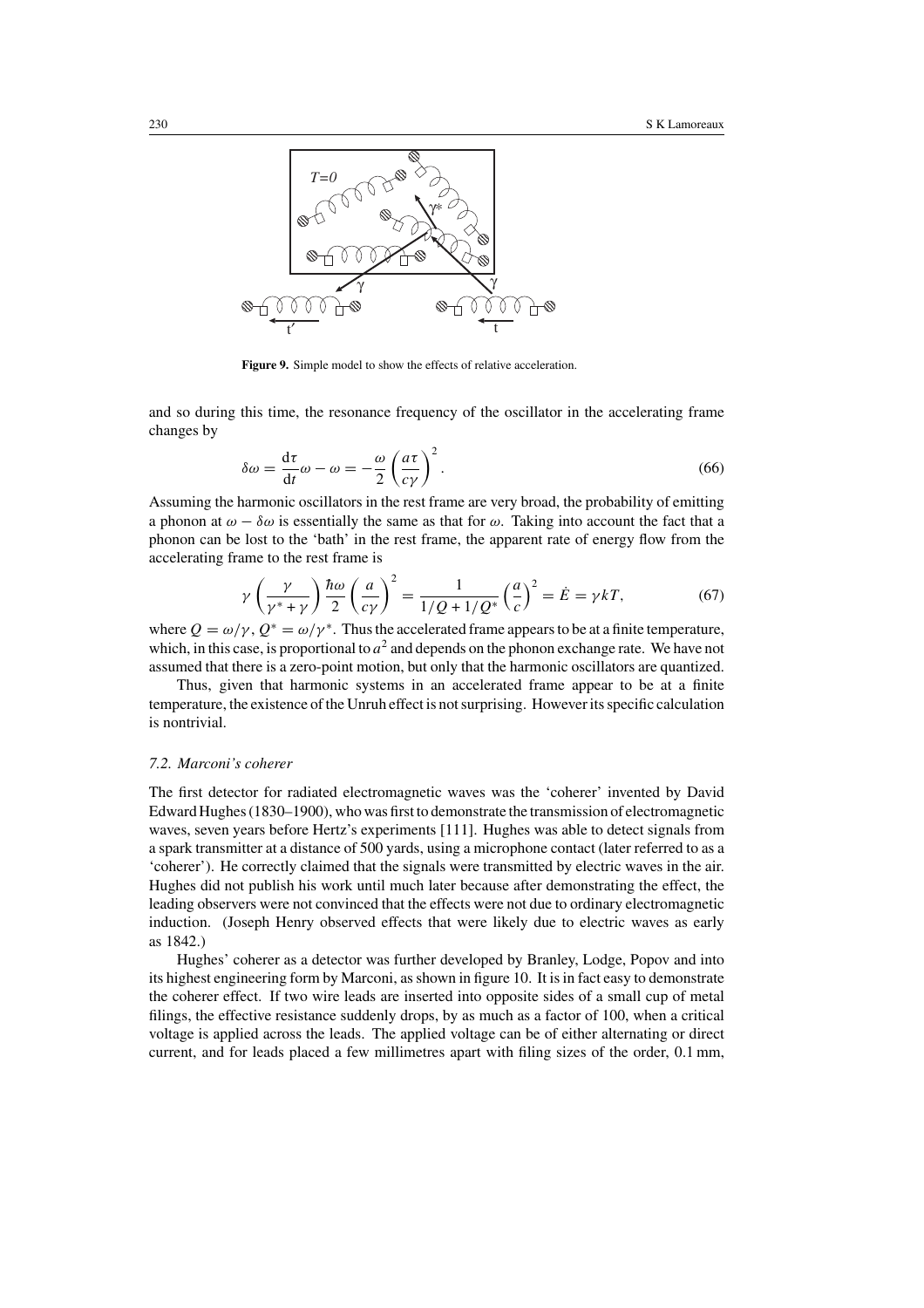

**Figure 10.** Schematic of the coherer detector as developed by Marconi.



**Figure 11.** Simple model of the metallic particles in a coherer.

the critical voltage is about 3 V. The coherer is an effective but not sensitive detector of radio signals and was superseded by more effective detectors in the early 20th century.

It has been generally assumed that the coherer action is due to the metal filings 'welding' together in the presence of infinitesimal sparks that occur between the filings when a voltage is applied. However, a more likely explanation is that the filings, which are loosely packed, coated with oxide and probably dirty, are initially separated enough that current flow occurs as a percolation process. When a voltage is applied, the particles attract mutually, pulling the particles together. When the separation is small enough, the Casimir force takes over and the filings stick together, creating a semi-permanent low-resistance path through the filings that persists even when the voltage is removed. Shaking or vibrating the coherer restores the coherer to the high-resistance state.

The foregoing picture can be developed into a model, schematically shown in figure 11. Two metal spheres of radius *R*, separated by a distance *d*, with voltage *V* applied between them, will be mutually attracted. A restoring force in this picture is due to gravity, the two spheres being supported as pendulums hanging from conducting strings of effective length *L*.

The force between the spheres is easy to calculate from the proximity force theorem and the energy between parallel capacitor plates of area *A*,

$$
F(d) = 2\pi R \frac{E(d)}{A} = \frac{\pi \epsilon_0}{d} V^2.
$$
 (68)

The spheres will pull together when the derivative of the electric force exceeds the derivative of the restoring force,  $mg\delta d/L$ , where  $m = 4\rho\pi R^3/3$  is the mass of the spheres,  $\rho$  is the density of the filings and  $\delta d$  is the deviation from the initial separation. From the second derivative,

$$
\frac{\pi\epsilon_0 R}{(d-\delta d_c)^2}V_c^2 = \frac{mg}{L},\tag{69}
$$

where  $V_c$  is the critical voltage where the derivative are equal.  $\delta d_c$  is also determined by

$$
\frac{\pi\epsilon_0 R}{(d-\delta d_c)}V_c^2 = \frac{mg\delta d_c}{L}
$$
\n(70)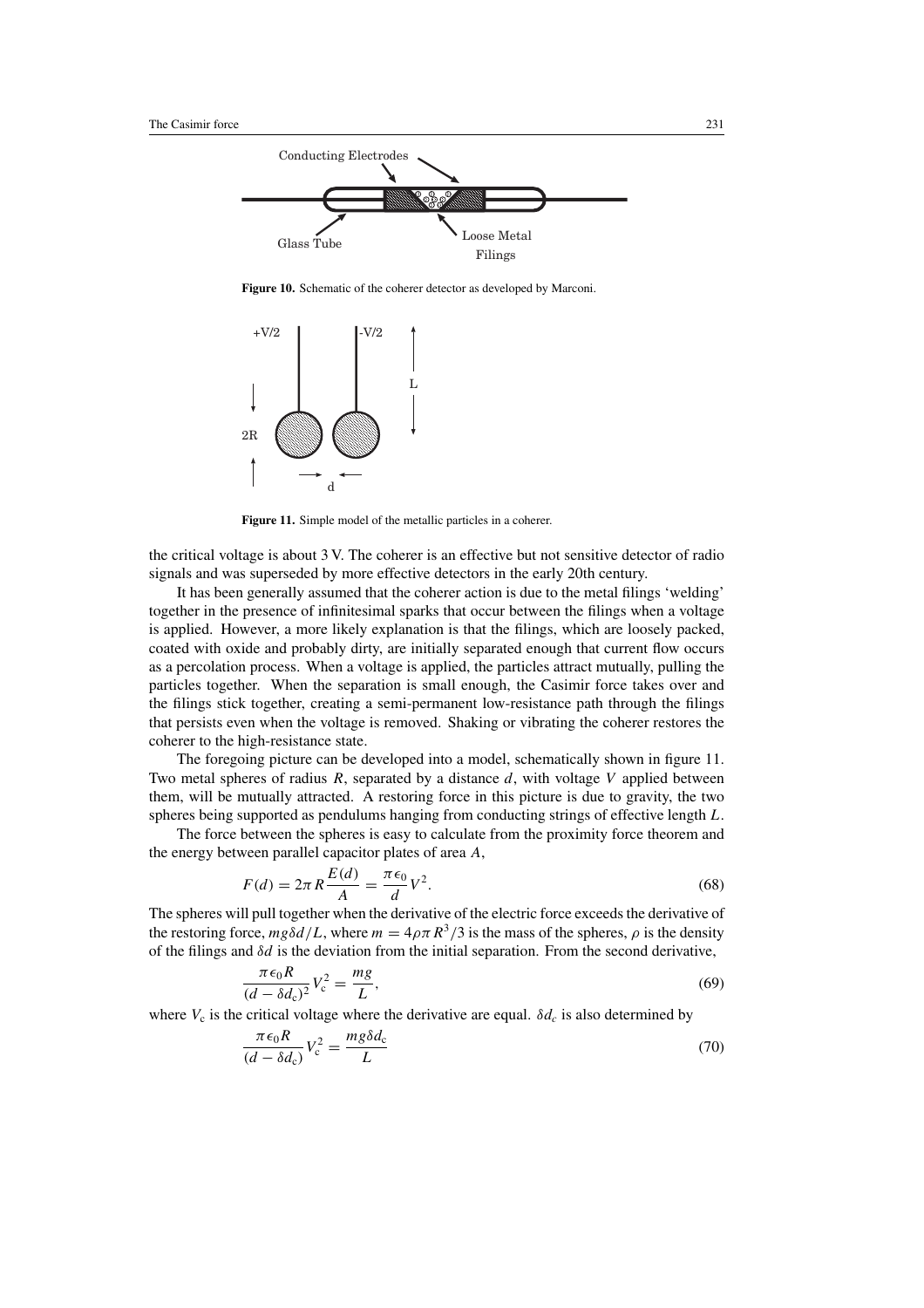and, surprisingly, the ratio of these two equations determines  $\delta d_c = d/2$ . Therefore,

$$
V_c^2 = \frac{g\rho d^2 R^2}{3\epsilon_0 L}.\tag{71}
$$

Taking  $R = 0.1$  mm,  $L = 0.1$  mm (pendulum length the same size as a filing radius),  $d = 0.01$  mm determined for Cu ( $\rho = 9$  g cm<sup>-3</sup>) implies  $V_c \approx 7$  V which is in reasonable agreement with experiment. Exceeding the critical voltage causes the filings to pull together, and they then cohere due to the Casimir force. This is a situation similar to the effect observed in a MEMs experiment where the cantilever became stuck when a critical voltage was exceeded [92], as described in section 6. It is therefore fair to say that the coherer was the first engineered MEMs system.

For Marconi's first transatlantic transmission, a power of  $P = 10<sup>5</sup>$  W was generated on the Cornwall coast at Poldhu. Messages were received at a distance of  $R = 3.5 \times 10^6$  m, in Newfoundland. The energy flux, through the Poynting vector and the characteristic impedance of free space,  $Z_0 = 377 \Omega$ , can be used to estimate the electric field at that distance, assuming the power flux falls off as the distance squared:

$$
\frac{P}{4\pi R^2} = \frac{E^2}{2Z_0} \to E \approx 10^{-3} \,\text{V m}^{-1} \tag{72}
$$

and so with a modest antenna system, the detector might have a 0.01 V signal, neglecting atmospheric absorption which can be significant at the wavelength Marconi used. This voltage is significantly below what one could reasonably expect a coherer to detect, even if it is biased to near the critical voltage. In fact Marconi's first transatlantic signals were detected with a 'mercury coherer' (now known to be effectively a pn junction) developed by the Indian scientist Sir J C Bose. (In the early days of radio, all detectors were referred to as coherers.) This detector would have had sufficient sensitivity to detect a 0.01 V signal. Sadly, Bose was rarely credited for his contributions to the development of modern radio communications. The output of the mercury coherer could not drive Marconi's pen recorder, and so the record of the reception of the first transatlantic transmission (of the letter S by Morse code) exists as a handwritten entry in Marconi's notebook.

#### *7.3. Heating by evanescent waves*

The presence of evanescent or non-propagating electromagnetic fields at the surface of bulk materials can lead to observable effects. For example, if two surfaces at different temperatures are close together, the heat flow due to evanescent waves can exceed the heat flow due to propagating black-body radiation [112].

The existence of a fluctuating field outside of a dielectric has been directly observed in studies of the inelastic scattering of low-energy electrons [113]. Heat flow between a heater and a thermophotovoltaic cell placed in submicrometre proximity has been observed in a MEMs system [114].

The material fluctuation considered for the Casimir force (equation (12)) is also the source term for calculating magnetic noise external to material bodies, in particular conductors. This sort of noise is important in biomagnetic measurements [115] and fundamental physics measurements [116] (note missing factor of  $\mu$  in the vector potential in [116], making the noise from conducting magnetic materials similar to ordinary conductors).

*7.3.1. Ion trap quantum computing.* Quantum computing using multiple trapped ions that form entangled states though the vibrational quantum states in a Paul radiofrequency trap has been of broad interest. The issues of decoherence due to interactions with the Johnson noise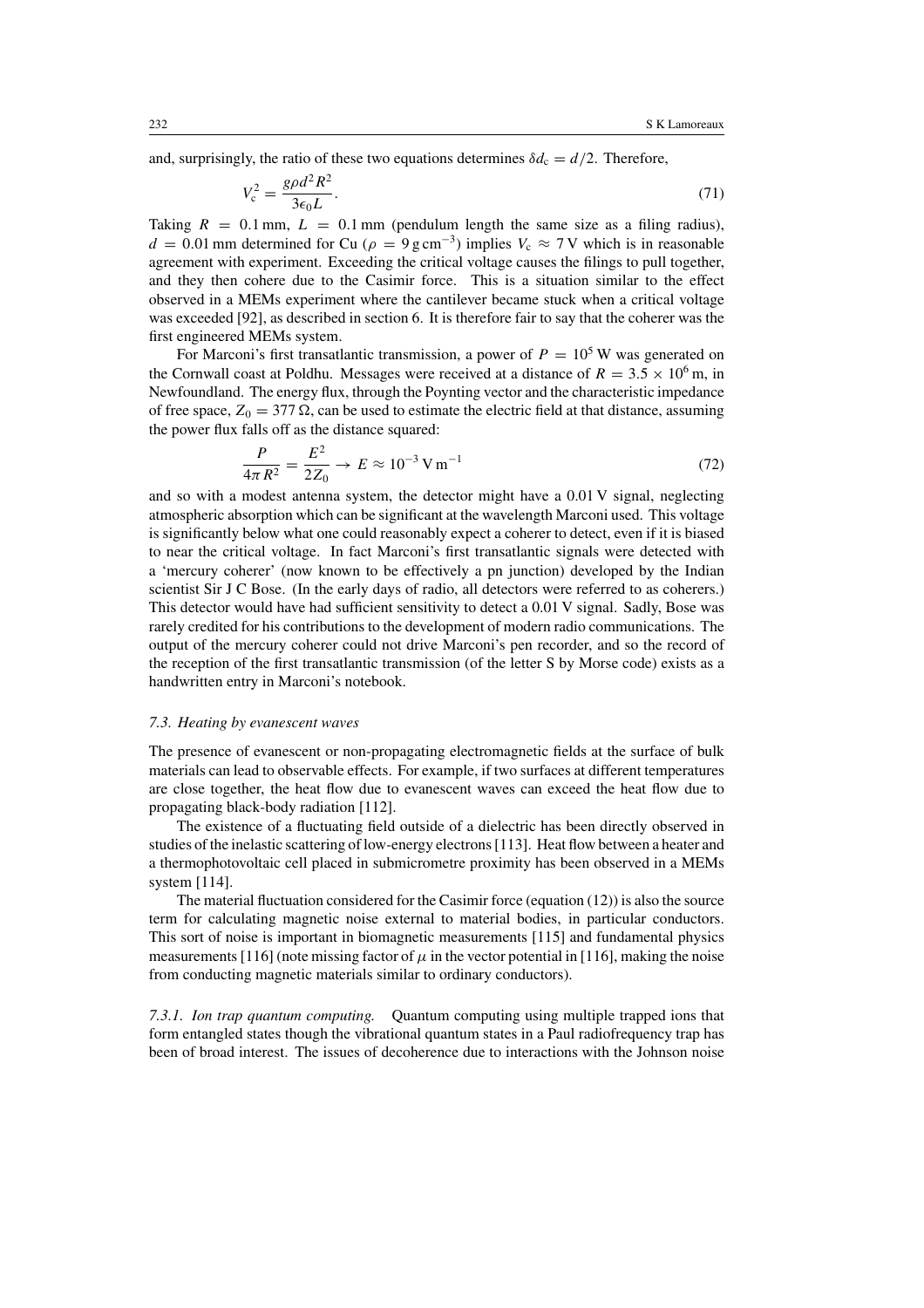field external to conductors is discussed in [117], where it is shown that these effects are too small to be of concern because of the narrow effective bandwidth of the mechanical ion oscillator. Henkel and Wilkens [118] consider the problem of an ion very close to a 300 K surface and find that the heating rate can be extremely large when the separation is of the order of a few micronmetres or less, due to interactions with the evanescent fields. Because there is a large gradient in the surface fields, they couple more efficiently to charged particles compared with the case discussed in [117] where the field is essentially homogeneous across the trap, but fluctuating in time.

## *7.4. Tests for new forces in the sub-millimetre range*

Deviations from Newton's law of universal gravitation have always been of interest but have received considerable attention over the last three decades. This attention is due to new theoretical predictions and to reports of experimental anomalies. For example, in the context of string theory, extra compactified dimensions lead to a modification of Newton's law, and in some models the characteristic length scale is at the micrometre level. A recent review by Fischbach and Talmadge [119] indicates that there are no anomalous forces with strength comparable to gravity over the  $1-10^{17}$  cm range.

Agreement between experimental measurements of the Casimir force and theoretical predictions can be used to set limits on possible anomalous interactions [120, 121]. Although these limits correspond to forces many times that of gravity, these are nonetheless the best constraints for short-range forces. These types of experiments provide strong motivation for an improved theoretical understanding of the Casimir force. The current best experimental limits, obtained with a MEMs device, are reported in [71].

#### *7.5. Dispersion forces: wetting of surfaces*

The question of the wetting of surfaces can be thought of as a generalization of the Casimir force when one of the plates is a liquid. In 1941, Schiff [122] suggested that the formation of films of superfluid helium on the walls of containers is due to the van der Waals attraction between the substrate and the helium atoms. Lifshitz's theory [12] was cast into a more general form by Dzyaloshinskii, Lifshitz and Pitaevskii (DLP) [123] to include interactions between a substrate and a thin liquid film. Measurements of the thickness of liquid helium films are in good agreement with the generalized theory [124]. More recent studies have shown that liquid helium will not wet a caesium film [125] and this has been experimentally demonstrated [126]. This discovery has a practical application as an important technique in low-temperature physics because an evaporated Cs ring interrupts superfluid film flow and eliminates the associated heat load.

In a series of remarkable experiments, it was demonstrated that liquid water does not wet the surface of ice [127,128], and this is explained by the DLP theory with the known dielectric responses of ice and water [129].

The DLP theory has also been applied to the wetting of water on indium-tin-oxide films on windshields [130] and is but one of the far-reaching applications of the Casimir force.

#### **8. Conclusion**

The Casimir force remains one of the most amazing predictions in the history of physics. Nearly 50 years after its prediction, it has finally become possible to measure the force with per cent-level accuracy, and theory is now lagging experiment.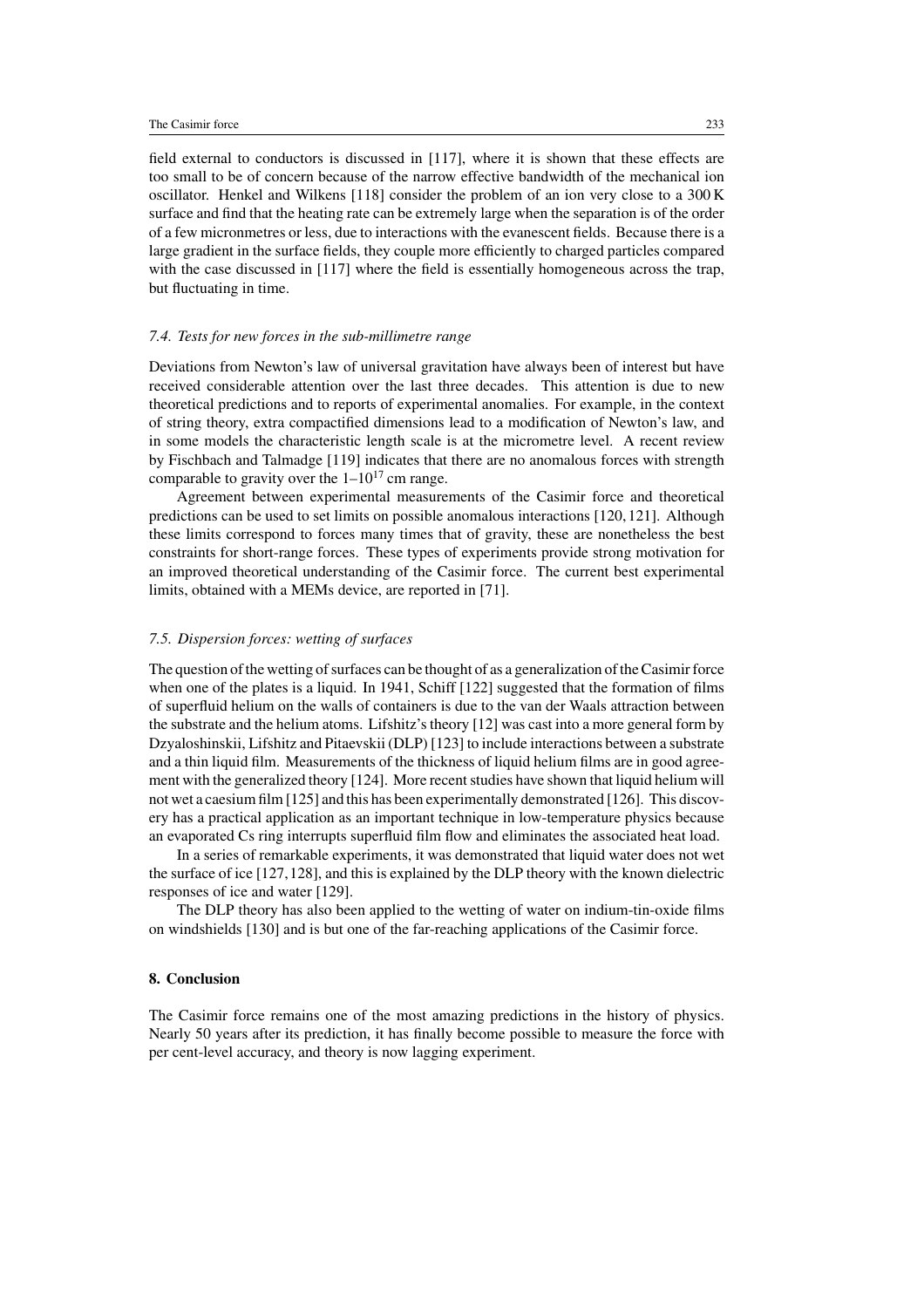The source of zero-point fluctuations has been debated, but the general consensus is there are different, yet equivalent, ways of interpreting the same phenomenon [5]. The idea that boundaries can affect the zero-point fluctuations of a system has had widespread application.

In the last few years, several experiments have been performed to quantify the character of the Casimir force between solid bodies and have shown a new level of accuracy; in particular, the AFM technique offers great promise for testing equation (1) and its modifications for the case of real materials to better than 1% precision. If the sensitivity of the AFM and MEMs-based experiments can be increased substantially, the measurement region can be extended to larger separations where the theoretical uncertainties discussed in this report are substantially reduced. Perhaps even the effect of finite temperature [68] will be measurable in the not-too-distant future, and the veracity of [69] can be tested by repeating the measurements with dielectrics (diamond), semiconductors (lightly doped germanium) and other metals. As discussed in section 5, these materials should all exhibit thermal corrections of different character. At present, this is the outstanding problem in the theory of the Casimir force.

# **References**

- [1] CasimirHBG 1948 *Proc. Kon. Ned. Akad. Wetenschap. Ser.* B **51** 793
- [2] Bordag M (ed) 2002 *Fifth Workshop on Quantum Field Theory under the Influence of External Conditions (Leipzig, Germany, 10–14 September 2001) Int. J. Mod. Phys.* A **17** 711–1059
- [3] Milton K A 2001 *The Casimir Effect: Physical Manifestations of Zero-Point Energy* (Singapore: World Scientific) p 54
- [4] Mostepanenko V M, Trunov N N and Znajek R L (translator) 1997 *The Casimir Effect and its Applications* (New York: Oxford University Press)
- [5] Milonni P W 1994 *The Quantum Vacuum* (San Diego, CA: Academic) pp 221–7
- [6] Sarlemijn A and Sparnaay M J 1989 *Physics in the Making: Essays on Developments in 20th Century Physics in Honour ofHBG Casimir on the Occasion of his 80th Birthday* (Amsterdam: North-Holland) pp 235–46
- [7] Babb J F, Milonni P W and Spruch L (ed) 2000 Casimir forces *Commun. Mod. Phys.* **1** 171–378 (Special issue)
- [8] Bordag A, Mohideen U and Mostepanenko V M 2001 *Phys. Rep.* **353** 1–205
- [9] Lamoreaux S K 1999 *Am. J. Phys.* **67** 850–61
- [10] Axilrod B M and Teller E 1943 *J. Chem. Phys.* **11** 299
- [11] London F 1930 *Z. Phys.* **63** 245
- [12] Lifshitz E M 1956 *Sov. Phys.—JETP* **2** 73–83
- [13] Deriagin B V and Abrikosova I I 1957 *Sov. Phys.—JETP* **3** 819
- [14] Derjaguin B V 1960 *Sci. Am.* **203** 47–53
- [15] Landau L D and Lifshitz E M 1960 *Electrodynamics of Continuous Media* (Oxford: Pergamon) section 67
- [16] Lifshitz E M and Pitaevskii L P 1980 *Statistical Physics: Pt. 2* (Oxford: Pergamon) Chapter 13
- [17] Barash Yu S and Ginzburg V F 1975 *Sov. Phys.—Usp.* **18** 305–22
- [18] Hawking S W 1999 private communication
- [19] Phillip Yam 1997 *Sci. Am.* **277** 82–5
- [20] Cavendish H 1798 *Phil. Trans.* **17** 469
- M H Shamos 1987 *Great Experiments in Physics* (Mineola NY: Dover) (Reprint)
- [21] Whittaker E T and Watson G N 1963 *A Course of Modern Analysis* 4th edn (London: Cambridge University Press)
- [22] Rytov S M, Kravtsov Yu A and Tartarskii V I 1989 *Principles of Statistical Radiophysics* vol 3 (Berlin: Springer)
- [23] Landau L D and Lifshitz E M 1960 *Electrodynamics of Continuous Media* (Oxford: Pergamon) chapter 9. This chapter has been omitted from later editions of this volume (vol 8 of *Course of Theoretical Physics*)
- [24] Landau L D and Lifshitz E M 1980 *Statistical Physics* 3rd edn, Pt. 1 (Oxford: Pergamon) Chapter 12
- [25] Schwinger J, DeRaad L L Jr and Milton K A 1978 *Ann. Phys.* **115** 1
- [26] Milonni P W 1982 *Phys. Rev.* A **25** 1315–27
- [27] Mitchell D J, Ninham B W and Richmond P 1972 *Am. J. Phys.* **40** 674–8
- [28] Schatten K H 1989 *J. Franklin Inst.* **326** 755–71
- [29] Scheel S, Knoell L and Welsh D-G 1998 *Phys. Rev.* A **58** 700–6
- [30] Huttner B, Baumberg J J and Barnett S M 1998 *Europhys. Lett.* **16** 177–82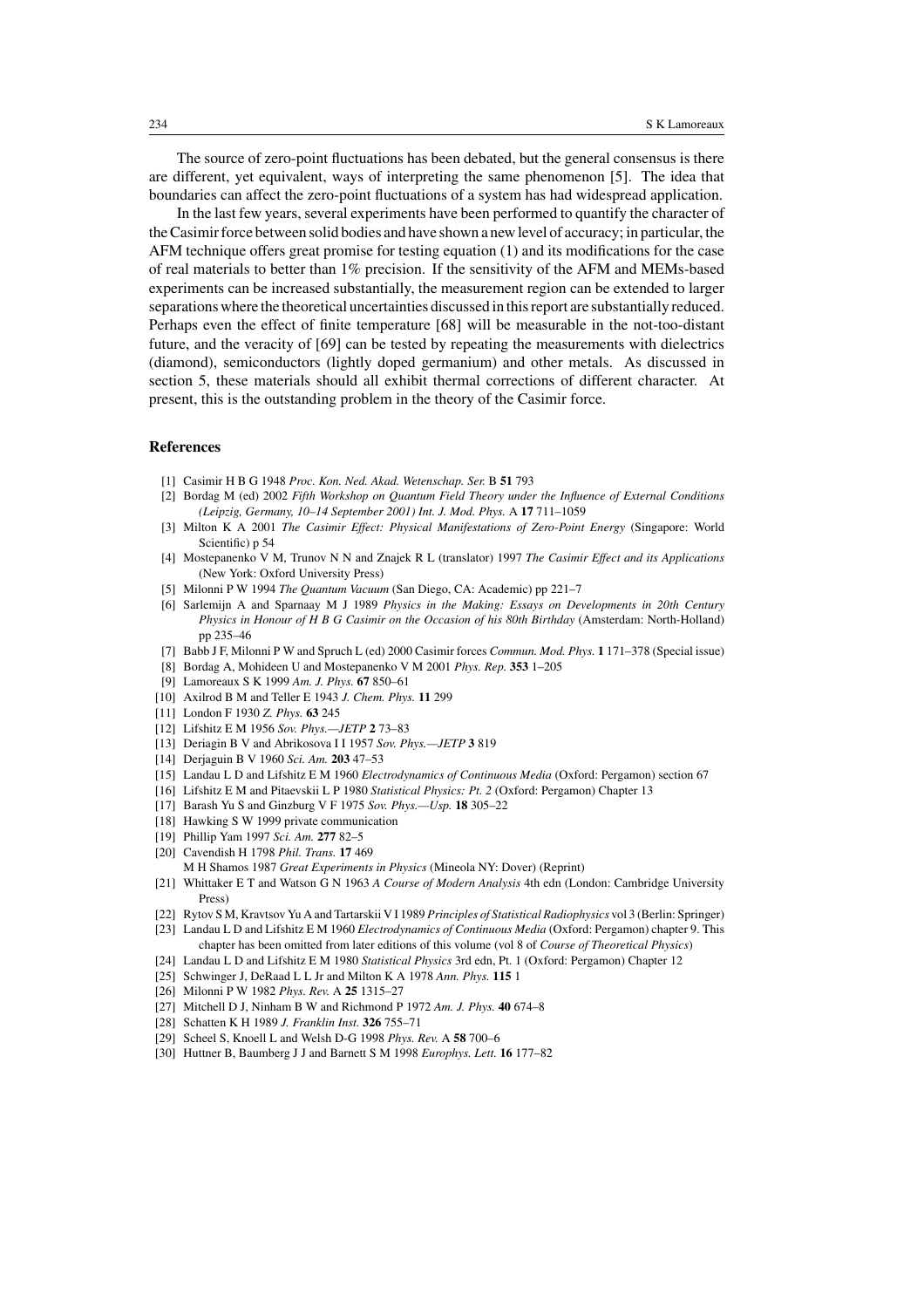- [31] Munitz M K 1957 *Theories of the Universe* (New York: The Free Press) See the reprint of: Milne E A The fundamental concepts of natural philosophy, 1943–44 *Proc. R. Soc. Edinb.* A **62** 10–24
- [32] Longair M S 1984 *Theoretical Concepts in Physics* (Cambridge: Cambridge University Press)
- [33] Pauli W 1973 *Pauli Lectures on Physics* vol 4, ed C P Enz (Cambridge, MA: MIT Press) p 115
- [34] Enz C P and Thellung A 1960 *Helv. Phys. Acta* **33** 839
- [35] Schaden M and Spruch L 2000 *Commun. Mod. Phys.* **5–6** 275–84
- [36] Weinberg S 1989 *Rev. Mod. Phys.* **61** 1
- [37] Morse P M and Feshbach H 1953 *Methods of Theoretical Physics* vol 1 (New York: McGraw-Hill) p 413
- [38] Van Kampen N G, Nijboer B R A and Schram K 1968 *Phys. Lett.* A **26** 307
- [39] Boas M L 1983 *Mathematical Methods in the Physical Sciences* (New York: Wiley) p 609
- [40] Churchill R V, Brown J W and Verhey R F 1976 *Complex Variables and Applications*(New York: McGraw-Hill) pp 296–301
- [41] Barash Yu S and Ginzburg V F 1975 *Sov. Phys.—Usp.* **18** 305
- [42] Tomas M S 2002 *Phys. Rev.* A **66** 52103
- [43] Raabe C, Knoll L and Welsch D G 2003 *Phys. Rev.* A **68** 33810
- [44] Di Stefano O, Savasta S and Girlanda R 2001 *J. Opt.* B **3** 288
- [45] Esquivel R, Villarreal C and Mochan W L 2003 Phys. Rev. A 68 52103
- [46] CasimirHBG 1978 *Rev. Roumaine Physique* **23** 723–6
- [47] Boyer T H 1968 *Phys. Rev.* **174** 1764–76
- [48] Carniglia C K and Mandel L 1971 *Phys. Rev.* D **3** 280–96
- [49] Belinfante F J 1987 *Am. J. Phys.* **55** 134–8
- [50] Schaden M and Spruch L 1998 *Phys. Rev.* A **58** 935–53
- [51] Kleppner D 1990 *Phys. Today* **43** 9–11
- [52] Kenneth O, Klich I, Mann A and Revzen M 2002 *Phys. Rev. Lett.* **89** 033001
- [53] Iannuzzi D and Capasso F 2003 *Phys. Rev. Lett.* **91** 029101
- [54] Kenneth O, Klich I, Mann A and Revzen M 2003 *Phys. Rev. Lett.* **91** 029102
- [55] Schwinger J, DeRaad L L Jr and Milton K A 1978 *Ann. Phys. (New York)* **115** 1
- [56] Hargreaves C M 1965 *Proc. Kon. Ned. Akad. Wetensh.* **68** B 231–6
- [57] Mohideen U and Roy A 1998 *Phys. Rev. Lett.* **81** 4549
- [58] Hargreaves C M 1965 *Proc. Kon. Ned. Akad. Wetenshap. Ser.* B **68** 231
- [59] Bezerra V B, Klimchitskaya G L and Romero C 1997 *Mod. Phys. Lett.* A **12** 2613
- [60] Lamoreaux S K 1999 *Phys. Rev.* A **59** R3149
- [61] van Blokland P H G M and OverbeekJTG 1978 *J. Chem. Soc. Faraday Trans.* **74** 2637
- [62] Jenkins F A and White H E 1957 *Principles of Optics* (New York: McGraw-Hill) p 523
- [63] Bostrom M and Sernelius B E 2000 *Phys. Rev.* A **61** 046101–3
- [64] Lambrecht A, Reynaud S (Comment) and Lamoreaux S K (Reply) 2000 *Phys. Rev. Lett.* **84** 5672–3
- [65] van Bree J L M J, Poulis J A, Verhaar B J and Schram K 1974 *Physica* **78** 187
- [66] Bordag M, Klimchitskaya G L and Mostepanenko V M 1995 *Phys. Lett.* A **200** 95
- [67] Zhou F and Spruch L 1995 *Phys. Rev.* A **52** 297
- [68] Brown L S and Maclay G J 1969 *Phys. Rev.* **184** 1272–9
- [69] Bostrom M and Sernelius Bo E 2000 *Phys. Rev. Lett.* **84** 4757
- [70] Lamoreaux S K 1997 *Phys. Rev. Lett.* **78** 5
- Lamoreaux S K 1998 *Phys. Rev. Lett.* **81** 4549
- [71] Decca R S *et al* 2003 *Phys. Rev.* D **68** 116003
- [72] Lamoreaux S K 2001 *Phys. Rev. Lett.* **87** 139101
- [73] Bordag M *et al* 2000 *Phys. Rev. Lett.* **85** 503
- [74] Klimchitskaya G L 2002 *Int. J. Mod. Phys.* A **17** 751
- [75] Genet C, Lambrecht A and Reynaud S 2002 *Int. J. Mod. Phys.* A **17** 761
- [76] Sernelius Bo E and Bostrom M 2001 *Phys. Rev. Lett.* **87** 259101 Brevik I, Aarseth J B and Hoye J S 2002 *Phys. Rev.* E **66** 026119
- [77] Hoye J S, Brevik I, Aarseth J B and Milton K A 2003 *Phys. Rev.* E **67** 056116
- [78] Torgerson J R and Lamoreaux S K *Preprint* quant-ph/0309153 Torgerson J R and Lamoreaux S K 2004 *Phys. Rev.* E at press
- [79] Geyer B, Klimchitskaya G L and Mostepanenko V M 2003 *Phys. Rev.* A **67** 062102
- [80] Ford L H 1993 *Phys. Rev.* A **48** 2962
- [81] London H 1940 *Proc. R. Soc.* A **176** 522